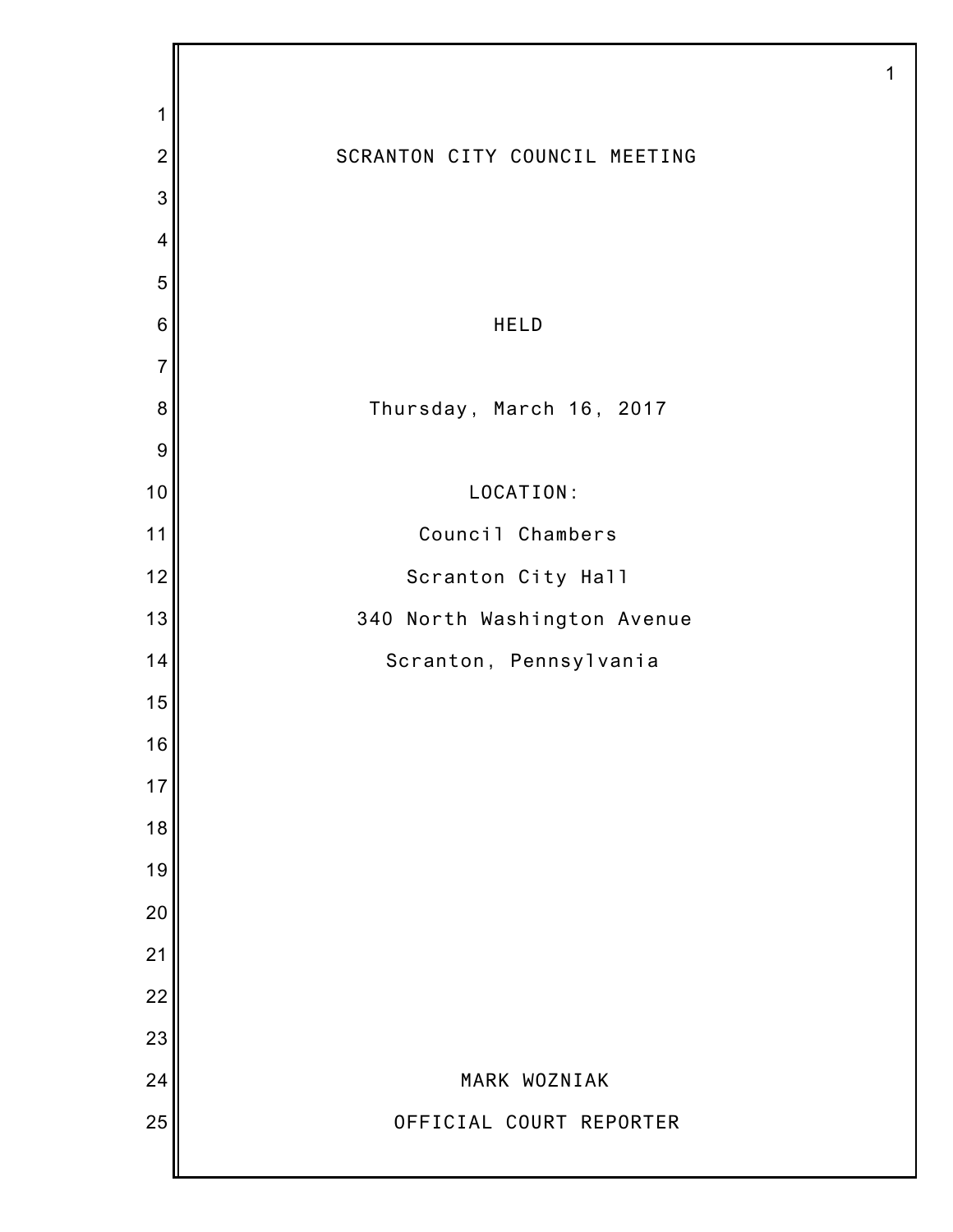| 1                |                                     |
|------------------|-------------------------------------|
| $\overline{2}$   | CITY OF SCRANTON COUNCIL:           |
| 3                |                                     |
| $\overline{4}$   | JOSEPH WECHSLER, PRESIDENT          |
| 5                | PATRICK ROGAN, VICE-PRESIDENT       |
| 6                | WAYNE EVANS                         |
| $\overline{7}$   | WILLIAM GAUGHAN                     |
| 8                | TIM PERRY                           |
| $\boldsymbol{9}$ |                                     |
| 10               | LORI REED, CITY CLERK               |
| 11               | KATHY CARRERA, ASSISTANT CITY CLERK |
| 12               | AMIL MINORA, SOLICITOR              |
| 13               |                                     |
| 14               |                                     |
| 15               |                                     |
| 16               |                                     |
| 17               |                                     |
| 18               |                                     |
| 19               |                                     |
| 20               |                                     |
| 21               |                                     |
| 22               |                                     |
| 23               |                                     |
| 24               |                                     |
| 25               |                                     |
|                  |                                     |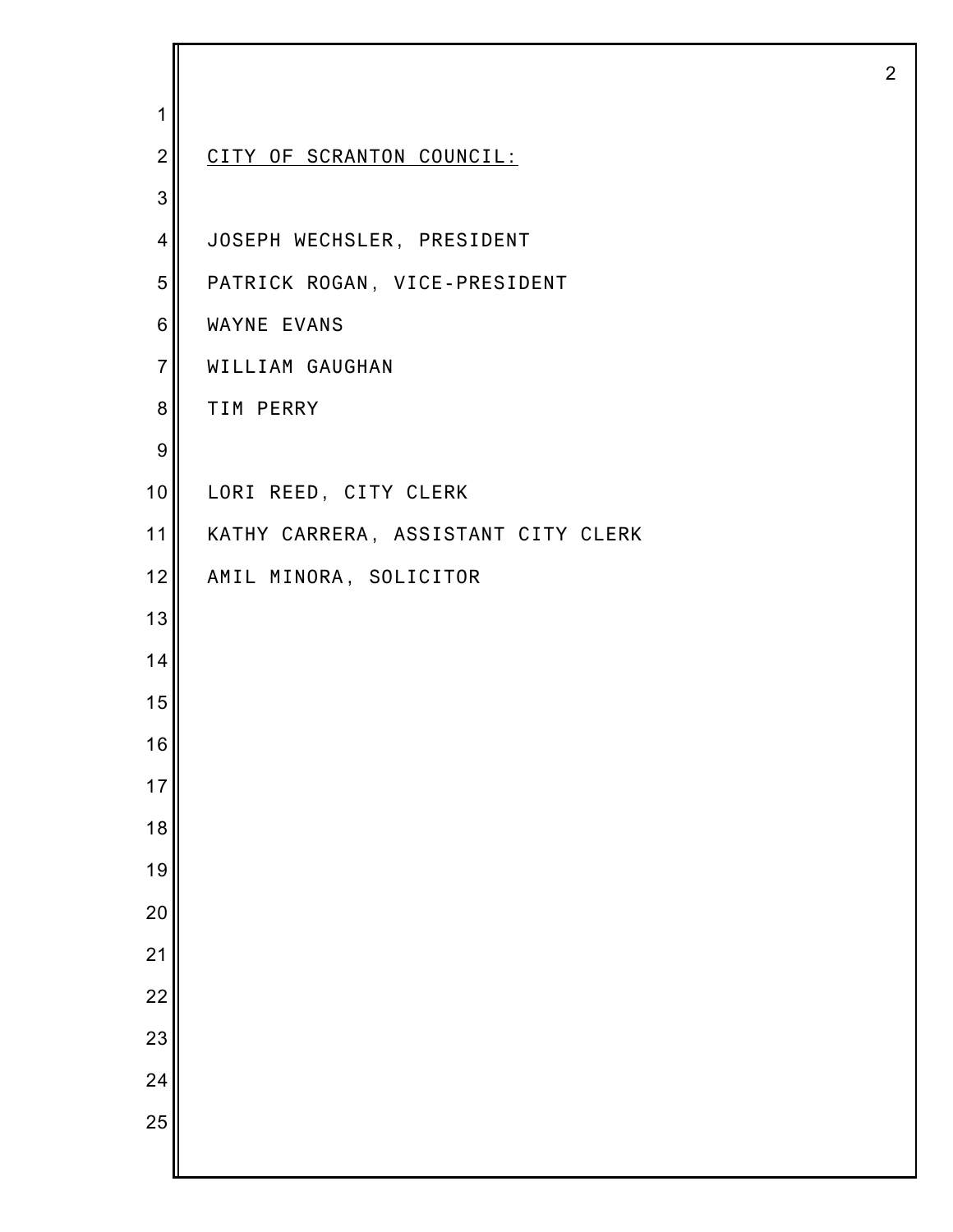|                | 3                                         |
|----------------|-------------------------------------------|
| 1              | (The Pledge of Allegiance was             |
| $\overline{2}$ | recited and a moment of silence was       |
| 3              | observed.)                                |
| 4              | MR. WECHSLER: Roll call, please.          |
| 5              | MS. REED: Mr. Perry?                      |
| 6              | MR. PERRY: Here.                          |
| $\overline{7}$ | MS. REED: Mr. Rogan?                      |
| 8              | MR. ROGAN: Here.                          |
| 9              | MS. REED: Mr. Evans?                      |
| 10             | MR. EVANS: Here.                          |
| 11             | MS. REED: Mr. Gaughan?                    |
| 12             | MR. GAUGHAN: Here.                        |
| 13             | MS. REED: Mr. Wechsler?                   |
| 14             | MR. WECHSLER: Here.                       |
| 15             | MR. GAUGHAN: I'd like to make a           |
| 16             | motion to table item 7D.                  |
| 17             | MR. ROGAN: Second.                        |
| 18             | MR. WECHSLER: On the question? All        |
| 19             | of those in favor signify by saying aye.  |
| 20             | MR. PERRY:<br>Aye.                        |
| 21             | MR. ROGAN: Aye.                           |
| 22             | MR. EVANS: Aye.                           |
| 23             | MR. GAUGHAN:<br>Aye.                      |
| 24             | MR. WECHSLER: Aye. Opposed?<br>The        |
| 25             | ayes have it. So moved. Dispense with the |
|                |                                           |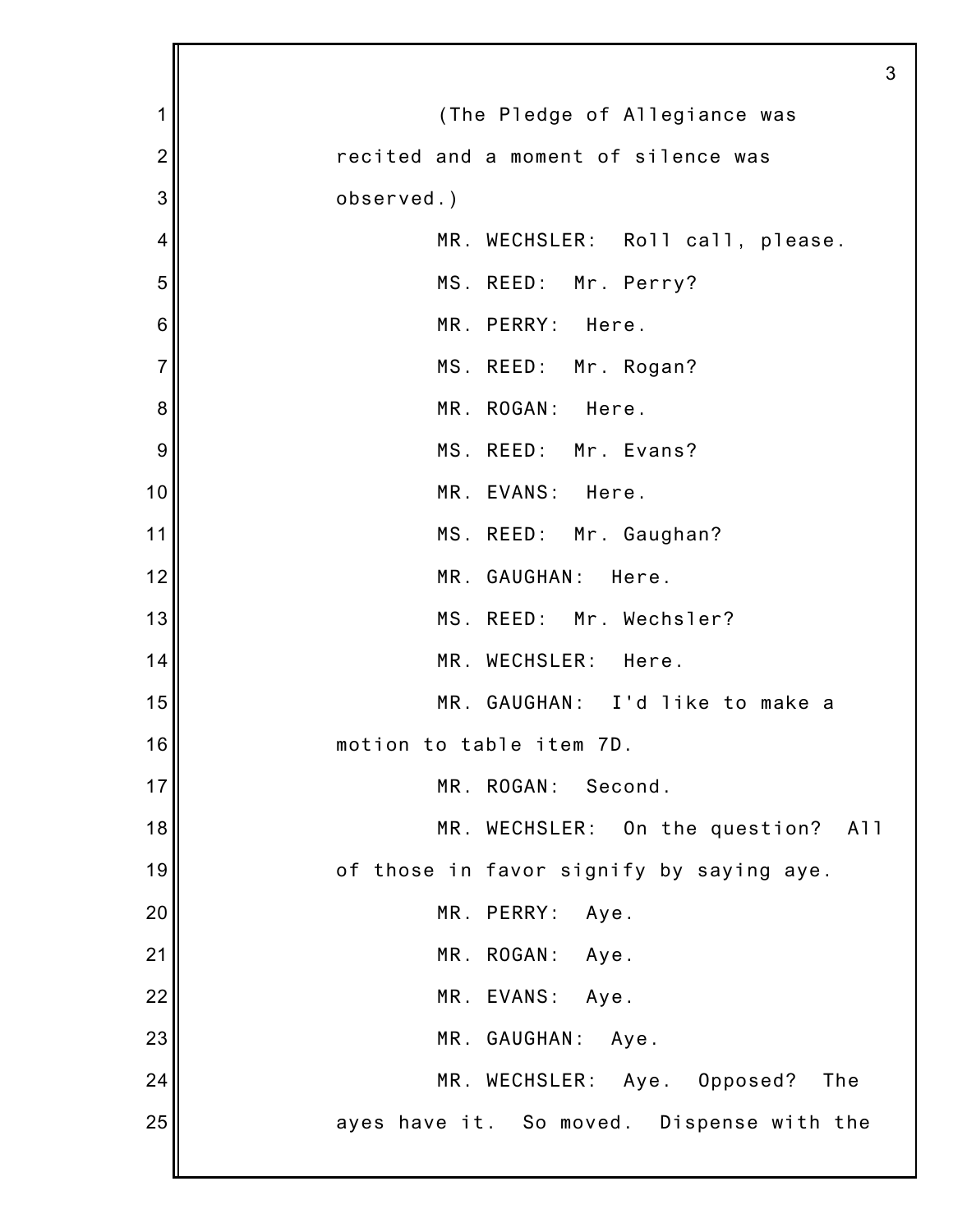|                | $\overline{4}$                              |
|----------------|---------------------------------------------|
| 1              | reading of the minutes.                     |
| $\overline{2}$ | MS. REED: Third order, 3A, tax              |
| 3              | assessor's results report for hearing date  |
| 4              | held March 1, 2017.                         |
| 5              | MR. WECHSLER: Are there any                 |
| 6              | comments? If not, received and filed.       |
| $\overline{7}$ | MS. REED: 3B, check received in the         |
| 8              | amount of \$90,669.74. That represents      |
| 9              | reimbursement for fire department SAFER     |
| 10             | grant expenditures.                         |
| 11             | MR. WECHSLER: Are there any                 |
| 12             | comments? If not, received and filed.       |
| 13             | MS. REED: 3C, minutes of the                |
| 14             | regular meetings of the members of Scranton |
| 15             | Housing Authority held January 9 and        |
| 16             | February 6, 2017.                           |
| 17             | MR. WECHSLER: Are there any                 |
| 18             | comments? If not, received and filed. Do    |
| 19             | any counsel members have announcements at   |
| 20             | this time? I have a statement that was      |
| 21             | provided to me by the mayor this afternoon  |
| 22             | in regards to the snow removal in the city. |
| 23             | "Please be advised the city of              |
| 24             | Scranton is utilizing all available         |
| 25             | resources to plow its streets and conduct   |
|                |                                             |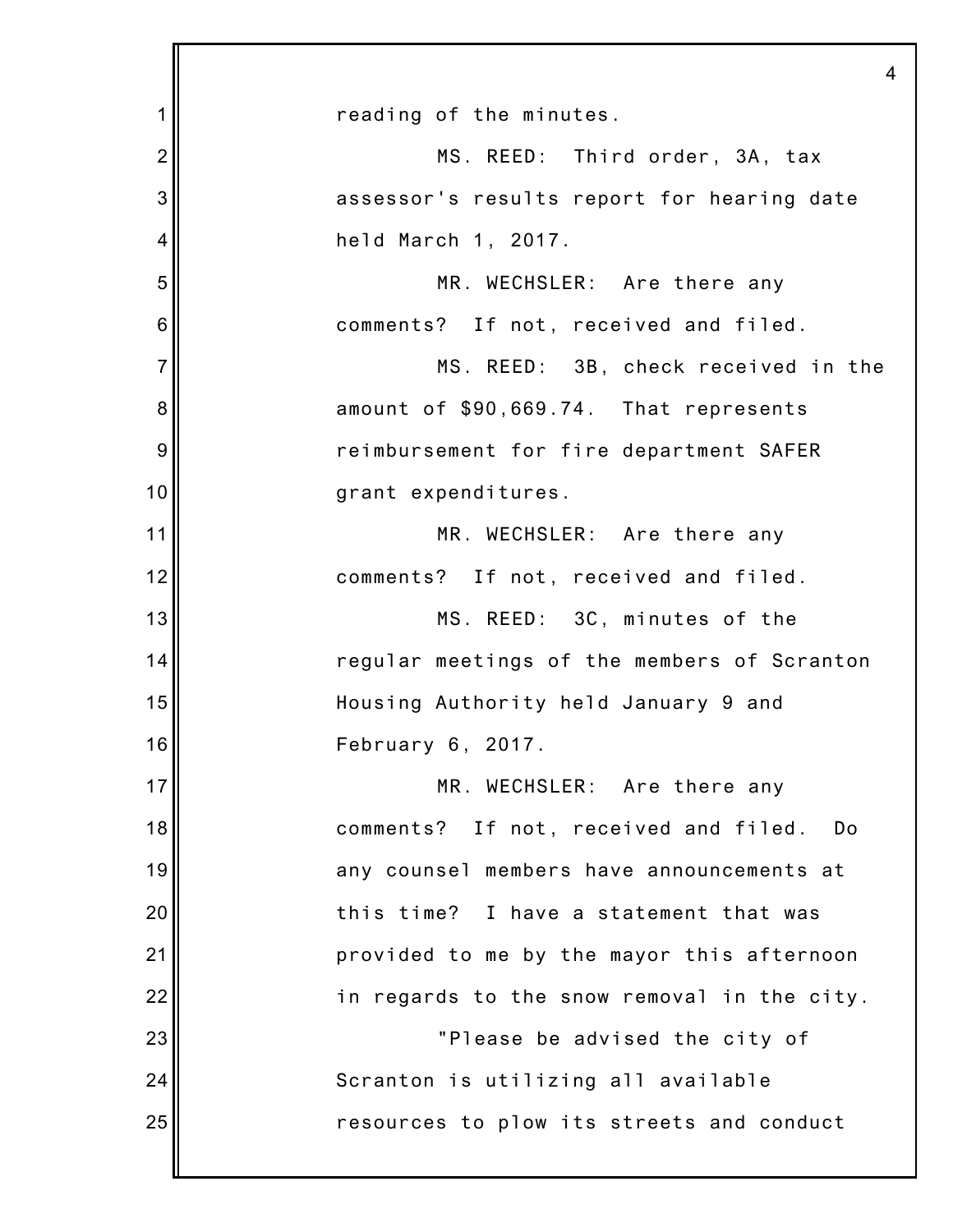1 2 3 4 5 6 7 8 9 10 11 12 13 14 15 16 17 18 19 20 21 22 23 24 25 5 snow removal. The city will complete snow removal in the downtown area this evening. All parking garages in the downtown area will continue to offer reduced rates of \$5 for parking until tomorrow at 5 p.m. We ask that those parked downtown this evening move their cars into the parking garages. Beginning Friday morning, the city will be deploying front-end loaders and tri-axles to its neighborhoods for further snow removal. The city appreciates your patience and cooperation throughout the cleanup of this record snowfall." MS. REED: Fourth order, citizens participation. MR. WECHSLER: Joan Hodowanitz? MS. HODOWANITZ: Joan Hodowanitz, city resident and taxpayer. First, the snowstorm. I live downtown, so I can only comment on the downtown cleanup, and I must say that I think, considering we had 22 inches of snow, it's just an incredible feat to even get a handle on it. I think DPW's done quite a good job so far. This morning -- well, last night I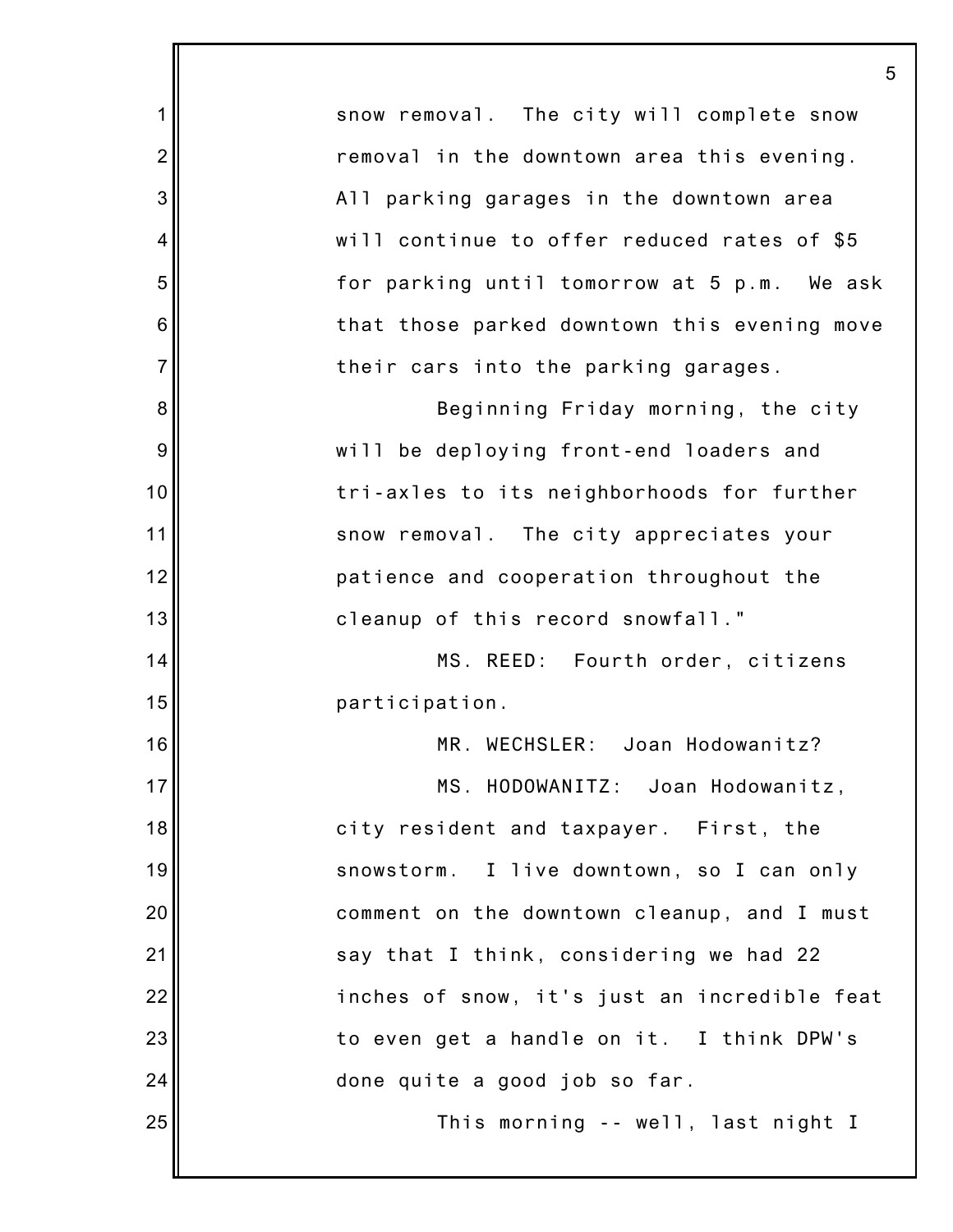|                | 6                                            |
|----------------|----------------------------------------------|
| $\mathbf 1$    | watched as all the trucks came and they      |
| $\overline{2}$ | piled the snow in and they were trucking it  |
| 3              | out, and they did that all night long.       |
| 4              | This morning, when I went to mass at         |
| 5              | 6:00, unfortunately all the little paths     |
| 6              | that we had dug to be able to cross the      |
| $\overline{7}$ | street from, you know, those big mounds of   |
| 8              | snow, they had all been plowed in. So        |
| 9              | clambered little hills and went down the     |
| 10             | side, and coming back from mass, the corner  |
| 11             | of Linden and Penn what do you see but a DPW |
| 12             | truck with a couple guys and they're digging |
| 13             | out the fire hydrants. Okay? Which is        |
| 14             | something I remind everybody whether you're  |
| 15             | downtown or in the neighborhoods. You need   |
| 16             | to dig out your fire hydrants. God forbid    |
| 17             | there should be a fire and you can't find    |
| 18             | them as quickly. So my compliments to DPW.   |
| 19             | However, having said that, most of           |
| 20             | the taxpayers do not live downtown, like I   |
| 21             | do, they live in the neighborhoods, and they |
| 22             | need to get their roads and their            |
| 23             | intersections and their alleys and their     |
| 24             | courts cleaned so they can get out and go to |
| 25             | the store and go to the doctor and go to     |
|                |                                              |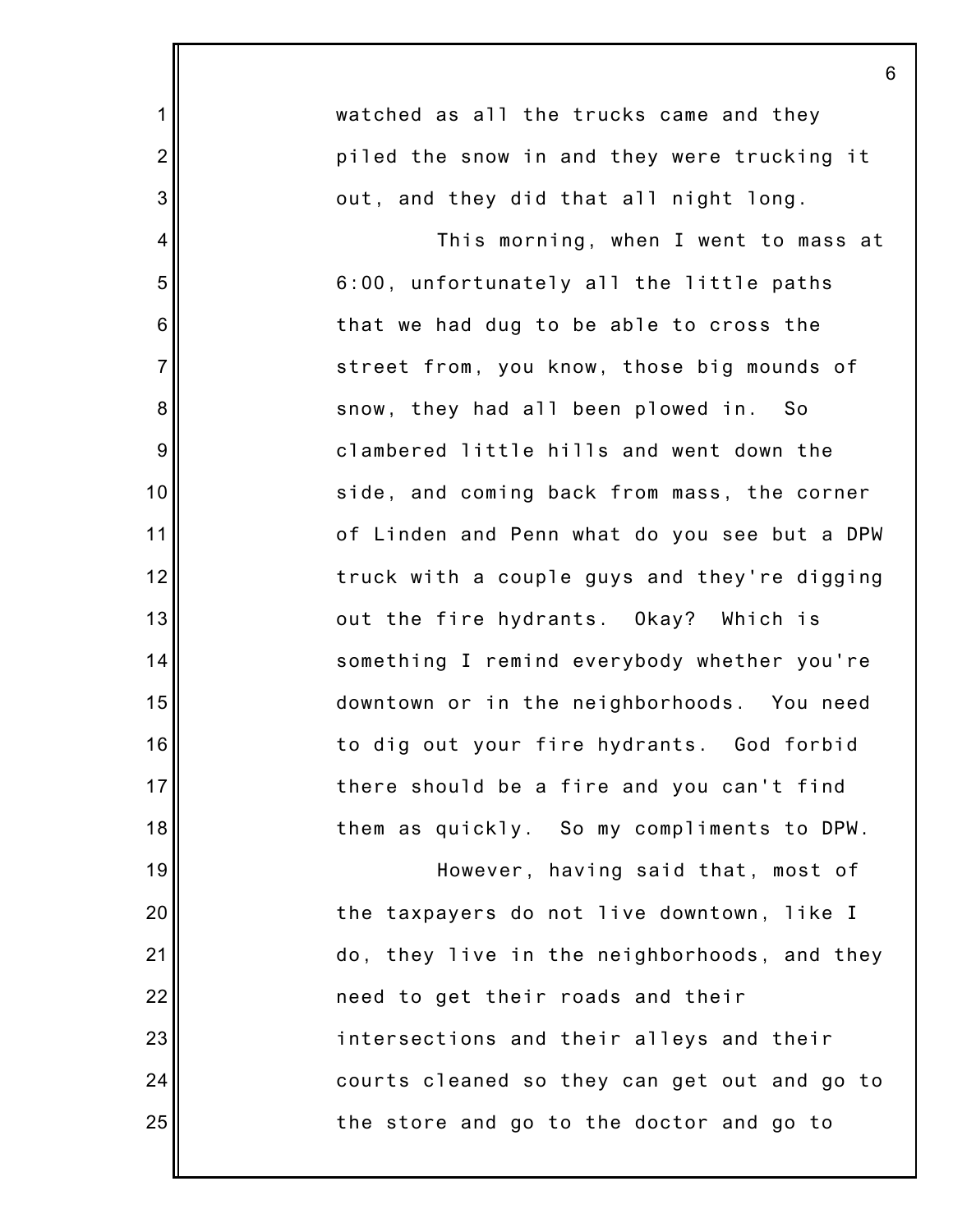|                | 7                                             |
|----------------|-----------------------------------------------|
| 1              | work. That's where your taxpayers actually    |
| $\overline{2}$ | live. So keep that in mind.                   |
| 3              | Also, just keep in mind that as the           |
| 4              | storm -- as the snow melts and goes into our  |
| 5              | storm water system, I hope our antiquated     |
| 6              | infrastructure can take the influx.           |
| $\overline{7}$ | I went to the March 10th work                 |
| 8              | session that the city had on its plan for     |
| 9              | the use of sewer sale proceeds, and, of       |
| 10             | course, the members of the public did not     |
| 11             | have the opportunity to comment or to ask     |
| 12             | questions, although I appreciate being given  |
| 13             | a copy of the slides at the end. But a lot    |
| 14             | of issues came up.                            |
| 15             | I saw in today's paper and on the             |
| 16             | agenda that \$710,000 in debt service savings |
| 17             | are going to be used for road paving. I was   |
| 18             | surprised that that did not come up as an     |
| 19             | item of discussion last Friday because I      |
| 20             | think you need to look hard at how you want   |
| 21             | to spend that windfall that you're getting    |
| 22             | on debt savings, especially if you've got a   |
| 23             | half-million dollar or higher bill for the    |
| 24             | snowstorm. There may be other things you      |
| 25             | may need to apportion it differently. That    |
|                |                                               |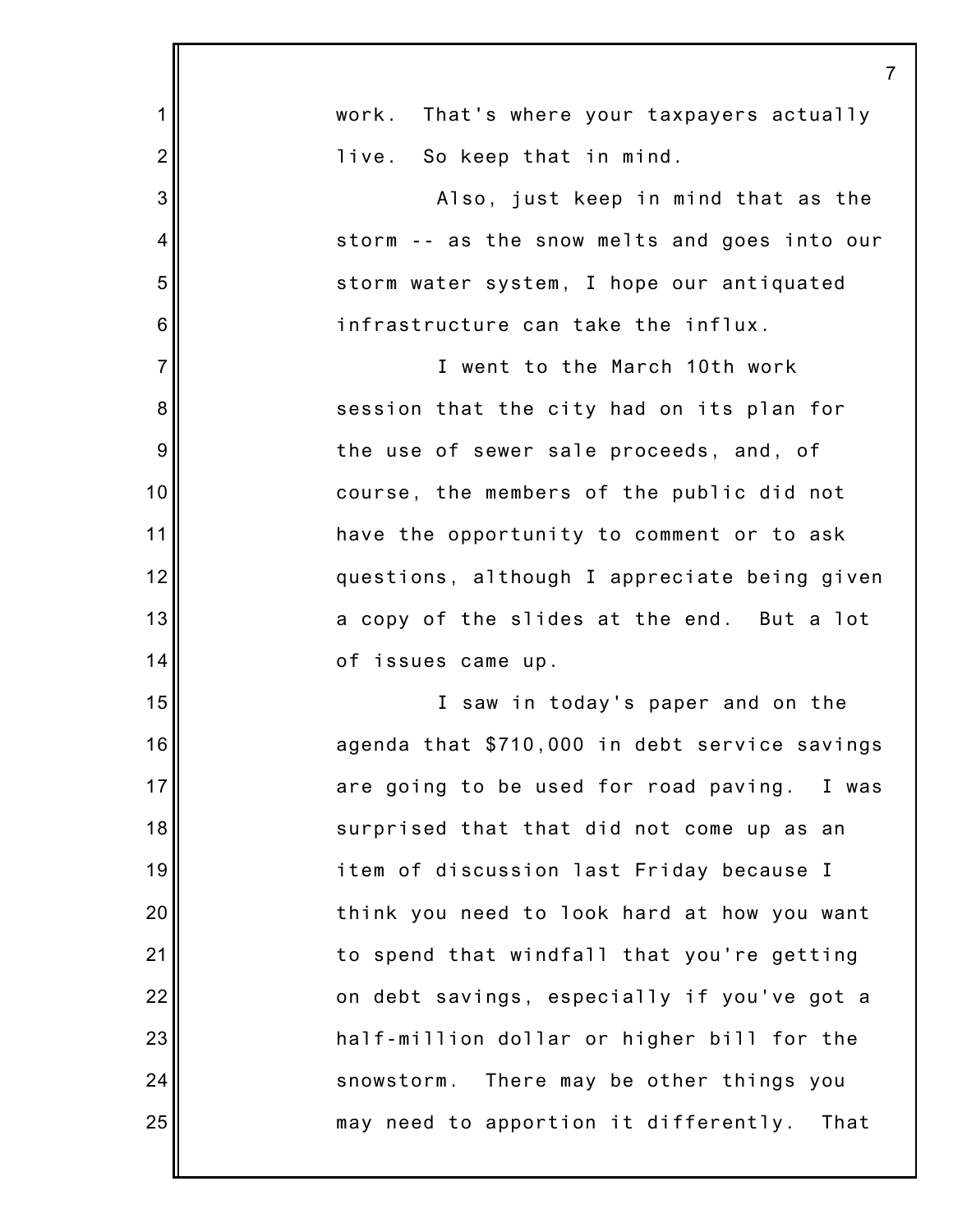|                | 8                                            |
|----------------|----------------------------------------------|
| 1              | needs to be discussed with the               |
| $\overline{2}$ | administration.                              |
| 3              | Also, I saw no mention of the other          |
| 4              | nine municipalities and their coordination   |
| 5              | with storm water management issues. That     |
| 6              | issue didn't come up at the meeting.         |
| $\overline{7}$ | Something that's never been                  |
| 8              | addressed at all -- and I think it's time -- |
| 9              | Scranton may be coming out of distressed     |
| 10             | status in the next three years and it may be |
| 11             | on the road to financial stability in a      |
| 12             | certain sense, but what happens if the       |
| 13             | school district goes belly up? What's the    |
| 14             | impact on the city and its financial         |
| 15             | stability? It's still one city. It may be    |
| 16             | a separate taxing authority, but what kind   |
| 17             | of impact is that going to have on your      |
| 18             | recovery?                                    |
| 19             | MR. EVANS: A lot.                            |
| 20             | MS. HODOWANITZ: Nobody said                  |
| 21             | anything about that.                         |
| 22             | MR. EVANS: A lot.                            |
| 23             | MS. HODOWANITZ: Someone please               |
| 24             | address that motion, what you think is going |
| 25             | to happen, and explain this sentence from    |
|                |                                              |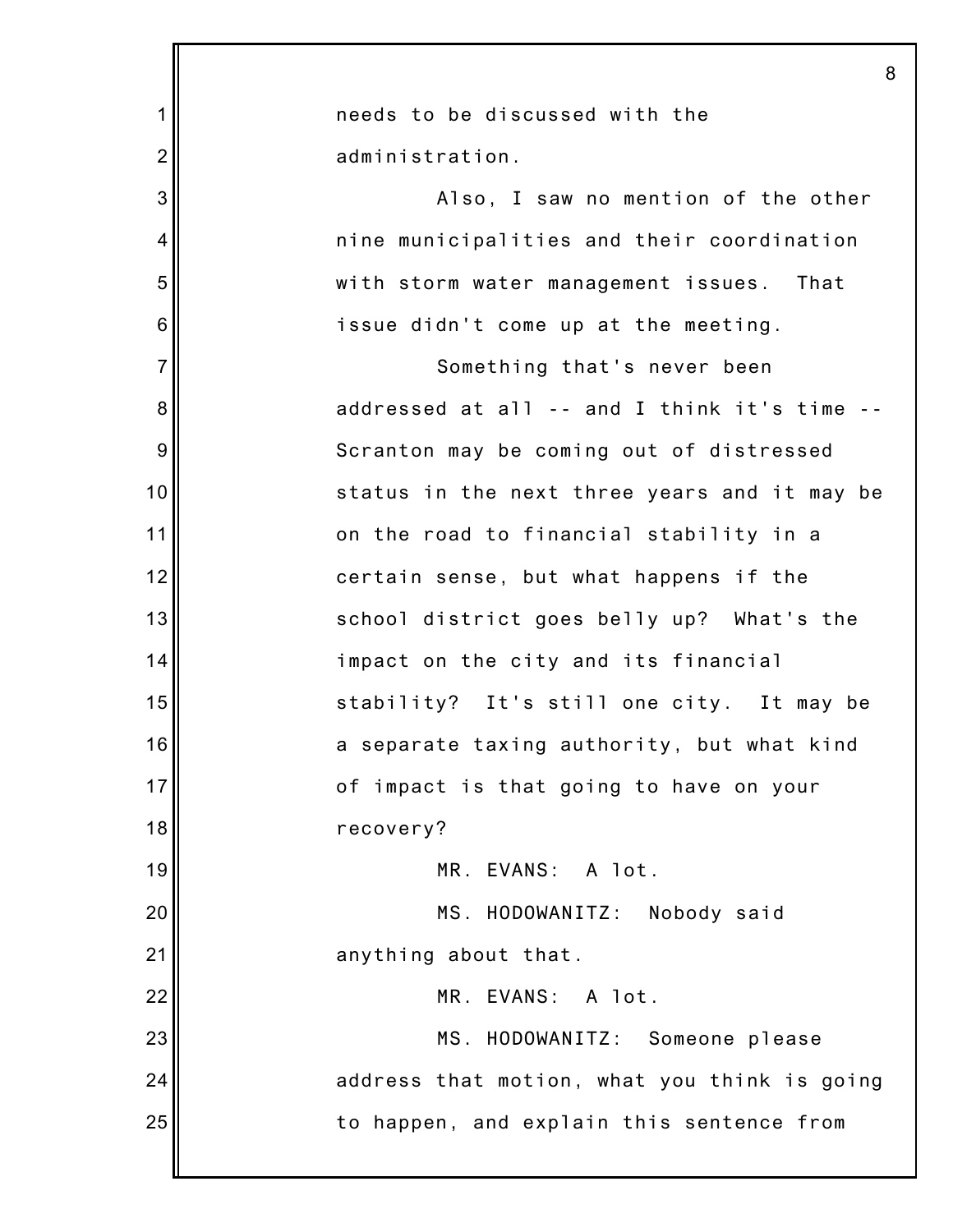1 2 3 4 5 6 7 8 9 10 11 12 13 14 15 16 17 18 19 20 21 22 23 24 25 9 the slides: "Solution is to establish a trust fund to hold the money using an escrow agent to release funds only after satisfactory reforms are made and continuing compliance with agreed upon reforms are demonstrated." This is in regards to the pension plans. Somebody tell me what are the satisfactory reforms that have to be made and what are the agreed upon reforms? I'm still not clear because I haven't seen any legislation come down on pension reforms. Mentioning the pensions, whatever happened to the RFP for the third-party administrator? Is that still in the pipeline or did that go down the storm water system? MR. WECHSLER: No, it's still in the pipeline and very important. MS. HODOWANITZ: Well, I'm hope -- I'm waiting with bated breath. Just to let you know, the January controller's report has not yet been posted to the website. It's been four weeks. Please get that done. Kudos to the Times-Tribune for their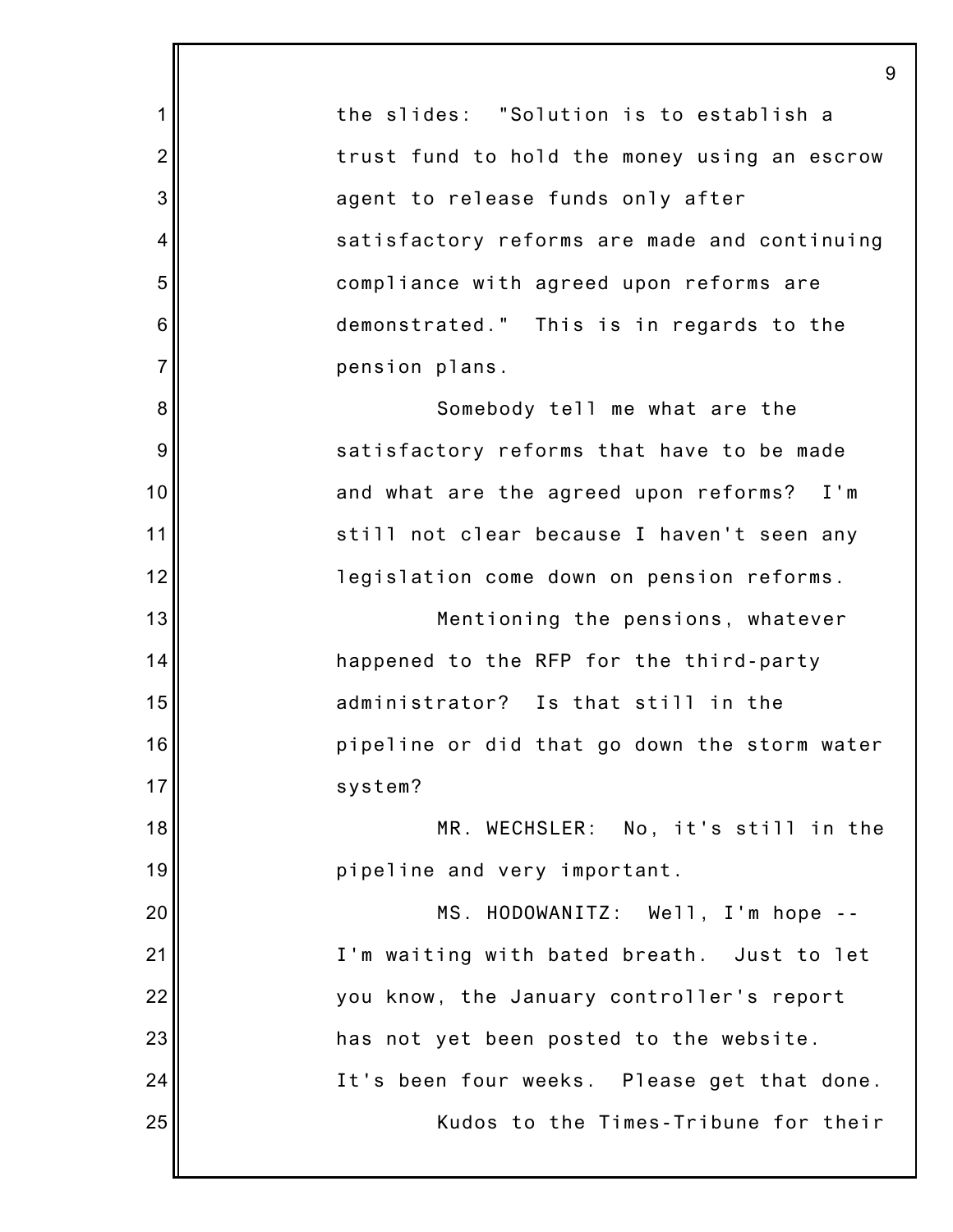| 1              | Sunday special on outlook 2017, Rebirth of   |
|----------------|----------------------------------------------|
| $\overline{2}$ | the Downtown, but a series like that should  |
| 3              | prompt a dialog between the city leadership  |
| 4              | and the citizens about how you balance the   |
| 5              | needs of the downtown and the neighborhoods. |
| 6              | I remind you that most of the taxpayers live |
| $\overline{7}$ | in the neighborhoods and nobody's listening  |
| 8              | to their needs, that I can see. Thank you.   |
| 9              | MR. WECHSLER: Gerard Hetman?                 |
| 10             | MR. HETMAN: Good evening, Council.           |
| 11             | Gerard Hetman from Lackawanna County         |
| 12             | Commissioners Office. I'll begin this        |
| 13             | evening with a few storm-related notes.      |
| 14             | First, the County of Lackawanna              |
| 15             | Transit System, otherwise know as COLTS,     |
| 16             | will be operating on a limited schedule for  |
| 17             | Friday, Saturday and Monday, March 17, 18    |
| 18             | and 20. The list of route changes and        |
| 19             | modifications is extensive. Please visit at  |
| 20             | www.coltsbus.com, call 570-346-2061 or visit |
| 21             | COLTS Bus on Facebook for more detailed      |
| 22             | information on route changes.                |
| 23             | Of particular note, the shared ride          |
| 24             | service will only be servicing dialysis      |
| 25             | patients until Monday, March 20th. Service   |

║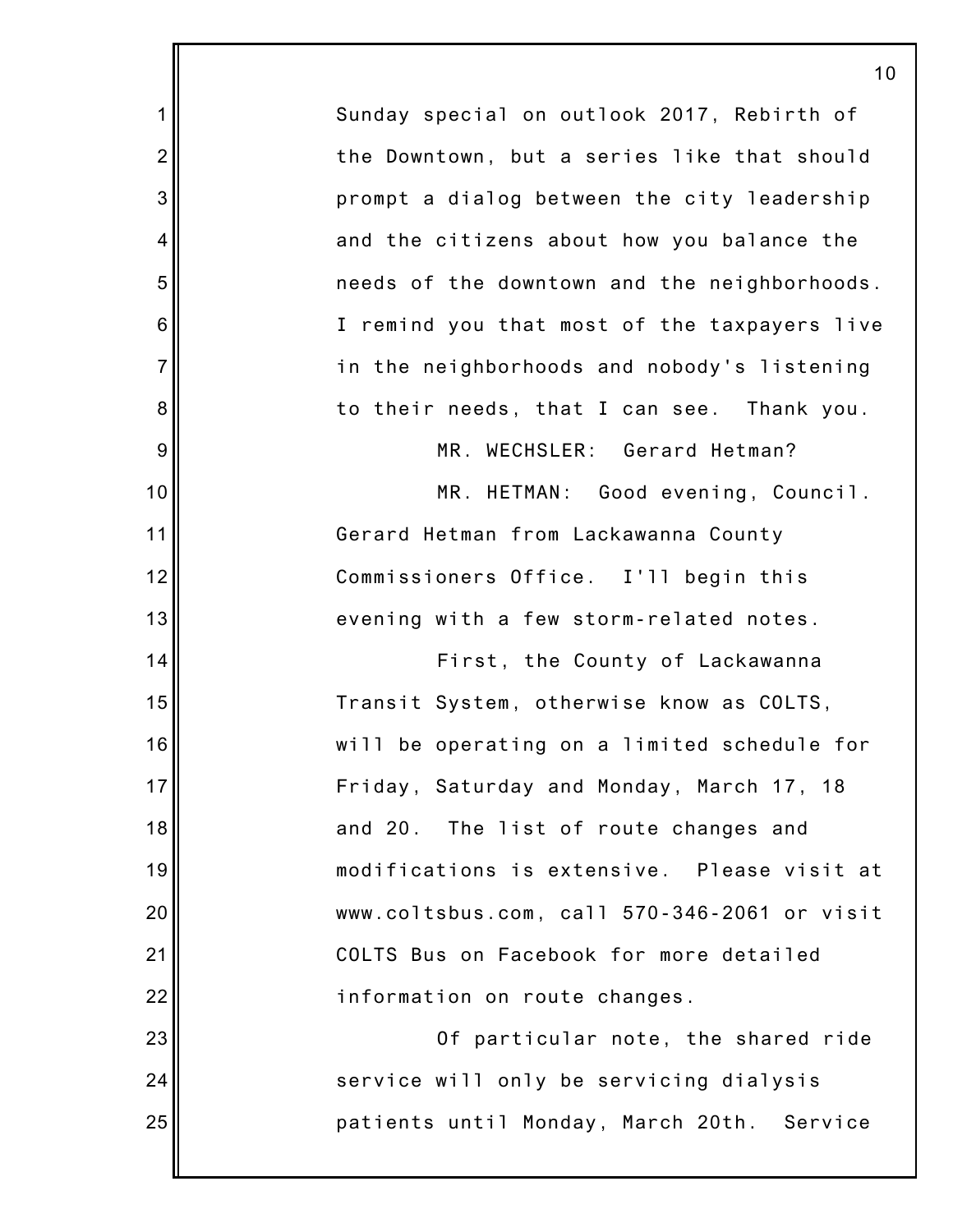|                  | 11                                           |
|------------------|----------------------------------------------|
| 1                | will resume when road conditions permit.     |
| $\overline{c}$   | Shared ride users can check the status of    |
| 3                | their rides by calling 570-963-6795.         |
| 4                | Second, with snow on the ground we           |
| 5                | have our hill at McDade Park open for sleigh |
| $\,6$            | riding. The park is open from dawn till      |
| $\overline{7}$   | dusk seven days a week. Of particular note,  |
| 8                | we'd like to make sure everybody drives      |
| $\boldsymbol{9}$ | safely and the only attempts to reach the    |
| 10               | park by traveling when road conditions are   |
| 11               | safe wherever they're coming from. Please    |
| 12               | take your time and, again, don't travel to   |
| 13               | McDade if the roads aren't good wherever     |
| 14               | you're coming from.                          |
| 15               | We ask that visitors obey all posted         |
| 16               | park rules and regulations and for them to   |
| 17               | bring their own sleigh or toboggan or saucer |
| 18               | or whatever they use to go down the sledding |
| 19               | hill.                                        |
| 20               | This is the third year we've had it          |
| 21               | open there. It's engineered to be safe for   |
| 22               | everyone sledding. A lot of folks used that  |
| 23               | sledding hill in the past when it was        |
| 24               | against park rules. We're happy to have it   |
| 25               | open now with good snow on the ground.       |
|                  |                                              |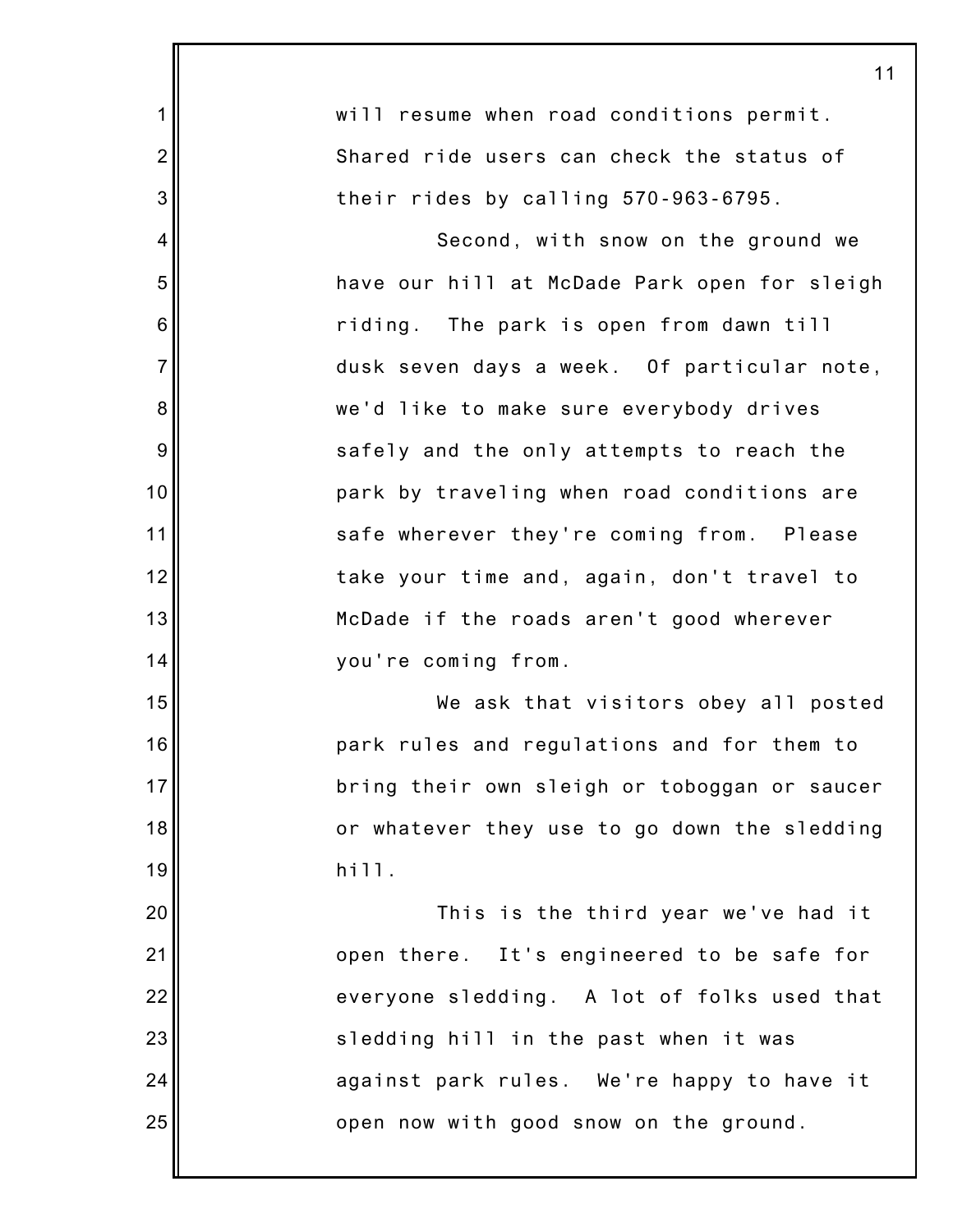1 2 3 4 5 6 7 8 9 10 11 12 13 14 15 16 17 18 19 20 21 22 23 24 25 12 Third, the Lackawanna County Conservation District has its seedling sale open for orders. There are 12 different tree and plant seedlings available. You can contact Lackawanna County Conservation District at 570-382-3086 for more information and a full list of seedling types. The deadline for orders is Friday, April 7th. And last, speaking of good downtown development and events, the Lackawanna County Commissioners' spring blood drive will take place at the Lackawanna County Government Center at the Globe, in the lobby, on Friday, April 21st from 11 a.m. to 4 p.m. To make an appointment please call 1-800-RED-CROS or visit www.redcrossblood.org to schedule an appointment. If there's any questions on the blood drive you can call me, I'm the staff person who is in charge of coordinating the blood drive, at 570-963-6743, extension 1872. Many folks who donated at our blood drive in the fall asked us to do a spring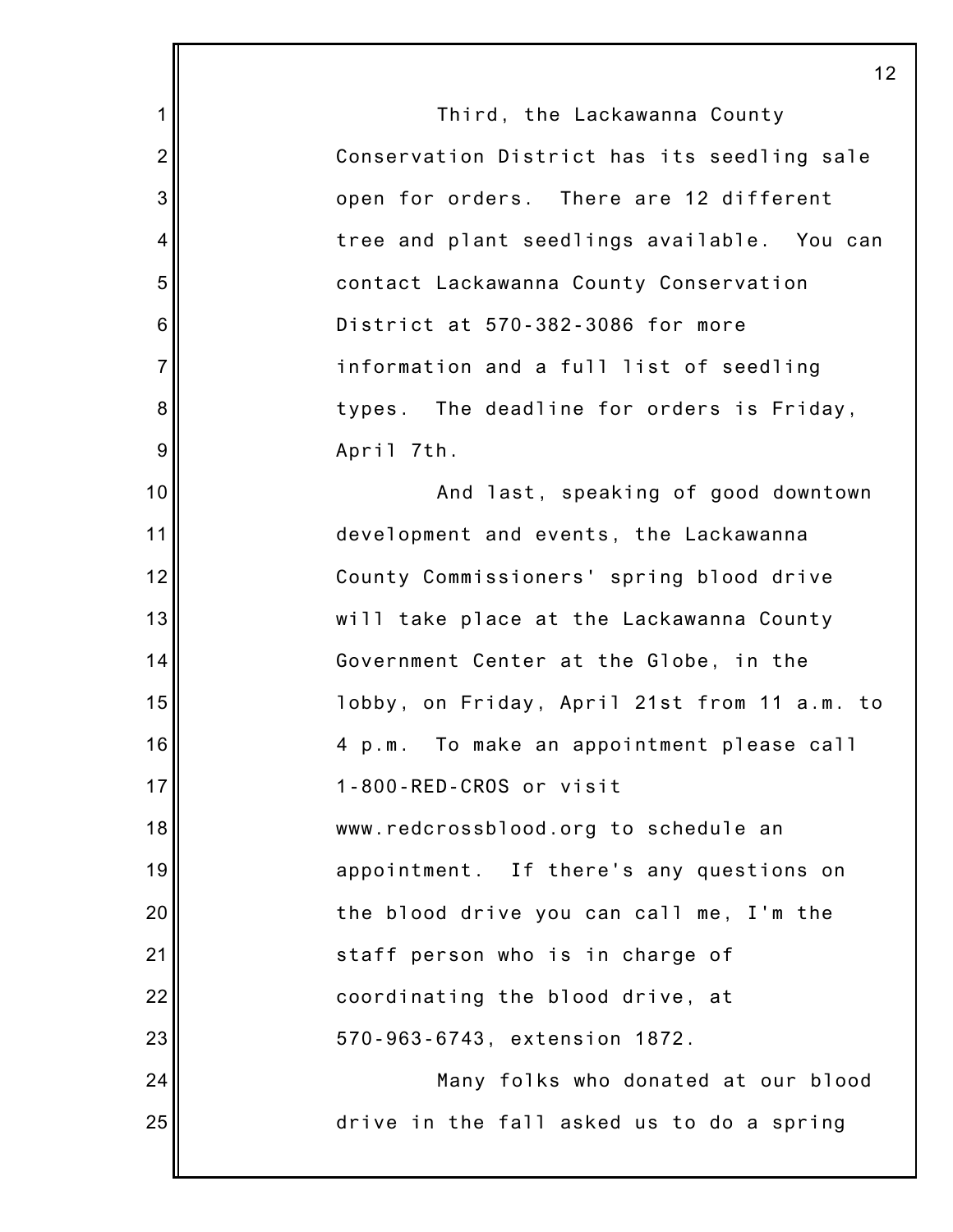1 2 3 4 5 6 7 8 9 10 11 12 13 14 15 16 17 18 19 20 21 22 23 24 25 13 blood drive, and the Red Cross typically follows up when they do one with the host agency to see if they'd like to do one in about six months to accommodate people who like to follow up. So we're happy to have another blood drive coming to the Globe in downtown Scranton. That's all we have for this month. Thank you. MR. WECHSLER: Thank you. Lee Morgan? MR. MORGAN: Good evening, Council. Lee Morgan. The first thing I have here tonight is, you know, I'd like to say that I do appreciate what DPW has done with the city streets, but I have to be very honest and say that they really don't have the equipment they need. Driving around with a ton and a half four-wheel drive, little tiny dump truck, trying to plow city streets is beyond ridiculous, and whoever came up with that plan, I mean, it's really troubling, to be honest. I've driven heavy trucks all my life, so that's, I don't know, close to 40 years, and I just know that they're not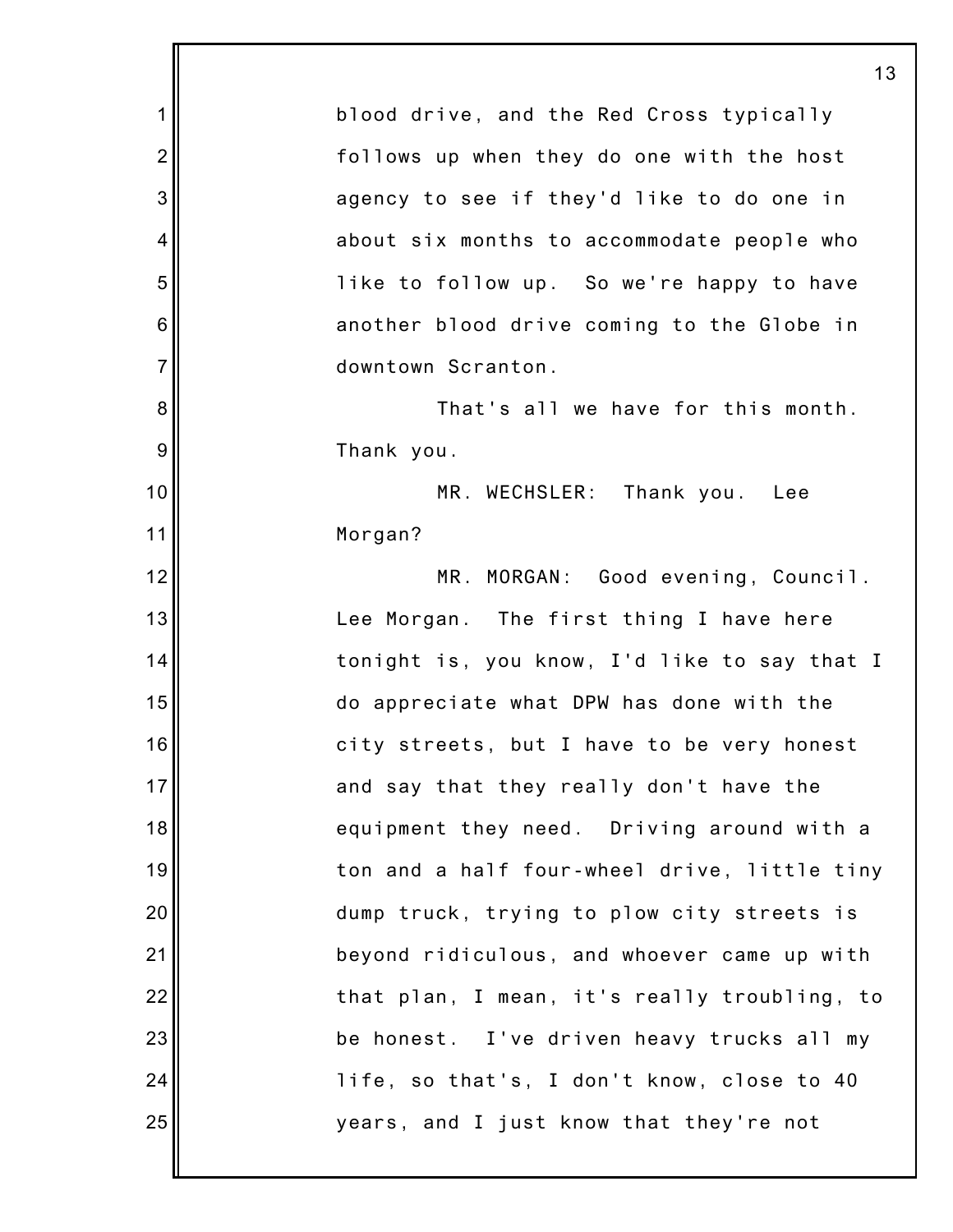prepared to do the job. And for any city to invest money in those, if you're living in the neighborhoods and you're wondering why you've got a little trail going down your street, it's because the people you have elected haven't bought the right equipment to do the job.

1

2

3

4

5

6

7

8

9

10

11

12

13

14

15

16

17

And in regards to the city's distressed status, I think the residents really need to wake up. You know, last week I talked about the Lace Curtain Irish and the Shanty Irish, and that terminology really sticks here, and some people are going to be home tonight saying not Irish. Doesn't really matter what nationality you are. We have a government that's so disconnected from reality.

18 19 20 21 22 23 24 25 And, you know, when we talk about leaving distressed status with the pensions in the shape they're in it's almost laughable, and what's happened to the proceeds from the Scranton Sewer Authority sale is extremely troubling. If you watched last week's meeting, I believe the gentleman who stood at this podium was an attorney who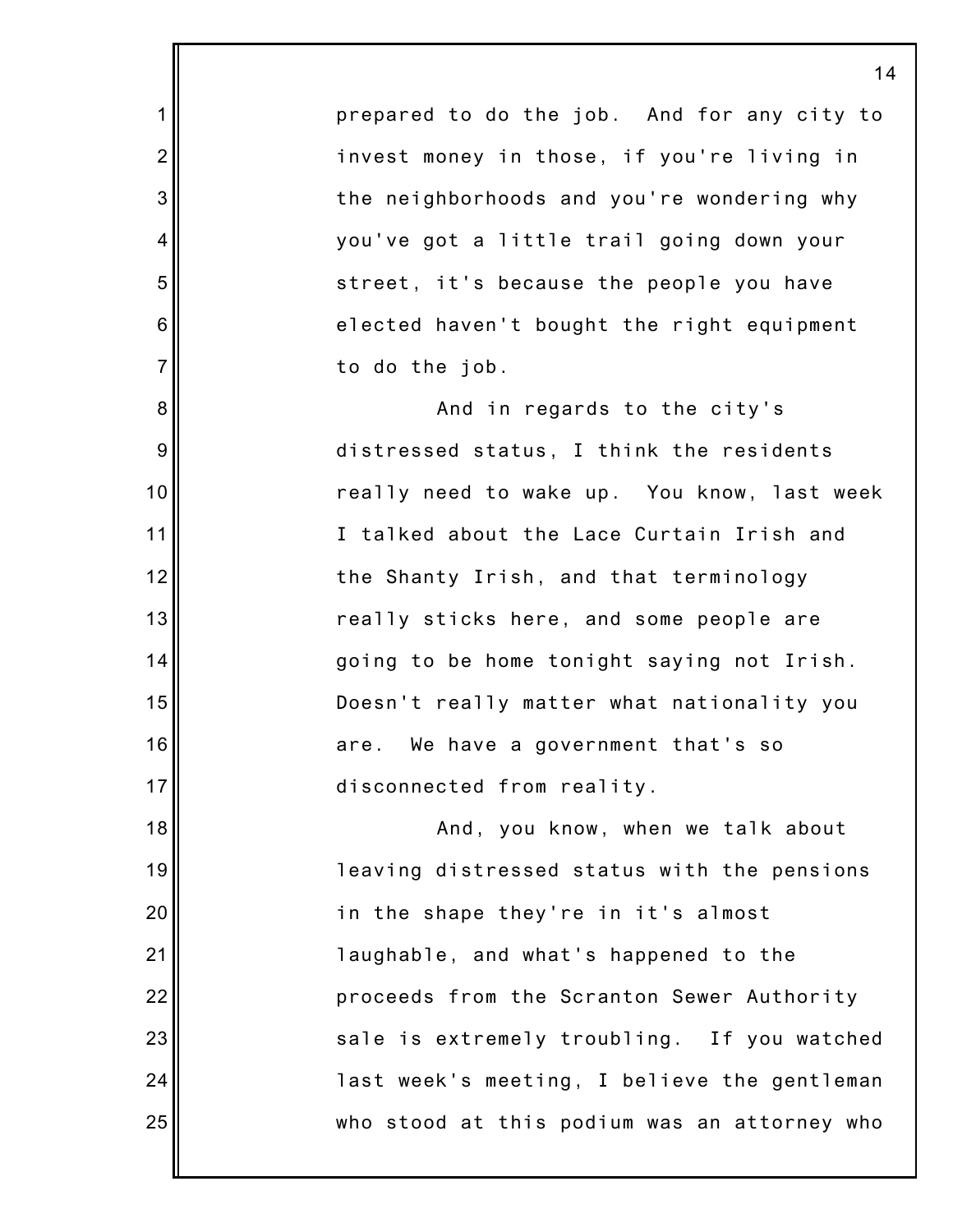|                | 15                                           |
|----------------|----------------------------------------------|
| 1              | spoke about the deal, and if you spend a     |
| $\overline{2}$ | little time to listen to what he said it was |
| 3              | beyond troubling.                            |
| 4              | So, you know, when people talk about         |
| 5              | what's going to happen if the Scranton       |
| 6              | School District goes upside down, believe    |
| $\overline{7}$ | me, that's not realistic because in my       |
| 8              | opinion the city and the school district are |
| 9              | going to go down.                            |
| 10             | I just think that for 80 years the           |
| 11             | residents of this city have picked failed    |
| 12             | leaders who made a lot of promises and it's  |
| 13             | all coming to a head, and now we're          |
| 14             | pretending like the downtown is the          |
| 15             | salvation of the city and that's not what's  |
| 16             | occurred here.                               |
| 17             | What has occurred in the downtown is         |
| 18             | it wasn't a viable place to do business so   |
| 19             | they turned it into residential development  |
| 20             | and they were moving money here. A lot of    |
| 21             | it was grant money, in my opinion, and a lot |
| 22             | of backroom deals were done.                 |
| 23             | Now, you take a look at the plaza            |
| 24             | across the street where the city's a conduit |
| 25             | for \$3 million to Lackawanna College,       |
|                |                                              |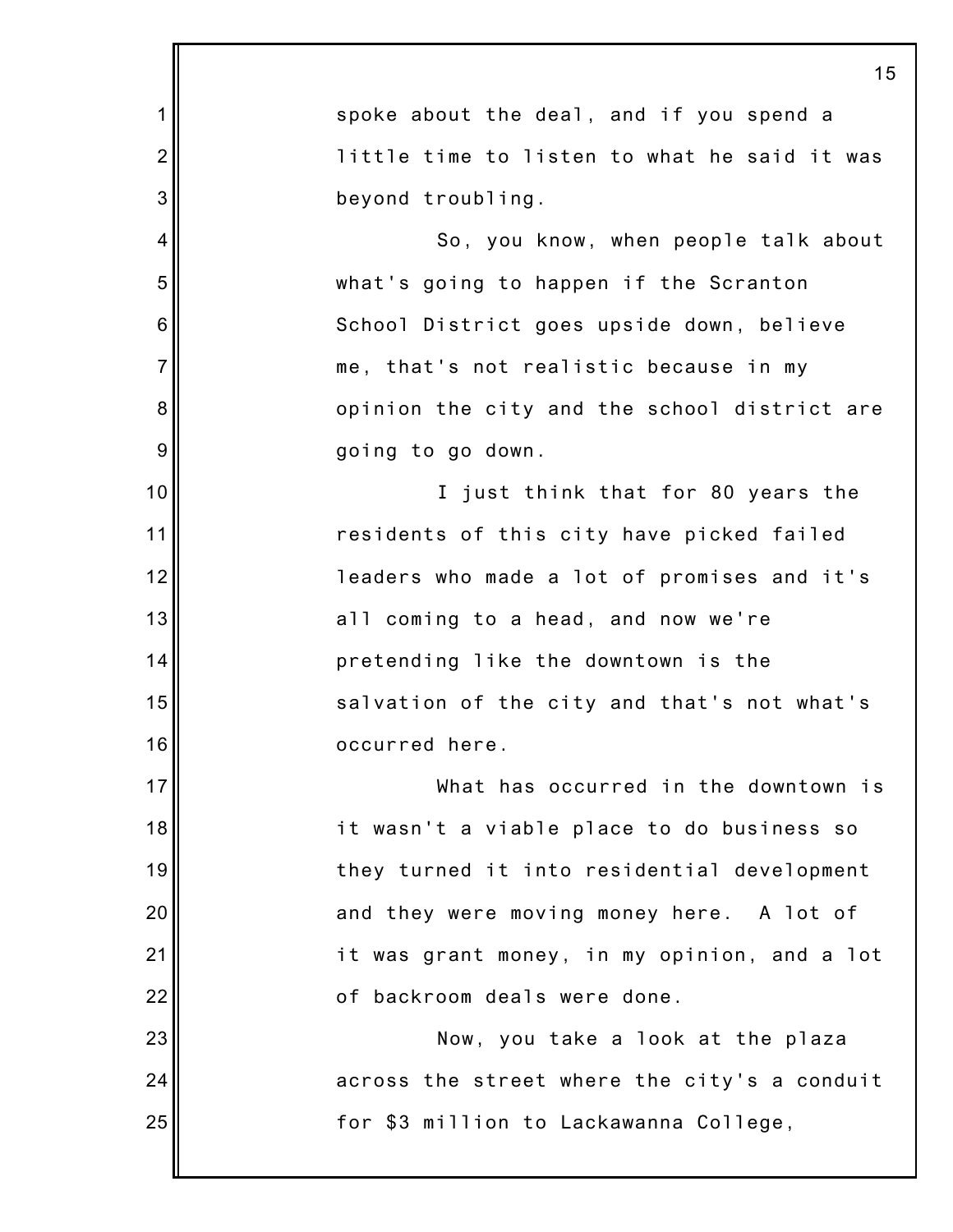|                  | 16                                           |
|------------------|----------------------------------------------|
| $\mathbf 1$      | another troubling development, because we    |
| $\overline{2}$   | continue to erode the tax base, and the      |
| $\mathbf{3}$     | citizens are barely hanging on.              |
| $\overline{4}$   | And me speaking for myself, I'm              |
| 5                | fairly disgusted in paying \$700 a week in   |
| 6                | taxes to my government and not having        |
| $\overline{7}$   | anything to show for it but a mound of debt. |
| 8                | I think that President Trump is on the right |
| $\boldsymbol{9}$ | road when he's talking about ending a lot of |
| 10               | the funding that's going into a lot of       |
| 11               | different places for economic development    |
| 12               | and a lot of other things because it's just  |
| 13               | walking around money for the politicians to  |
| 14               | spend and spend.                             |
| 15               | And a lot of the people we elect to          |
| 16               | our counsel and our mayor, they're not       |
| 17               | fighting for us, they're fighting for        |
| 18               | themselves, their own political survival,    |
| 19               | and we're just caught in the crossfires of   |
| 20               | what's left. And there's not much left in    |
| 21               | this city I because everything's been sold   |
| 22               | and the city's in very, very serious         |
| 23               | financial trouble, and I think that the      |
| 24               | greatest thing that can happen is that we'd  |
| 25               | wake up the day after election day and find  |
|                  |                                              |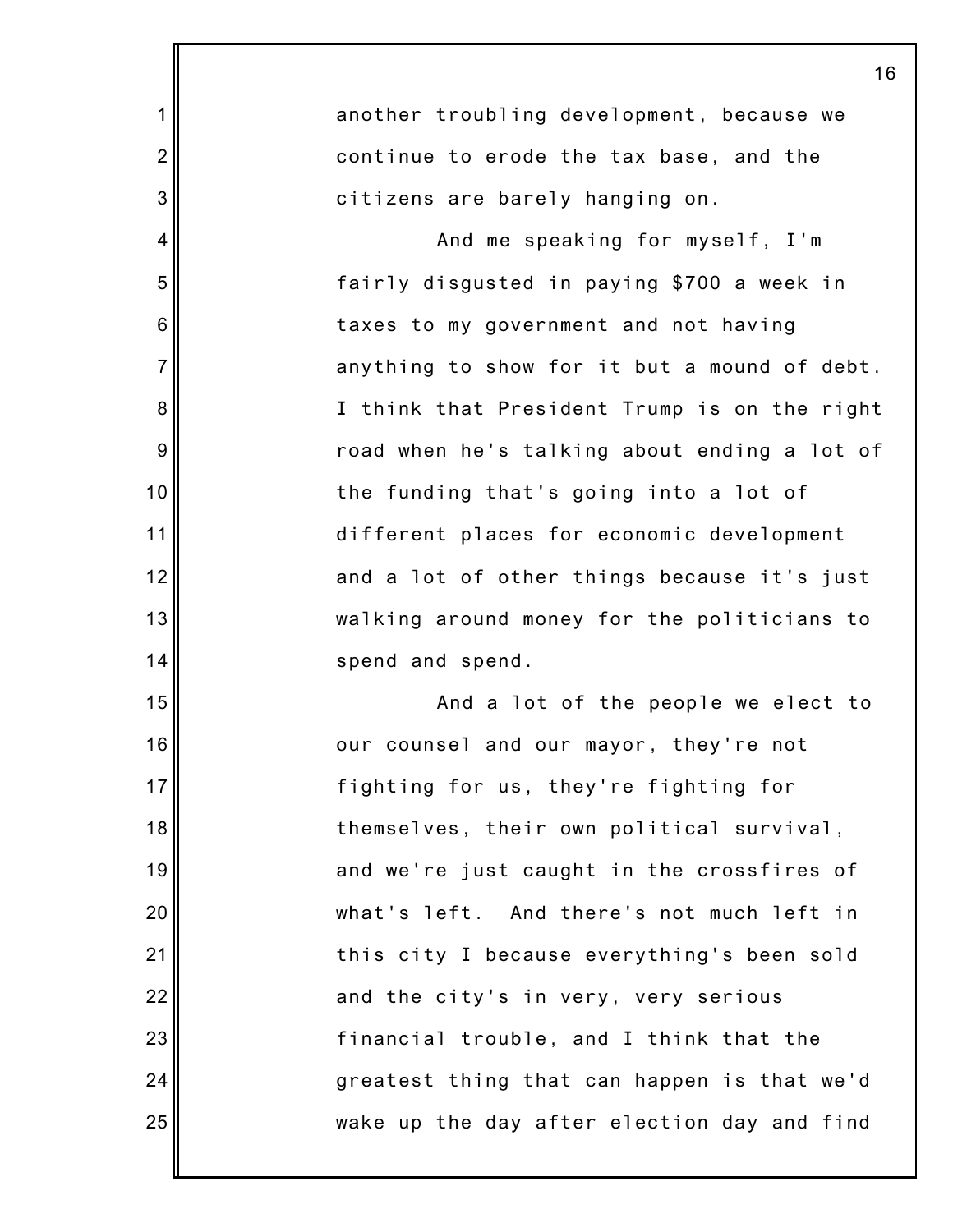|                  | 1                                            |
|------------------|----------------------------------------------|
| 1                | out that non-aligned people did a right-in   |
| $\overline{c}$   | and won the council seats to begin to turn   |
| 3                | this city around.                            |
| 4                | I think there needs to be an                 |
| 5                | investigation into how the city spent its    |
| $\,6$            | money for the last 30 years, to try to get   |
| $\overline{7}$   | your mind around, I don't know, the pool     |
| $\bf 8$          | house at Nay Aug, the greenhouse, the        |
| $\boldsymbol{9}$ | bridge, the tree house. You know, instead    |
| 10               | of worrying about the city's bridges and     |
| 11               | infrastructure, all the money was wasted on  |
| 12               | the sale of the golf course. Just, you       |
| 13               | know, the South Side sports complex. It's    |
| 14               | just amazing, you know, that they treated us |
| 15               | like Shanty Irish because we've allowed it   |
| 16               | to happen. Thank you.                        |
| 17               | MR. WECHSLER: Anyone else?                   |
| 18               | MS. REED: Fifth Order, 5A, motions.          |
| 19               | MR. WECHSLER: Mr. Perry?                     |
| 20               | MR. PERRY: Yes, thank you. What a            |
| 21               | week. All right. Well, I didn't know how     |
| 22               | to start this but I guess we'll go in order. |
| 23               | Let's start with Friday. Friday we had a     |
| 24               | meeting on how the administration -- they    |
| 25               | finally gave council their plan, how they're |
|                  |                                              |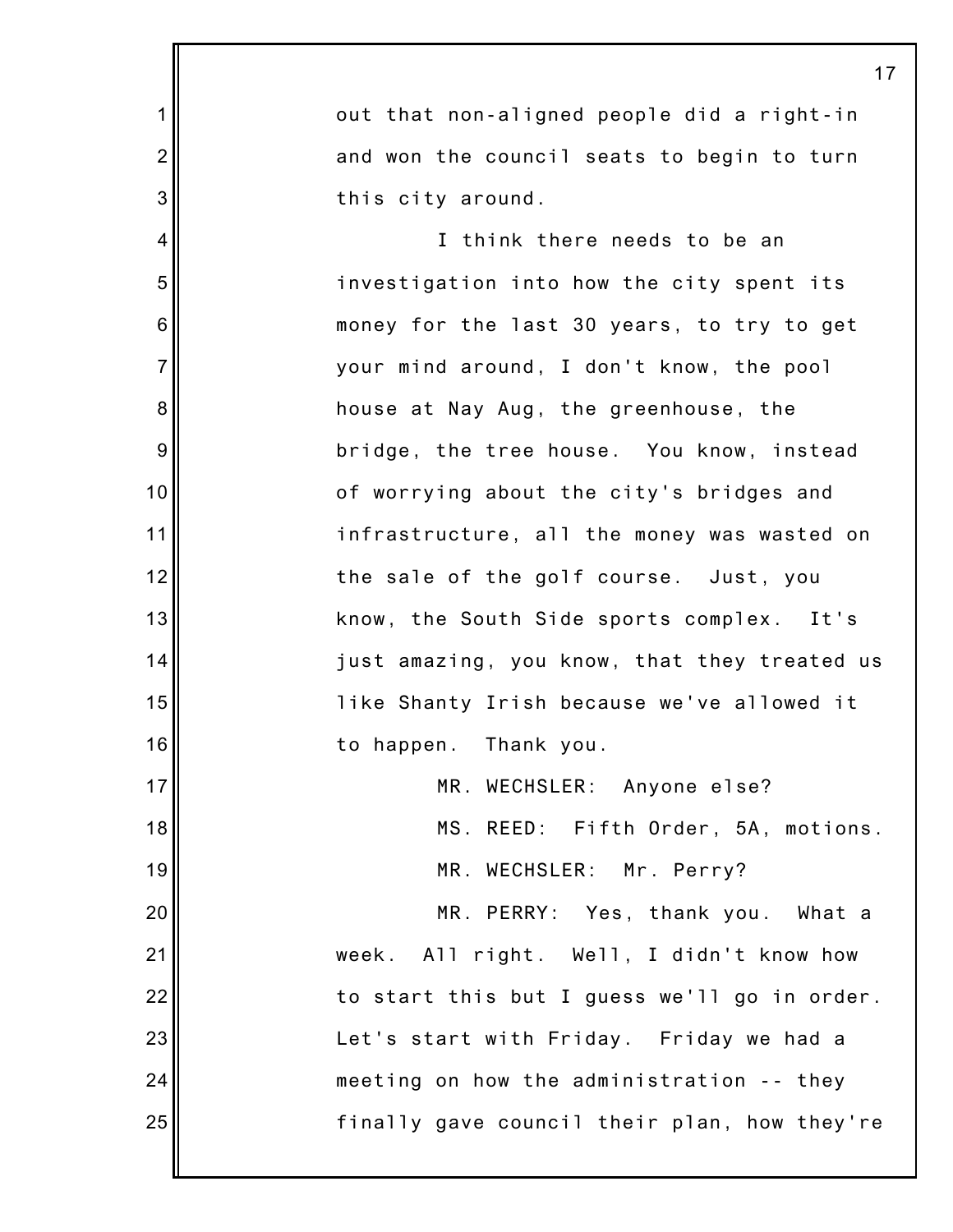going to allocating the funds from the sale of the sewer authority. Overall, I was very happy with how the meeting turned out, the form of meeting and the information. It was a very good give and take. I got a lot more information than I had going into it.

1

2

3

4

5

6

7

8

9

10

11

12

13

14

15

16

17

18

19

20

21

22

23

24

25

That being said, it was a beginning and that's all it is. It's a beginning of a huge step for our city. There's going to be many more questions that we're going to have than were answered on Friday, and for me to tell you right now that I'm an absolute expert of everything that we heard on Friday would definitely not be true.

But what I want to tell you right now is I want to go over a couple key highlights of what was there in case you didn't read the paper or you weren't able to attend the meeting.

The allocation of the money is going to go as follows per the initial plan, which is fluid at best. Nothing is -- absolutely nothing is set in stone. As a matter of fact, many of my colleagues started -- that day, after the meeting, started to talk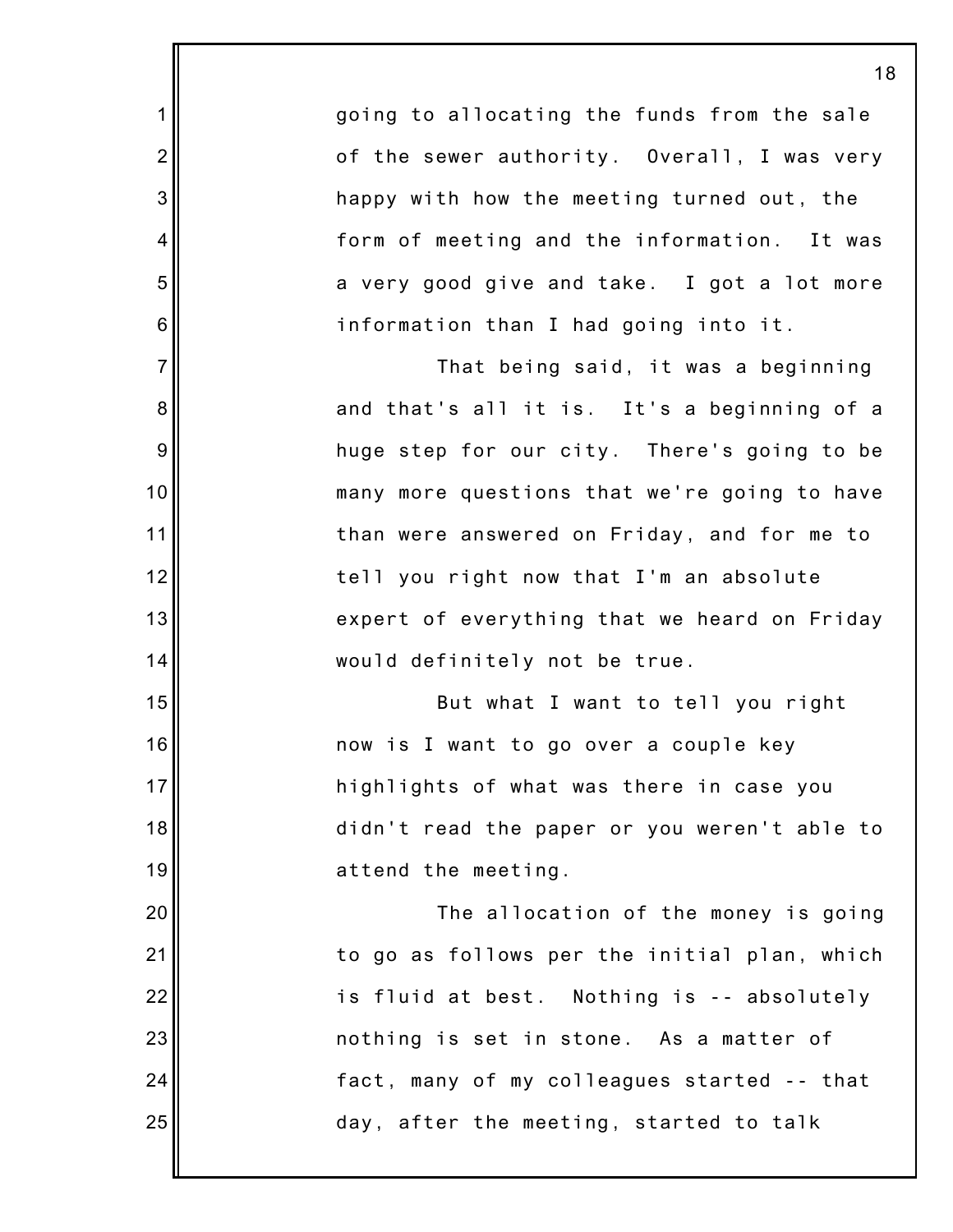|                | 19                                           |
|----------------|----------------------------------------------|
| $\mathbf 1$    | about things we want to do a little          |
| $\overline{2}$ | differently and making some amendments and   |
| 3              | putting some really strong markers in there  |
| $\overline{4}$ | that we felt important.                      |
| 5              | Twenty-seven point nine million was          |
| 6              | going to be used for debt reduction. That's  |
| $\overline{7}$ | already been taken care of. That was         |
| 8              | written into the 2017 budget.                |
| 9              | There was also going to be \$13.4            |
| 10             | million used to further reduce high interest |
| 11             | rate debts, which as you can see there's     |
| 12             | something on the agenda right now that it's  |
| 13             | already paying dividends. We already have    |
| 14             | \$700,000 to use. As it is right now it's    |
| 15             | allocated for paving, but again, it's a      |
| 16             | fluid environment and maybe all \$700,000    |
| 17             | isn't the best use for that. But that will   |
| 18             | be up for us to decide and talk over the     |
| 19             | next couple weeks.                           |
| 20             | We also have \$24.8 million allocated        |
| 21             | to the pension, \$4.6 million of that -- and |
| 22             | this, I believe, is one of the more          |
| 23             | important parts of the plan -- is going to   |
| 24             | be allocated to use to lower the return      |
| 25             | assumption on the rate for our pension       |
|                |                                              |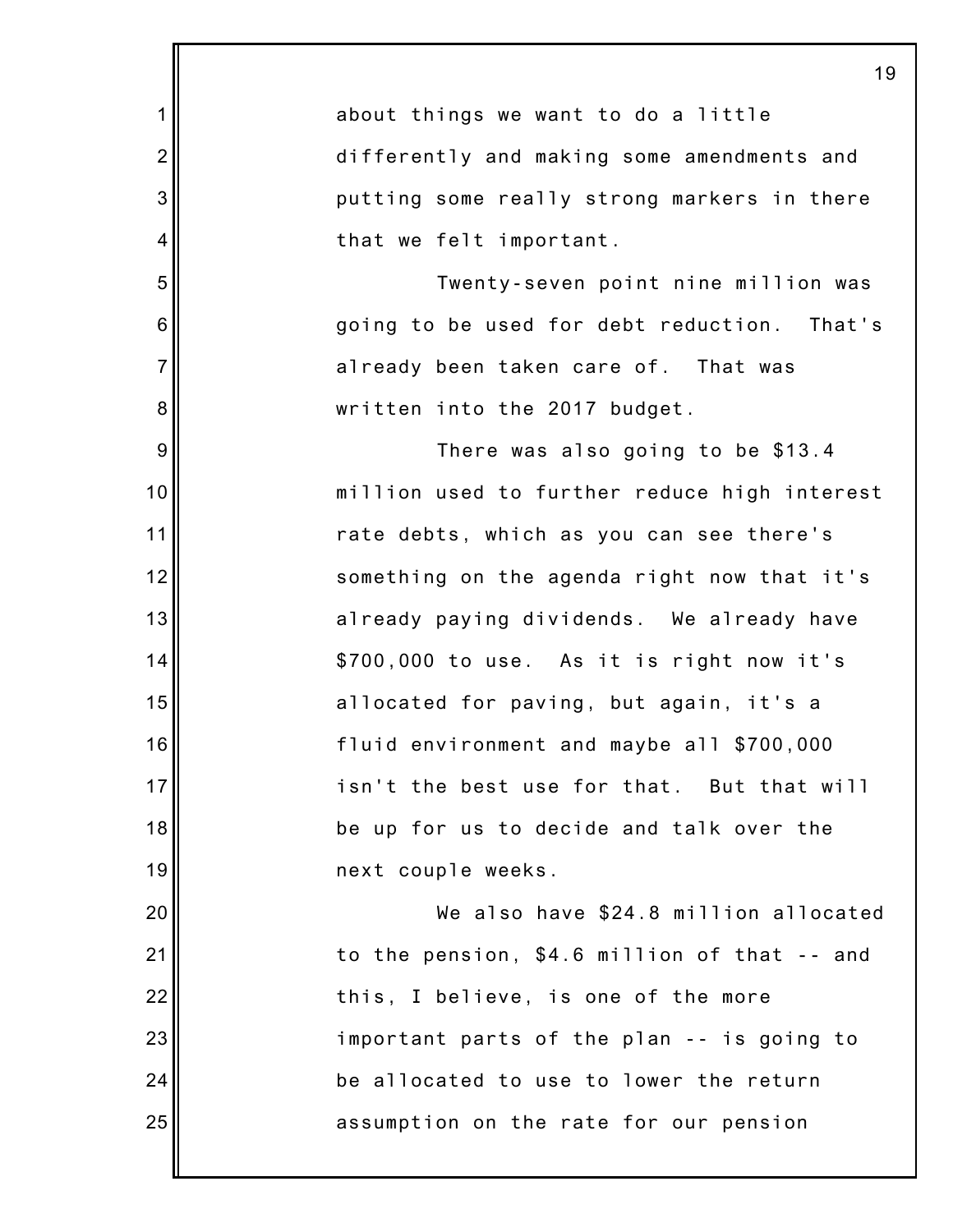plans. For too long we were under the assumption that the plan was going to return eight percent. The plans haven't returned eight percent in a long, long time. Everybody knows the state of the market and what happens and how that negatively affects us. When we overshot our assumption rate, our return rate, that negatively affects our MMO at the end of the year. Now we have to -- we owe more money into that that we didn't anticipate and didn't have money set aside for. So that \$4.6 million is going to buy back some of that anticipated return rate and bring that back down.

1

2

3

4

5

6

7

8

9

10

11

12

13

14

15

16

17

18

19

20

21

22

23

24

25

The initial goal is to get it from 8 percent to 7.75 percent, and I know a lot of my colleagues and I want, if not all, want to get that even down further. We want to get that down to more of a national average of 7.5 to 7.25, and that's something we can talk about how we want to do that going forward.

There's going to be some, also, money set aside, \$2 million, for capital improvements, \$500,000 for economic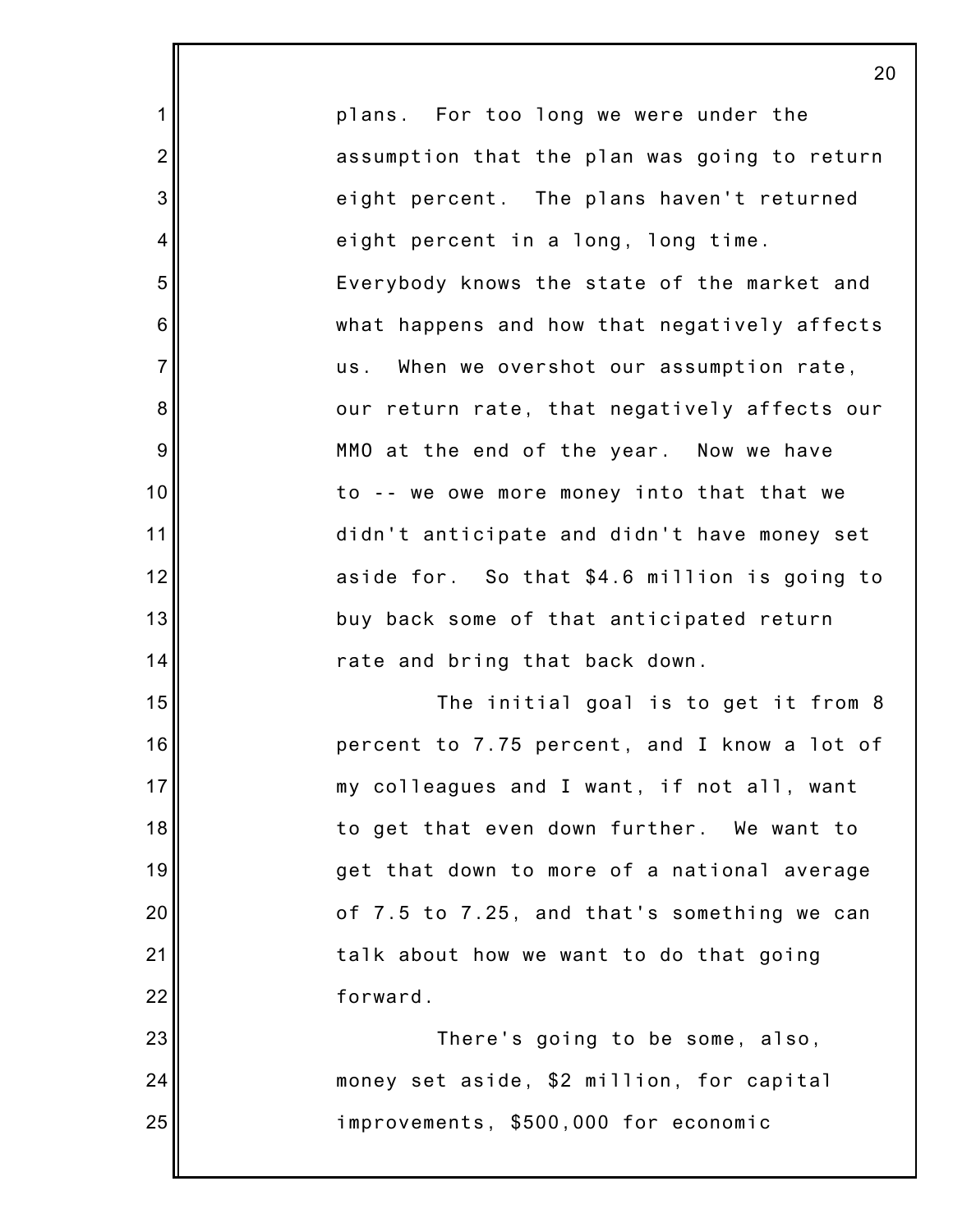|                  | $2^{\cdot}$                                  |
|------------------|----------------------------------------------|
| 1                | development, and \$500,000 for storm water   |
| $\overline{2}$   | funding.                                     |
| 3                | Now, I know storm water funding is           |
| 4                | an absolute hot topic, and that's something  |
| 5                | that we talked about over and over. Is that  |
| $\,6$            | enough money to be put in? Honestly, I       |
| $\overline{7}$   | don't know who has the answer to that        |
| 8                | because we -- as I believe Councilman Evans  |
| $\boldsymbol{9}$ | said in caucus, we're on the bleeding edge   |
| 10               | of storm water management and what that      |
| 11               | entails and what that's going to cost.       |
| 12               | But these are discussions that we            |
| 13               | started and we continue to start, and I know |
| 14               | this board has nothing but the best          |
| 15               | intentions to keep everybody informed on a   |
| 16               | step by step basis what we have going on.    |
| 17               | We had a very, very, very cold               |
| 18               | parade weekend. I was happy to see as many   |
| 19               | people come out as they did but, my          |
| 20               | goodness, I can't remember it being that     |
| 21               | cold. We got, I think, a day break. Monday   |
| 22               | was nice, and then Stella hit us. Let me     |
| 23               | tell you, I haven't shoveled so much snow, I |
| 24               | don't think, in my life, as all you guys     |
| 25               | did. What a heartache it was on our city.    |
|                  |                                              |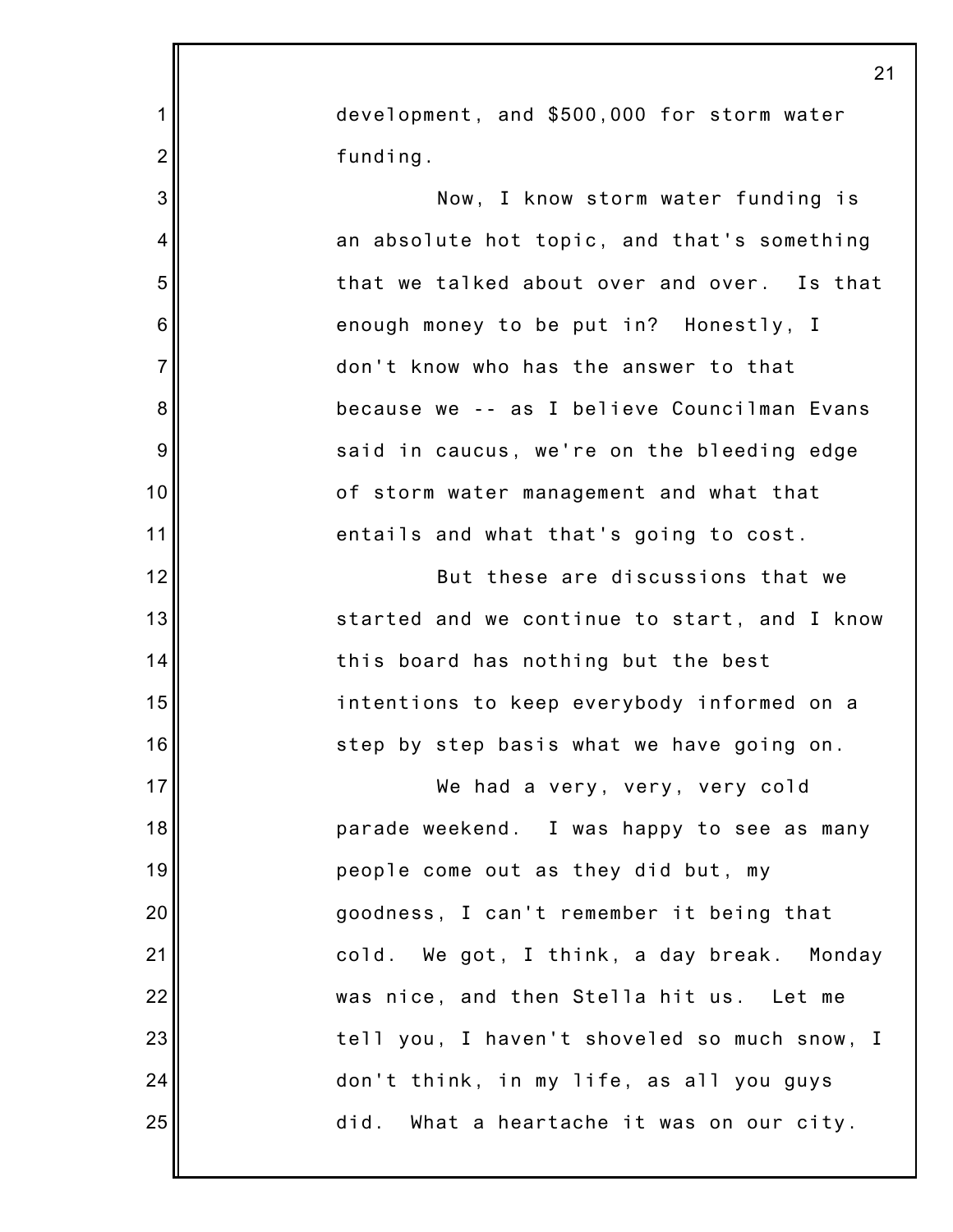|                | 22                                           |
|----------------|----------------------------------------------|
| 1              | And I want to tell you, between DPW, the     |
| $\overline{2}$ | police and fire being out there on endless   |
| 3              | hours, little to no sleep and not seeing     |
| 4              | their families, they put it to it. They      |
| 5              | really did. They gave it hell.               |
| 6              | I've been speaking with officials            |
| $\overline{7}$ | from Wilkes-Barre, and as you guys may or my |
| 8              | not know, I spend a lot of time at work in   |
| $9\,$          | Hazleton and I speak to Hazleton officials   |
| 10             | quite often, and one of the things that they |
| 11             | were very impressed and, dare I say, jealous |
| 12             | of was our ability to have a co-op program   |
| 13             | with ABM with the \$5 parking. What a        |
| 14             | Godsend that was. If anybody's been around   |
| 15             | the square in Wilkes-Barre, downtown         |
| 16             | Hazleton, they cannot get anything going on  |
| 17             | right now. They just did not have anywhere   |
| 18             | to put their cars. And it's just -- for as   |
| 19             | bad as we may think we have it, we           |
| 20             | definitely are looked upon to the region as  |
| 21             | taking care of business.                     |
| 22             | Now, are there streets that are just         |
| 23             | impassable? Absolutely. It took me an        |
| 24             | extra 20 minutes to get the last 15 feet     |
| 25             | into my house last night when I pulled into  |
|                |                                              |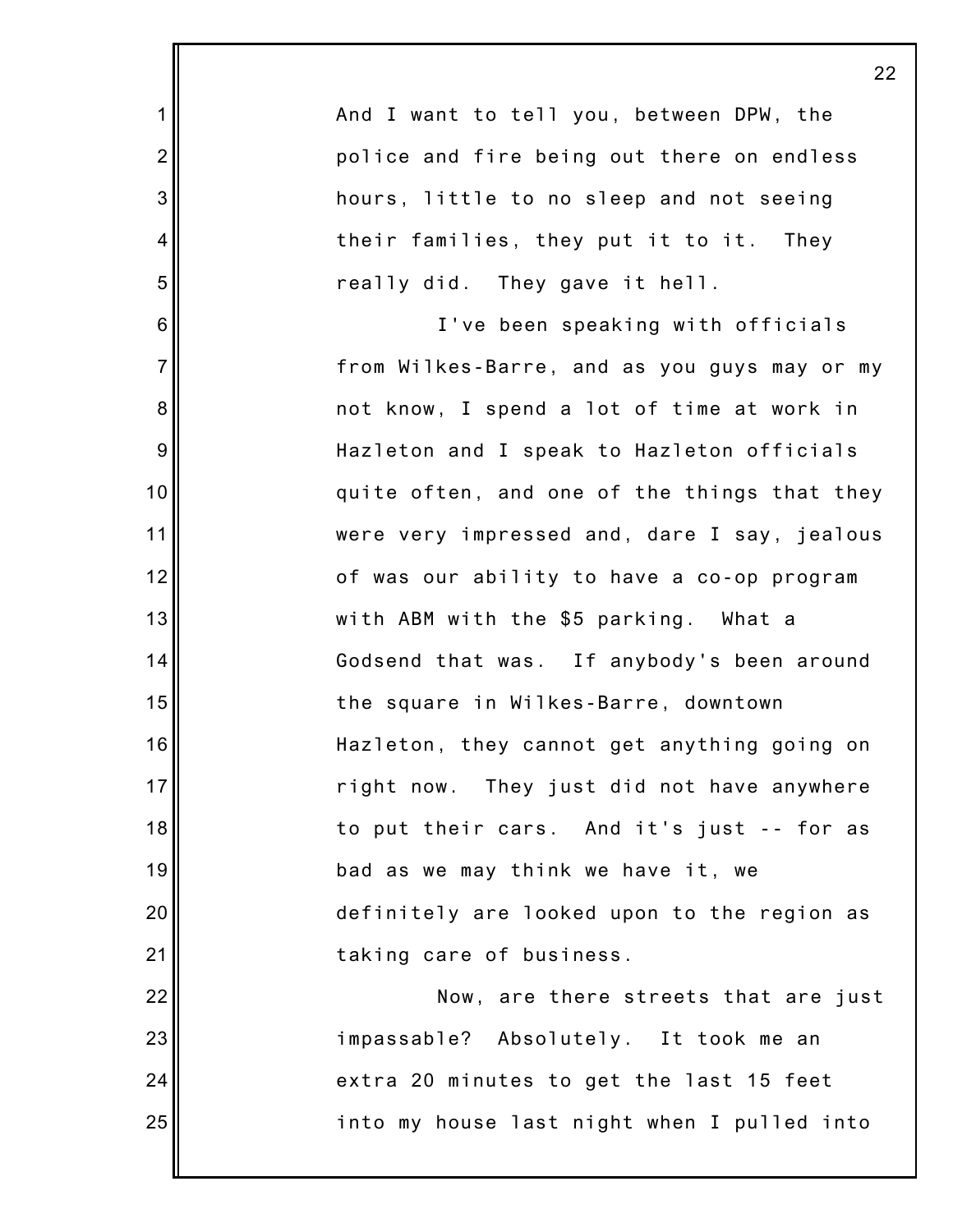my side street. You know, what are you going to do? It's the biggest storm that we've had on record since the turn of the last century. Not this past one that just happened. So there's going to be those pains. When I tell you that they've done absolutely everything they could to make it easiest for us as they could, I honestly mean that.

1

2

3

4

5

6

7

8

9

10

11

12

13

14

15

16

17

18

19

20

21

22

23

24

25

Now, again, if you're frustrated with the condition, that's okay. That's acceptable. But we're not done. We're out there, we're working every day. When I say we, I don't me. I mean the DPW workers.

I think Mr. Morgan brought up a very good point about the equipment. They didn't have the equipment they needed. How could we anticipate having a storm of 130 years occur? It's just not -- it's not logical to anticipate that happening. But they did the best they could with the equipment they have and I just want to thank them.

I believe that's all I have for tonight. Thank you.

MR. WECHSLER: Thank you, Mr. Perry.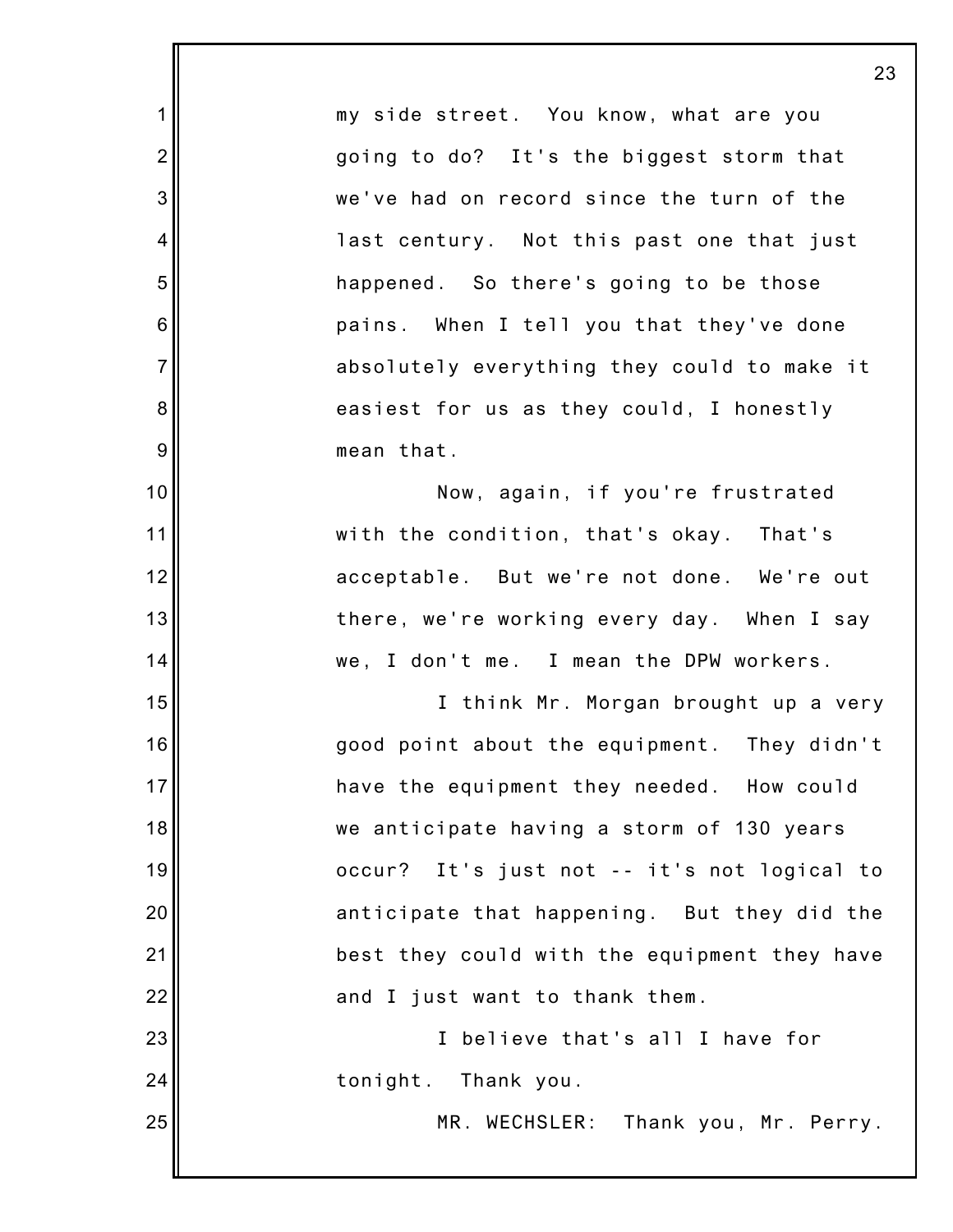|                | 2 <sub>4</sub>                               |
|----------------|----------------------------------------------|
| 1              | Mr. Rogan?                                   |
| $\overline{2}$ | MR. ROGAN: I'd like to start off by          |
| 3              | wishing everyone a happy Saint Patrick's Day |
| 4              | tomorrow. I forgot to wear my green          |
| 5              | tonight. I only own one green shirt, so I    |
| $\,6$          | actually didn't forget. It's cued up for     |
| $\overline{7}$ | tomorrow.                                    |
| 8              | I also want to wish my mom a happy           |
| 9              | birthday. Her birthday is Saint Patrick's    |
| 10             | Day. So I want to wish her a happy birthday  |
| 11             | tomorrow.                                    |
| 12             | Mr. Perry touched on a lot of the            |
| 13             | things I want to talk about as well. Our     |
| 14             | meeting last Friday was very informative     |
| 15             | but, as was mentioned, we still have a lot   |
| 16             | to learn about this plan. As far as the      |
| 17             | actual hard allocation numbers are, you      |
| 18             | know, I don't have a problem with how the    |
| 19             | money is being allocated. My concern is      |
| 20             | that actually it's used for those purposes   |
| 21             | and nothing else. I know speakers bring up   |
| 22             | and lots of residents bring up the golf      |
| 23             | course sale under Mayor Doherty that was     |
| 24             | supposed to be earmarked for certain         |
| 25             | projects and programs, which was not. It     |
|                |                                              |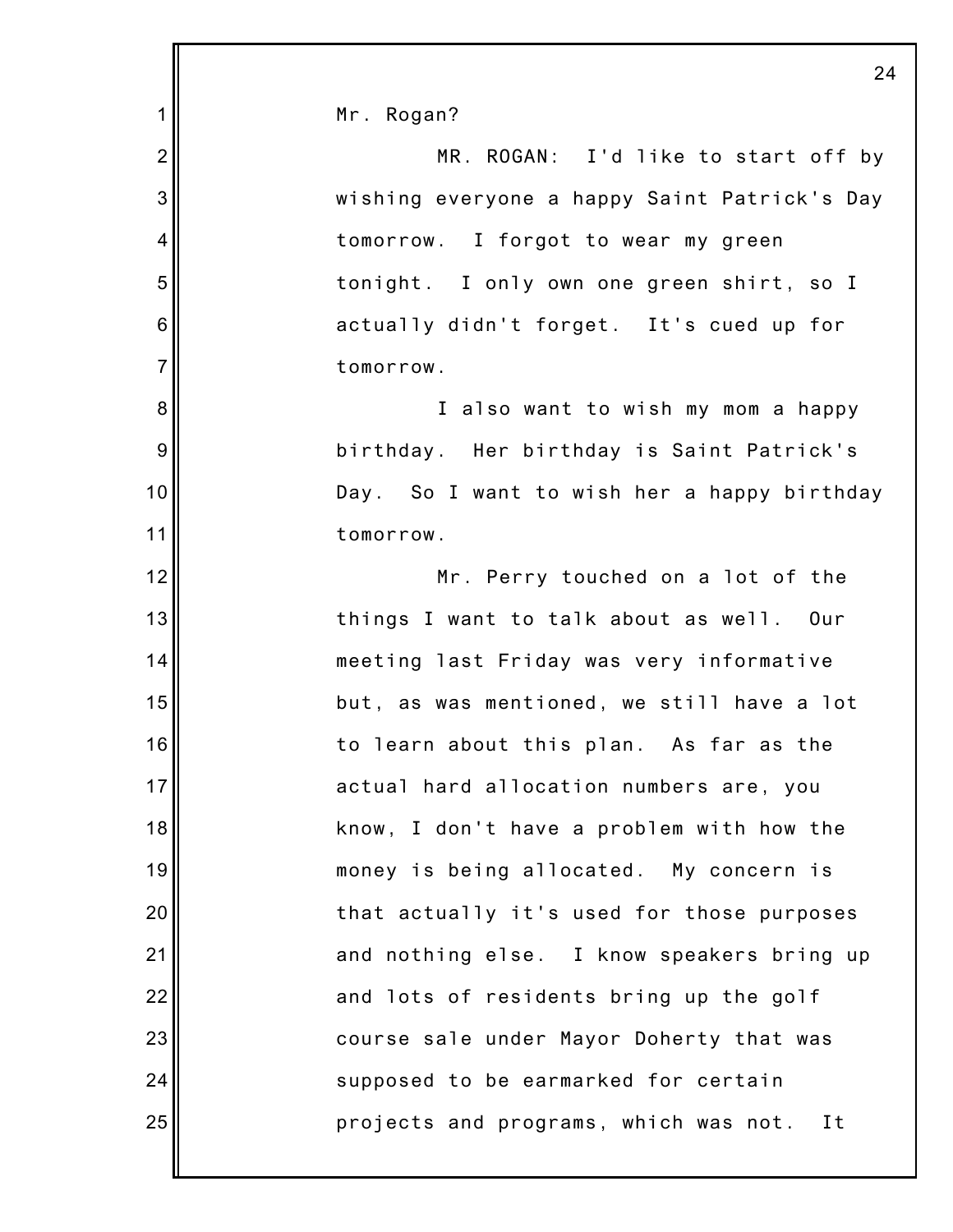|                  | 25                                           |
|------------------|----------------------------------------------|
| $\mathbf{1}$     | was chipped away at, chipped away at and the |
| $\overline{2}$   | money was gone.                              |
| 3                | I think our first priority is to             |
| $\overline{4}$   | make sure that that doesn't happen with any  |
| 5                | of these funds. That whatever Council        |
| $\,6$            | decides is the best way to move forward,     |
| $\overline{7}$   | that that's set in stone and that a future   |
| 8                | council or a future mayor can't come in and  |
| $\boldsymbol{9}$ | decide they want to use it for a pet project |
| 10               | or for something other than, you know, the   |
| 11               | long-term health of the city.                |
| 12               | A couple of the concerns I do have           |
| 13               | about the plan, the biggest one is regarding |
| 14               | the pensions, and I know my colleagues have  |
| 15               | spoken at length about reforming pensions,   |
| 16               | and obviously there are numerous changes     |
| 17               | that need to be made and they've been        |
| 18               | discussed at length.                         |
| 19               | But one of the concerns that I have          |
| 20               | is that the money that's allocated to go     |
| 21               | into the pension fund, it needs to actually  |
| 22               | go into the pension fund. I understand       |
| 23               | there were a number of reforms that were     |
| 24               | negotiated and that are in the works and     |
| 25               | they have to happen. There's no question     |
|                  |                                              |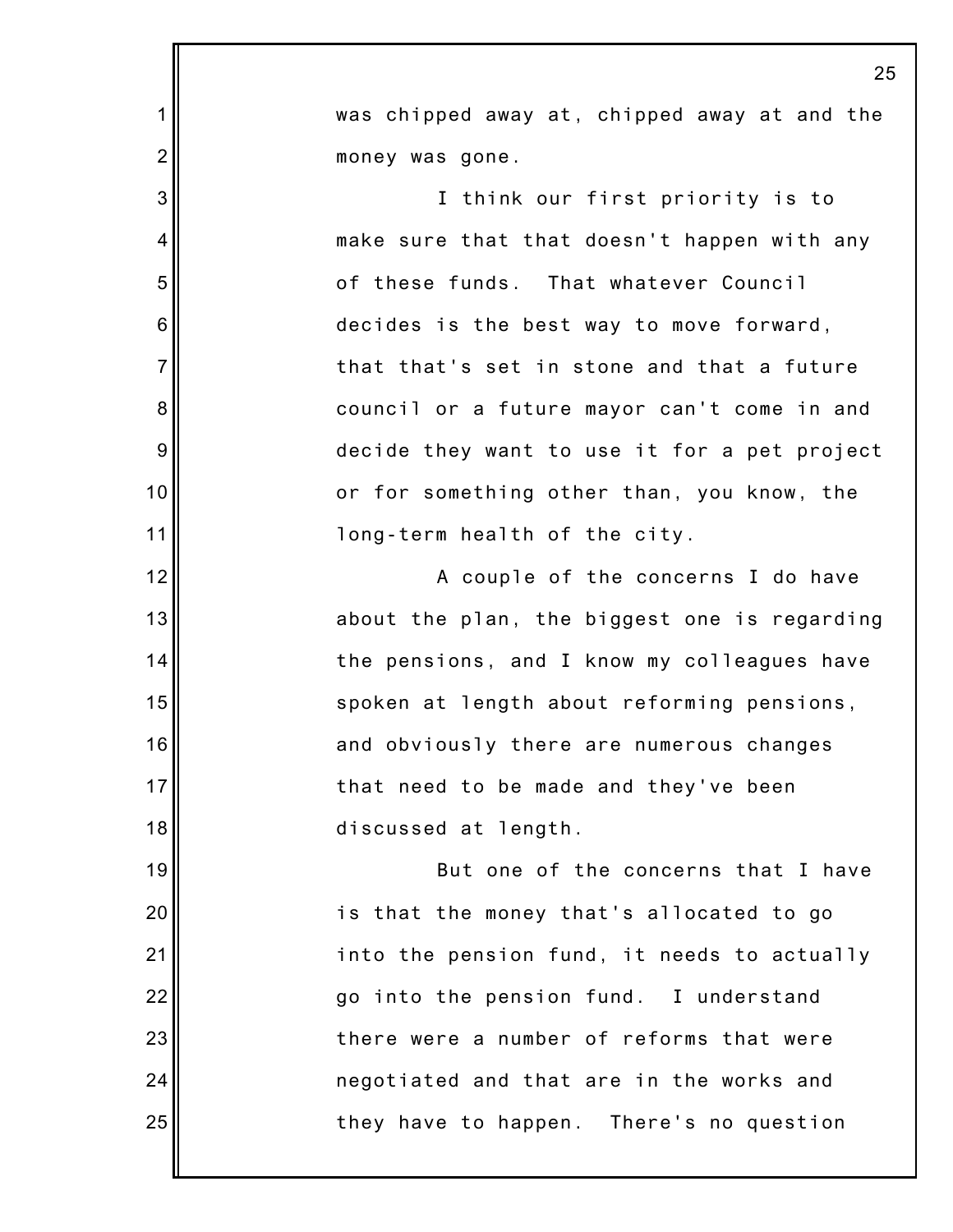about that. But this money, there can't be any outs. They can't decide in two years well, we're not going to put this money in the pension fund. We're going to use it for road paving, which I love road paving, but the pension funds need to get shored up. So that's one of my top priorities, making sure each one of these allocations that we approve is completely ironclad and cannot be changed in the future because the money needs to be used in a way that's going to benefit the city in the long term. As was mentioned, paying off the debt from 2006 on is a huge plus, and it's

1

2

3

4

5

6

7

8

9

10

11

12

13

14

15

16

17

18

19

20

21

22

23

24

25

something I spoke about numerous times on how I wanted to see the money utilized. I did ask at the meeting, because some of this debt does have dedicated millage, court-imposed millage, I did ask at the meeting if that millage would sunset. Unfortunately, PEL said no. That was my concern when it was passed in the first place. I was on council when that was approved. I voted against it, and that was the exact reason why.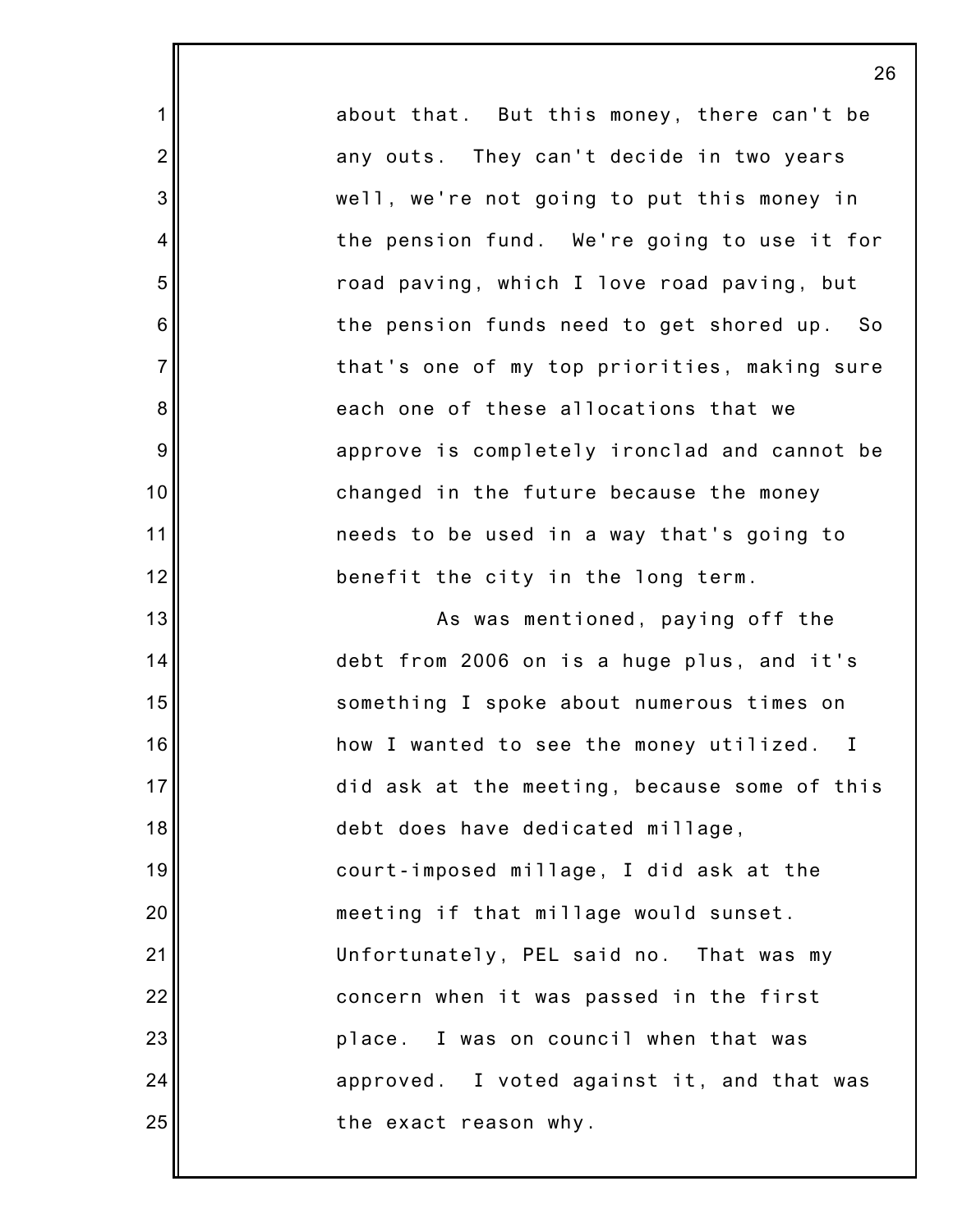1 2 3 4 5 6 7 8 9 10 11 12 13 14 15 16 17 18 19 20 21 22 23 24 25 27 I said when the debt's paid off we'd almost guarantee the millage doesn't sunset, which it's supposed to. That's one major concern I have, that that millage should go away when the debt goes away. That's why it was approved. Regarding infrastructure, there's no question that money needs to be put into infrastructure in the city, particularly our roads. There's no question that the roads in the city of Scranton are in bad shape. They've gotten much better over the last few years, we've allocated more and more money, but we still have a long way to go. And storm water as well, particularly areas on East Mountain and West Mountain and areas that have large hills into a valley. You can pave that road, but if there's a storm water problem it makes no sense to pave it because the water's just going to erode the pavement that all that money was spent on. So we definitely do need to focus on the long term with all this money and that's my priority, is to dispense it the way that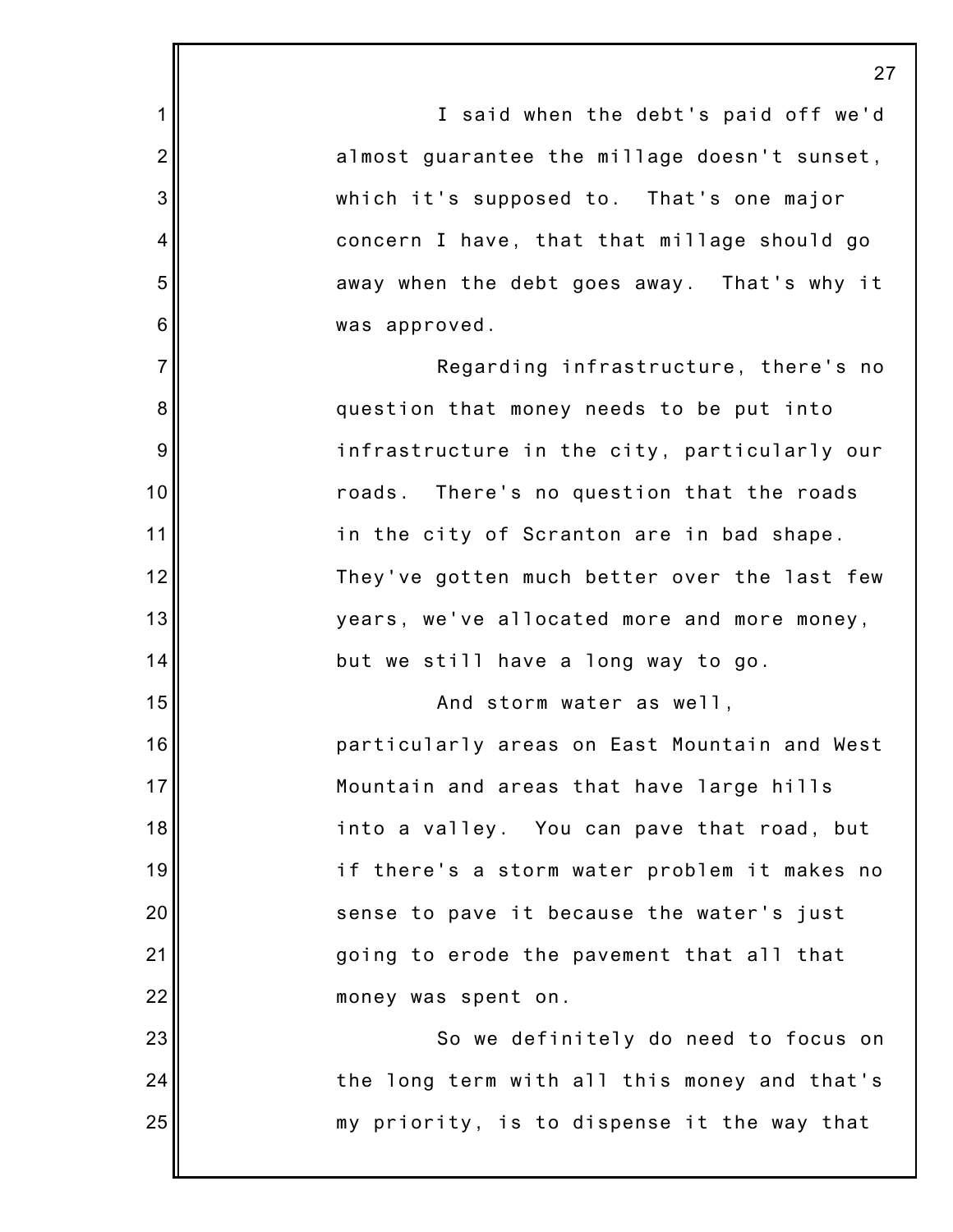|                | 28                                           |
|----------------|----------------------------------------------|
| $\mathbf 1$    | gets the most bang for the buck for the      |
| $\overline{2}$ | taxpayers not only today but tomorrow and    |
| 3              | for decades to come.                         |
| $\overline{4}$ | Regarding the snow storm, I want to          |
| 5              | first start off by thanking our DPW, police, |
| 6              | fire, PennDOT, EMS, everyone that was        |
| $\overline{7}$ | essential personnel, the state police that   |
| 8              | were out in our neighborhoods and working in |
| 9              | terrible conditions while the majority of us |
| 10             | were snowed in our house and trying to plow  |
| 11             | out and shovel our way out. So I want to     |
| 12             | thank them for all their hard work. I know   |
| 13             | some of our guys at the DPW have worked      |
| 14             | extremely long shifts and I can't imagine    |
| 15             | how tired they are.                          |
| 16             | But I will say that in the last two          |
| 17             | days I probably had more calls, e-mails and  |
| 18             | Facebook messages than any two-day period    |
| 19             | that I've been on city council. Requests     |
| 20             | particularly from residents in West Scranton |
| 21             | and South Scranton that were very upset.     |
| 22             | They were snowed in, not able to get out to  |
| 23             | get to work. And that's certainly no fault   |
| 24             | of our DPW. They were out there working as   |
| 25             | hard as they can.                            |
|                |                                              |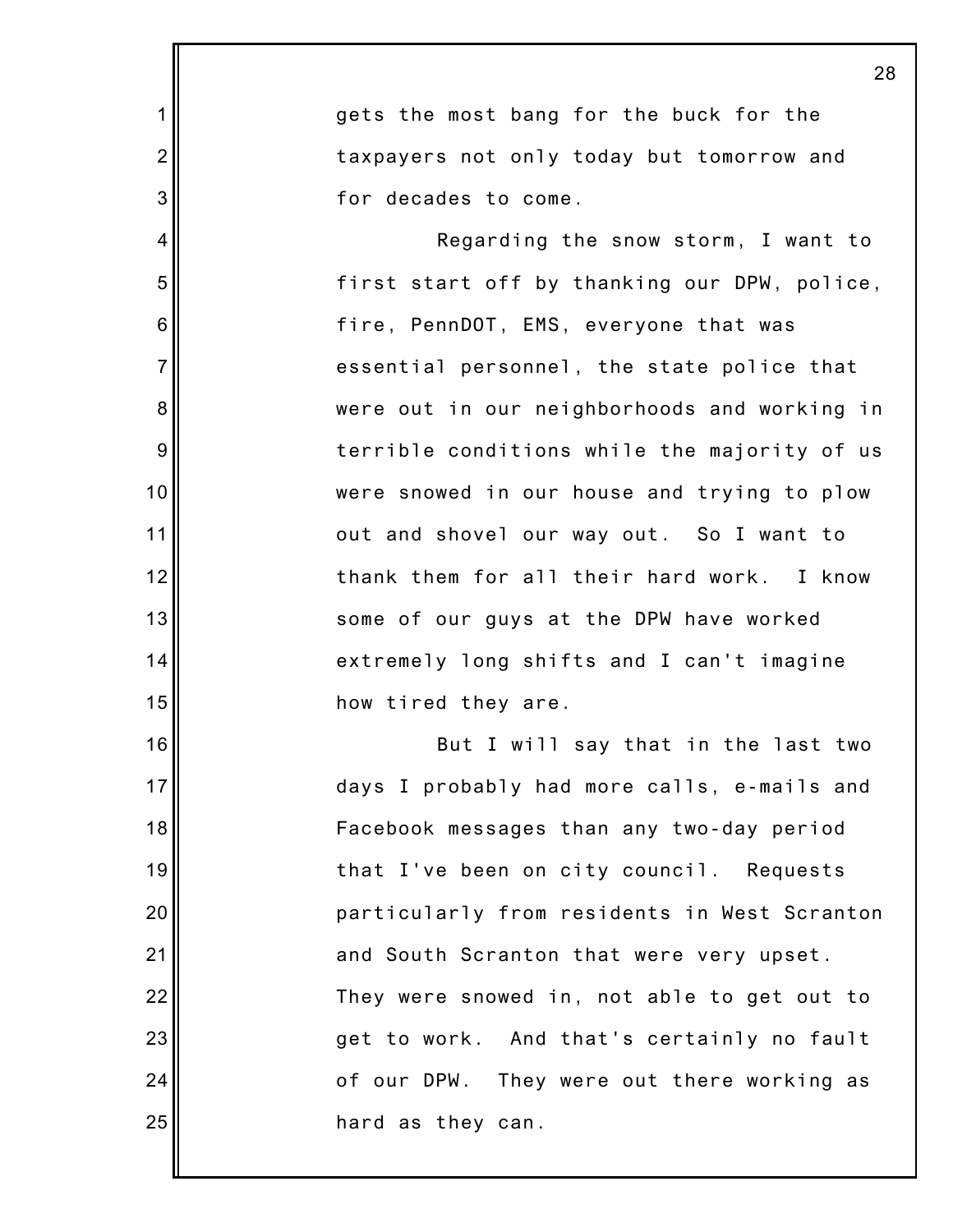There are equipment issues which were mentioned. From talking to the mayor earlier today, one of the problems that the city ran into is we have two sets of plows. We have the larger plows that are obviously more powerful and can handle this kind of snowstorm, and the smaller plows which can't handle two feet of snow. The larger plows were operational and fine in the areas where they could go, but on narrow streets and courts those larger plows simply can't fit. They're too wide. So that's where a lot of the problems were and still are in the city. As Councilman Wechsler mentioned, teams will be going out into the

1

2

3

4

5

6

7

8

9

10

11

12

13

14

15

16

17

18

19

20

21

22

23

24

25

neighborhoods, I believe starting tonight or tomorrow, to clear up a lot of these narrow roads and courts, and I believe the way they're going to do it is using heavy equipment and going through and then at the end having trucks to scoop the snow and hall off for lot of these courts and smaller streets.

I know I was talking on Facebook with a number of people today that had to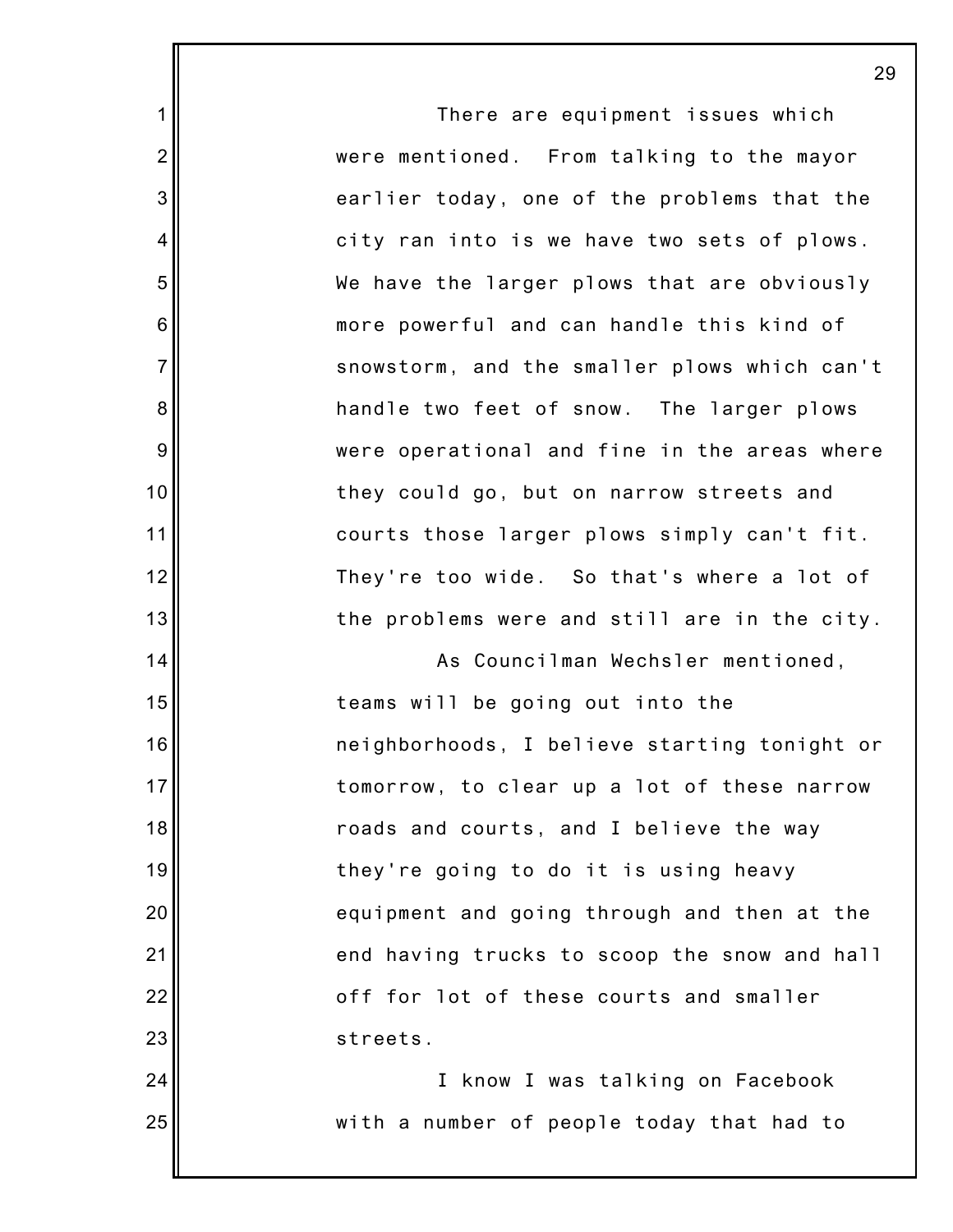miss work for a third straight day. I had to miss work for two days. Luckily I was able to get out this morning. But the improvement in my neighborhood from this morning to this afternoon was quite dramatic. I can tell our crews are out there working hard where they can work with the equipment.

1

2

3

4

5

6

7

8

9

10

11

12

13

14

15

16

17

18

19

20

21

22

23

24

25

But I do think following this storm, obviously not this week or next week, that we do need to have a meeting regarding our plans. I know Councilman Gaughan mentioned alternate side parking before regarding snowstorms. That's been mentioned by a lot of people in the public. There needs to be a better plan in place.

I understand this is a hundred-year storm and I don't know if you can plan for a hundred-year storm fully, but we need to do a better job in the future. I know a lot of people lost a lot of money and had to use sick days, had to use personal days, and some employees that work hourly weren't able to even do that. So we need to make sure we're doing the best job we possibly can for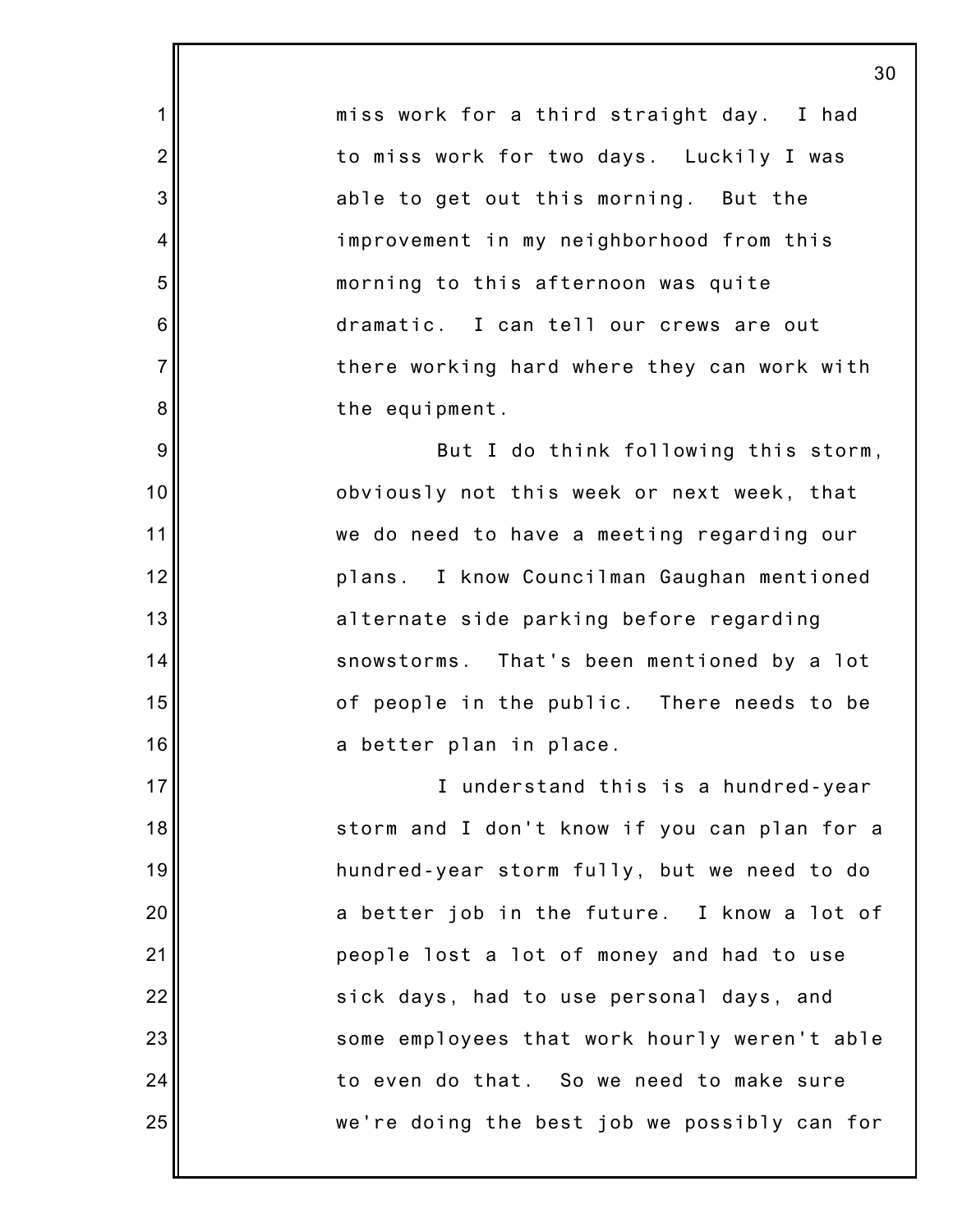|                 | 31                                             |
|-----------------|------------------------------------------------|
| 1               | the residents.                                 |
| $\overline{2}$  | That is all for now. Thank you.                |
| 3               | MR. WECHSLER: Thank you, Mr. Rogan.            |
| 4               | Mr. Evans?                                     |
| 5               | MR. EVANS: Thank you. On our                   |
| $6\phantom{1}6$ | meeting last week relative to the sewer        |
| $\overline{7}$  | proceeds, I do generally concur with what      |
| 8               | was discussed last Friday as relates to the    |
| $9\,$           | spending of the sewer proceeds. I was          |
| 10              | pleased to hear that even more debt was        |
| 11              | targeted to be paid off. As I said at the      |
| 12              | meeting relative to debt, during any           |
| 13              | discussions on this issue I have been          |
| 14              | consistently a debt reduction hawk. So that    |
| 15              | was a very pleasant surprise, to see more      |
| 16              | debt being paid off. I've been telegraphing    |
| 17              | that to anyone as well as my opinion on        |
| 18              | pension reform, and it was nice that           |
| 19              | actually some of the people in charge were     |
| 20              | paying attention.                              |
| 21              | The most important aspect now is to            |
| 22              | ensure those reforms are discussed -- that     |
| 23              | we discussed are guaranteed and part of any    |
| 24              | legislation that is passed by this body.<br>We |
| 25              | can't give in an inch on that requirement.     |
|                 |                                                |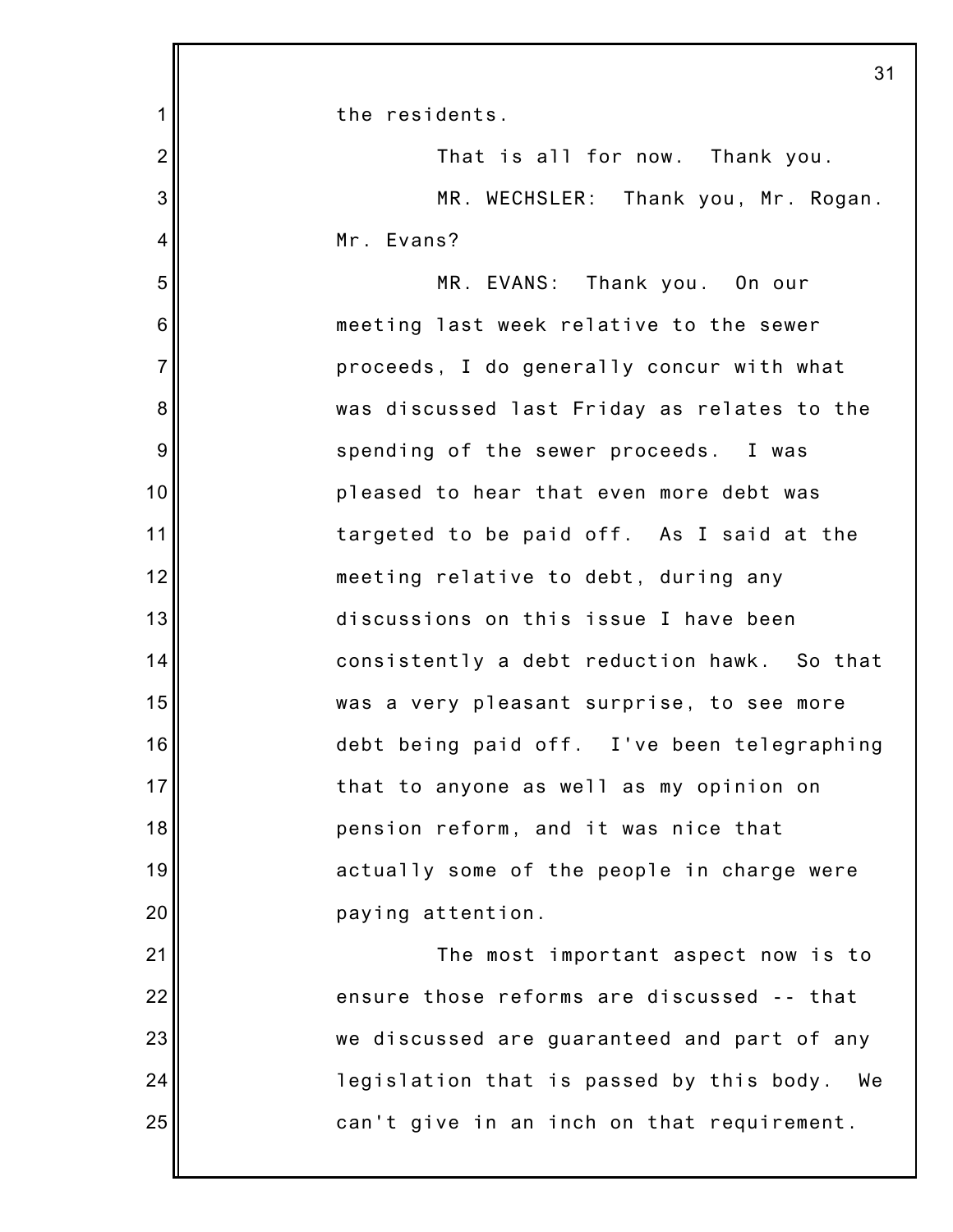|                | 3 <sub>2</sub>                               |
|----------------|----------------------------------------------|
| 1              | So we're going to continue to discuss more   |
| $\overline{2}$ | reforms, the reforms that were discussed at  |
| 3              | the meeting. Some were discussed earlier by  |
| 4              | Councilman Perry.                            |
| 5              | The very important one is the                |
| 6              | reduction in the rate of return. We're       |
| $\overline{7}$ | talking about getting it down to 7.75        |
| 8              | initially and getting more money back from   |
| 9              | escrow money and getting it down to 7.50.    |
| 10             | That's our goal and we shouldn't stop there. |
| 11             | If we have an opportunity -- if we           |
| 12             | overachieve and over perform we can get some |
| 13             | more money to go even lower in the future,   |
| 14             | which would basically be a positive,         |
| 15             | positive thing for our long term projections |
| 16             | on the pension.                              |
| 17             | On the snow removal, I sort of don't         |
| 18             | want to touch this with a ten-foot pole, but |
| 19             | I'll be very, very brief. When I look at     |
| 20             | snow removal -- because I try to -- if I was |
| 21             | going to rate it I would put it in three     |
| 22             | categories: planning, implementation and     |
| 23             | effort. We weren't really privy to the       |
| 24             | plans. It was hard to make a comment on the  |
| 25             | plan and how it was implemented, so I'm      |
|                |                                              |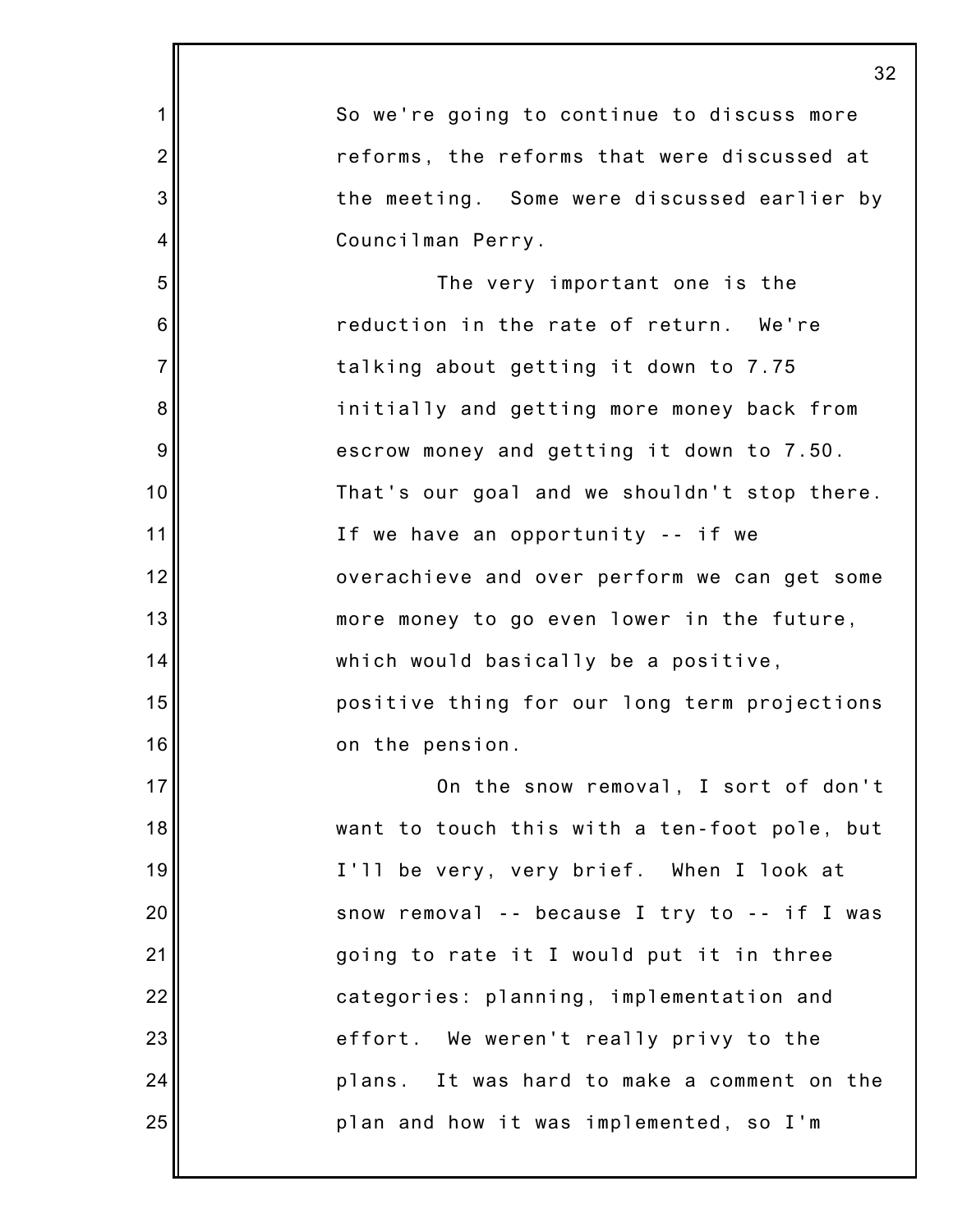|                | 33                                            |
|----------------|-----------------------------------------------|
| 1              | going to leave that alone for now. Make it    |
| $\overline{2}$ | an incomplete.                                |
| 3              | I do agree with Councilman Rogan. I           |
| 4              | think we need to do a postmortem on this,     |
| 5              | talk about it when it's all done and come up  |
| 6              | with an ironclad plan for the downtown and    |
| $\overline{7}$ | the neighborhoods so some of the situations   |
| 8              | that happened don't repeat themselves.<br>But |
| 9              | we all understand how devastating this storm  |
| 10             | was.                                          |
| 11             | But I will say on effort, many                |
| 12             | people worked long hours. Again, the DPW,     |
| 13             | the police, the fire, the contractors,        |
| 14             | numerous city officials. Even though the      |
| 15             | results may not totally show, the effort was  |
| 16             | there. So I'll give all those involved an A   |
| 17             | for effort because they really, really did    |
| 18             | work hard. I give them all the credit for     |
| 19             | that.                                         |
| 20             | For now, that's about all I have.             |
| 21             | MR. WECHSLER: Thank you, Mr. Evans.           |
| 22             | Mr. Gaughan?                                  |
| 23             | MR. GAUGHAN: Yes, thank you. First            |
| 24             | of all, just an update. Proposals are going   |
| 25             | to be opened in city council chambers         |
|                |                                               |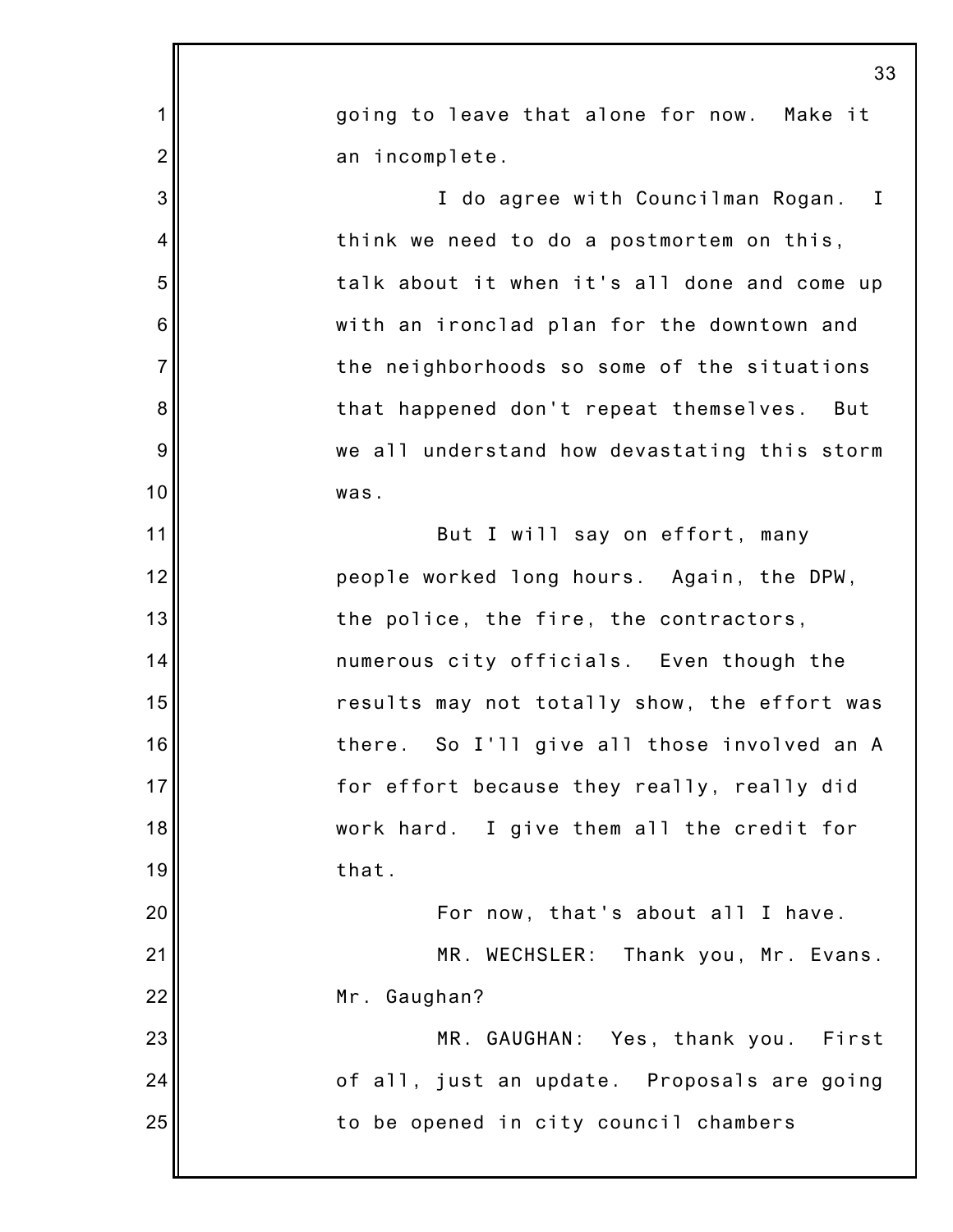Monday, April 3rd at 10 a.m. for the city of Scranton telecommunications review. The city is seeking proposals to select a company to complete a review of the city's existing communication systems, reviewing the local long distance data and cellular communications, and identifying cost-saving opportunities and overall short and long term communication strategies from a carrier standpoint. I do believe this is a good effort on the administration's part. I think there are a number of different savings to be had there.

1

2

3

4

5

6

7

8

9

10

11

12

13

14

15

16

17

18

19

20

21

22

23

24

25

Also, the bids were received and a contract was awarded the Marvin-Dutch Gap Little League improvement project. I know a lot of people in that area were curious about that. So good news there.

We've been talking a lot about updating our zoning ordinances here in the city for a number of different reasons, and we did receive a letter from Mary Liz Donato, the regional planning manager for the Lackawanna County Department of Planning and Economic Development. She is offering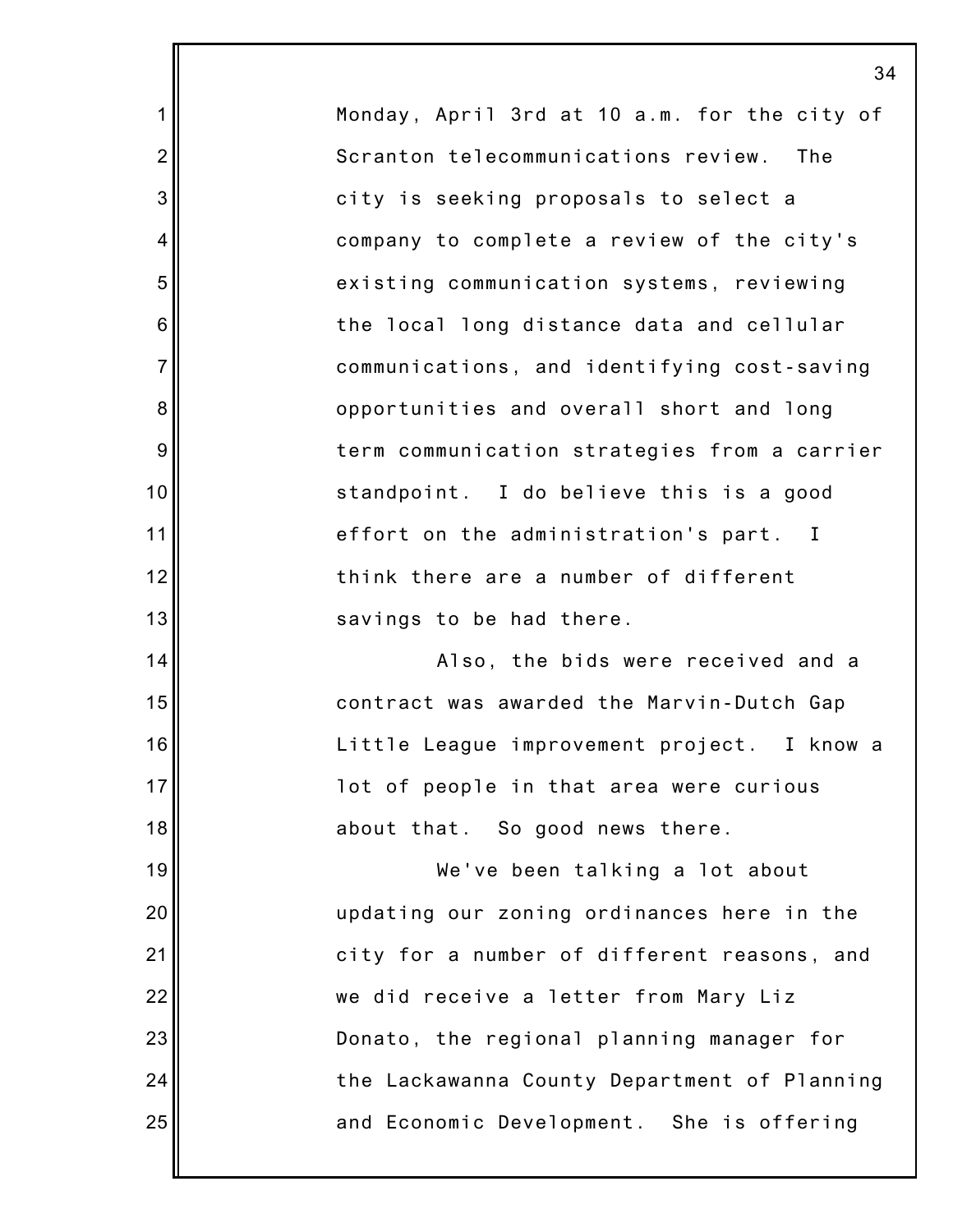technical assistance to the Scranton Abingtons Planning Association for the implementation of the SAPA Regional Plan and updating the local zoning ordinances. They're going to spearhead an effort to assist the communities with the preparation of a funding application to the Pennsylvania Department of Community and Economic Development for those communities who choose to update their zoning ordinances. Obviously the city of Scranton is going to be one of those communities.

1

2

3

4

5

6

7

8

9

10

11

12

13

14

15

16

17

18

19

20

21

22

23

24

25

Each community is going to control its own local zoning ordinances and make its own decisions throughout the updating process. So this won't be something that SAPA will be in charge of. There is going to be a meeting with all of these players sometime in April. So we'll give you an update on that after the meeting has taken place.

On my weekly quest to receive information from the Scranton Sewer Authority and the fees from the Scranton Sewer Authority deal, I still have not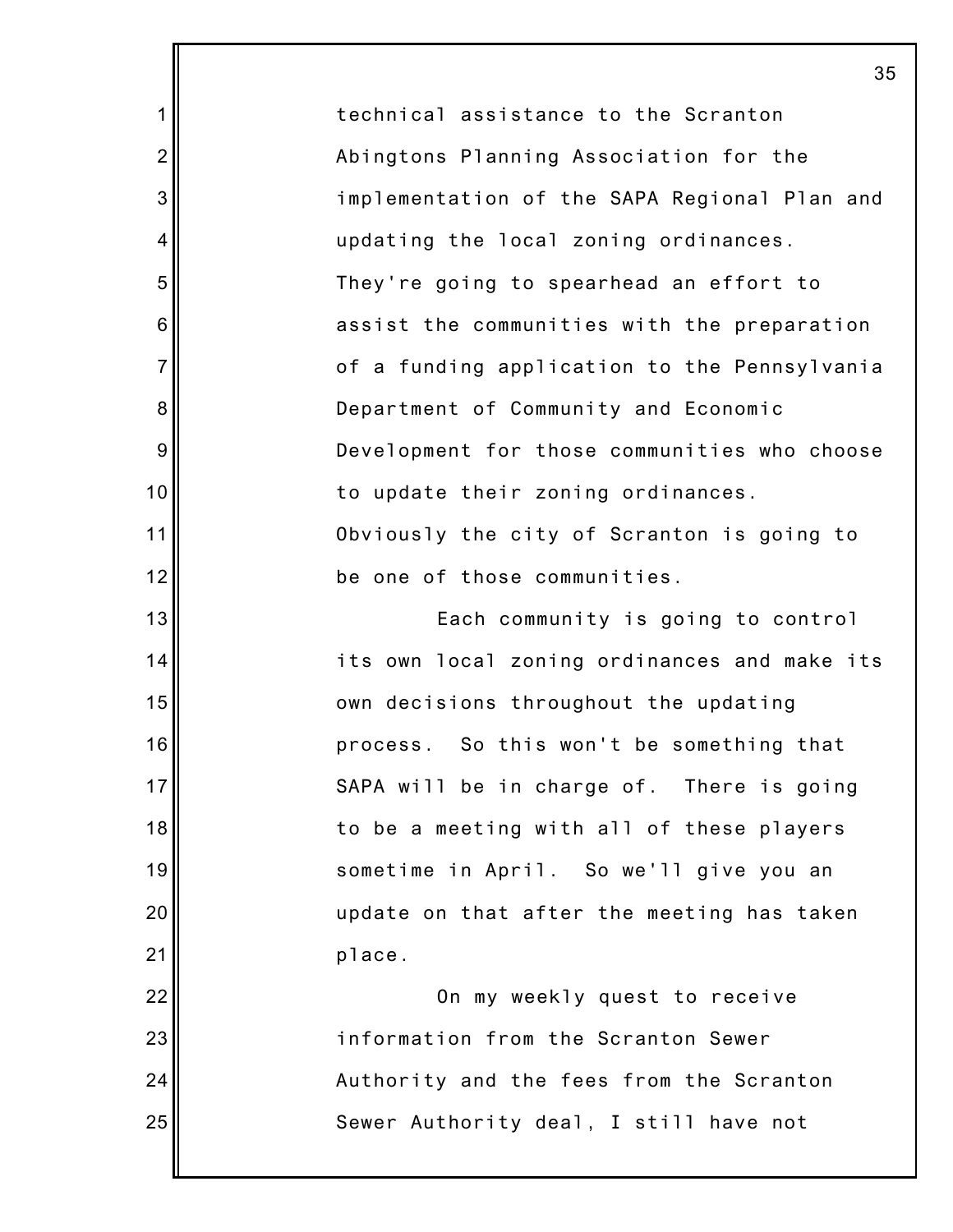received any answers on the questions that I've posed. I'm not sure how long this is going to take, but this information should be readily available. These documents should be readily available for any councilman to look at and anyone from the public. I'm not sure why it's taking this long. I have requested invoices, what the hourly rates were for the line of attorney's that have made out, quite frankly, like bandits on this deal, and I'm still waiting for answers. Hopefully I will get those by next week.

1

2

3

4

5

6

7

8

9

10

11

12

13

14

15

16

17

18

19

20

21

22

23

24

25

Also, as a gentleman had mentioned last week -- and he made a good point about requesting that the attorney-client privilege be waived -- I had asked back on January 10th for copies for all correspondence between the Scranton Sewer Authority and the law firms and consultants who worked on the deal, and I was told by the Scranton Sewer Authority executive director that they cannot do that because of the attorney-client privilege. So I will be making a request this week that that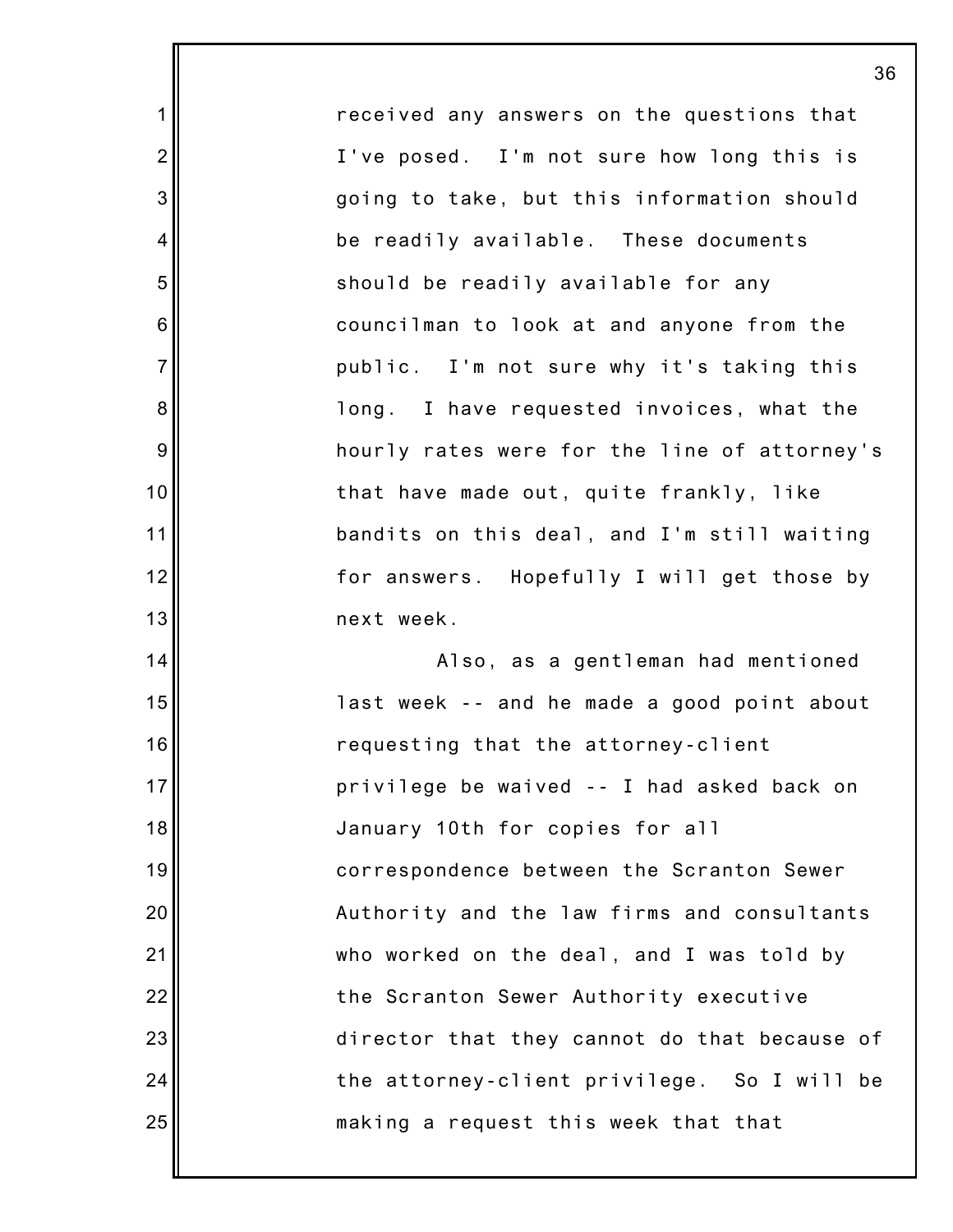|                | $3^{\circ}$                                    |
|----------------|------------------------------------------------|
| 1              | attorney-client privilege be waived.           |
| $\overline{2}$ | Regard the meeting last Friday about           |
| 3              | how we're going to spend the proceeds from     |
| 4              | the sale of the Scranton Sewer Authority, I    |
| 5              | was disappointed during the meeting when I     |
| 6              | asked where they came up with putting aside    |
| $\overline{7}$ | \$500,000 for storm water management. I        |
| 8              | asked how they came up with that figure --     |
| 9              | do they use a formula, is it an estimate --    |
| 10             | and I got a bunch blank looks on everybody's   |
| 11             | faces. I think they pulled that number from    |
| 12             | the sky.                                       |
| 13             | What I've been saying all along is             |
| 14             | that this whole thing has been done            |
| 15             | backwards.<br>The mayor and his administration |
| 16             | and the sewer authority sold off our last      |
| 17             | asset without first knowing what storm water   |
| 18             | management was going to cost us. Why they      |
| 19             | did that, I still have no clue. It makes no    |
| 20             | sense. So without the city of Scranton         |
| 21             | knowing how much storm water management is     |
| 22             | going to cost, how do we know if \$500,000 is  |
| 23             | going to be enough?                            |
| 24             | Eventually, from everything that I             |
| 25             | can see, that people who are going to bear     |
|                |                                                |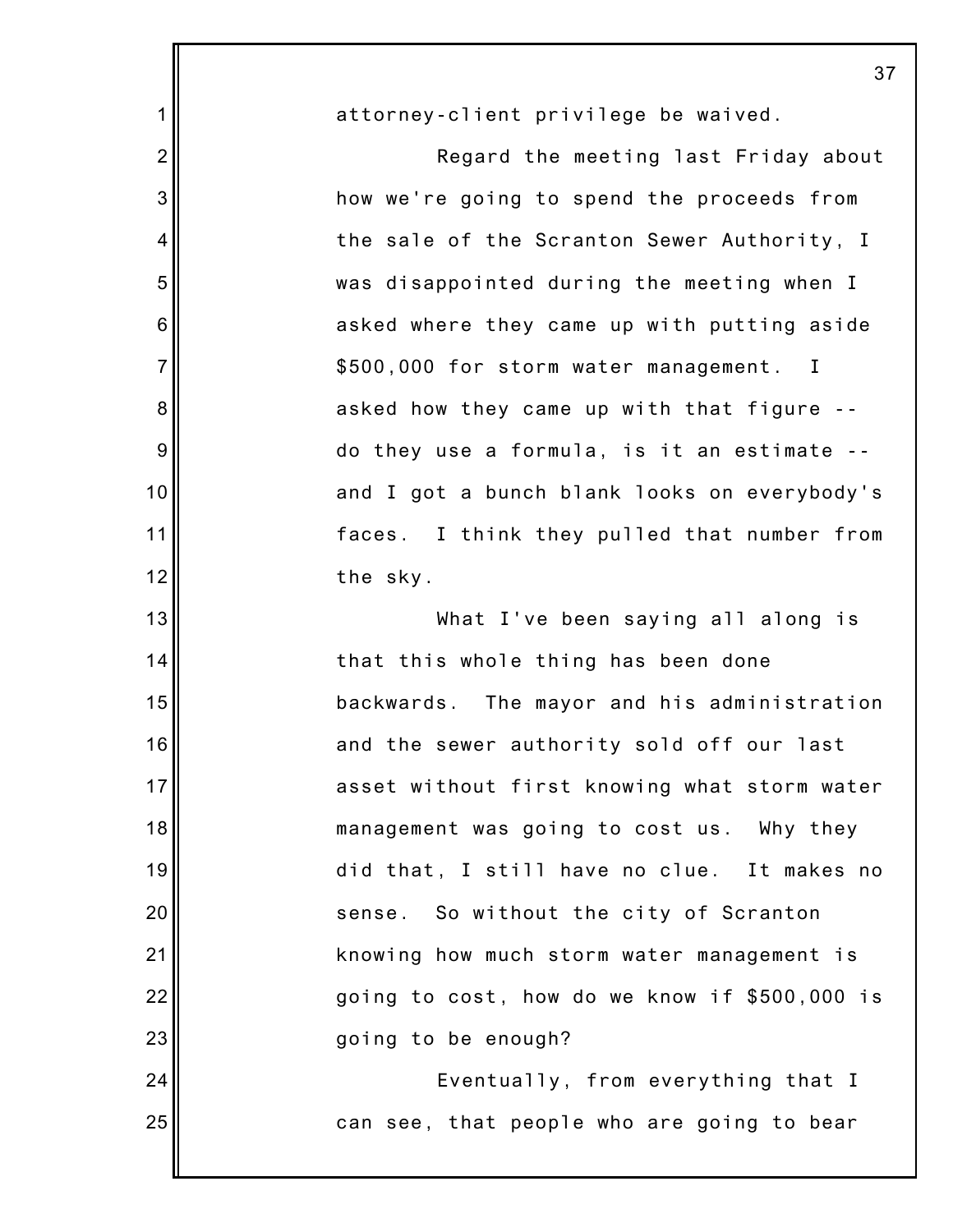|                | 38                                           |
|----------------|----------------------------------------------|
| 1              | the burden of the rest of this cost,         |
| $\overline{2}$ | whatever it may be, are the taxpayers and    |
| 3              | the ratepayers of this city. So something    |
| 4              | that we have on our agenda tonight is taking |
| 5              | \$700,000 and putting it into paving that's  |
| 6              | leftover money from when we paid off some    |
| $\overline{7}$ | debt.                                        |
| 8              | I would ask my colleagues -- I know          |
| 9              | this is going to be going on for three       |
| 10             | readings -- that we look into putting some   |
| 11             | of that money into storm water management    |
| 12             | because I don't think \$500,000 is going to  |
| 13             | be enough. To me, that is the most           |
| 14             | financially responsible thing to do at this  |
| 15             | point.                                       |
| 16             | That's all I have. Thank you.                |
| 17             | MR. WECHSLER:<br>Thank you,                  |
| 18             | Mr. Gaughan. As Mr. Perry stated, it was     |
| 19             | quite a week. From two weeks before having   |
| 20             | a tornado to freezing at the Saint Patrick's |
| 21             | Day Parade to having the record blizzard,    |
| 22             | record snowfall that anyone could remember.  |
| 23             | I would like to congratulate also            |
| 24             | the Department of Public Works, our EMS and  |
| 25             | fire and police, and everyone that was out   |
|                |                                              |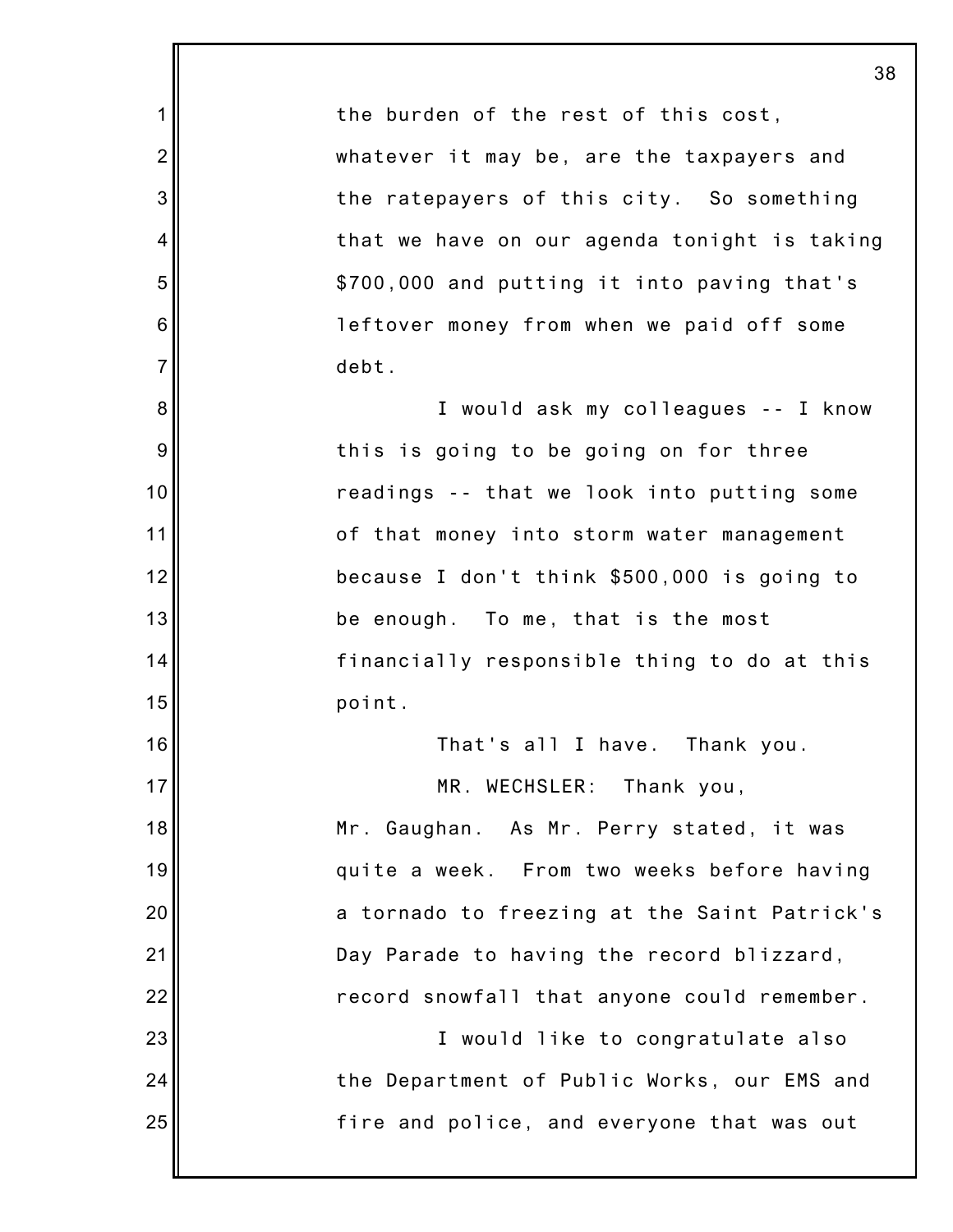|                | 39                                           |
|----------------|----------------------------------------------|
| 1              | there trying to make the best of a bad       |
| $\overline{2}$ | situation.                                   |
| 3              | I'd also like to congratulate the            |
| 4              | neighbors and the people who make our        |
| 5              | neighborhoods so strong. I read many         |
| 6              | instances where people came together and     |
| $\overline{7}$ | worked together to clean up sidewalks, to    |
| 8              | help the elderly, to help the disabled. A    |
| 9              | lot of people came to rescue -- there was a  |
| 10             | lot of unsung heros out there.               |
| 11             | As we talk about this storm, the one         |
| 12             | thing you have to realize -- and we talked a |
| 13             | little bit about this in caucus -- my son is |
| 14             | 30 years old and he never saw a storm like   |
| 15             | Not that he had to work in, anyway.<br>this. |
| 16             | We have a lot of younger residents in our    |
| 17             | city. We have a lot of newer residents to    |
| 18             | our city who have never seen any snowfall    |
| 19             | before, let alone 22 inches. As we talked    |
| 20             | about, we are going to have to come up with  |
| 21             | some type of education plan to let people    |
| 22             | know that this is a possibility in our area. |
| 23             | Going around I heard a lot of people didn't  |
| 24             | have snow shovels, they didn't have Quik-Jo, |
| 25             | they just were not prepared for this storm,  |
|                |                                              |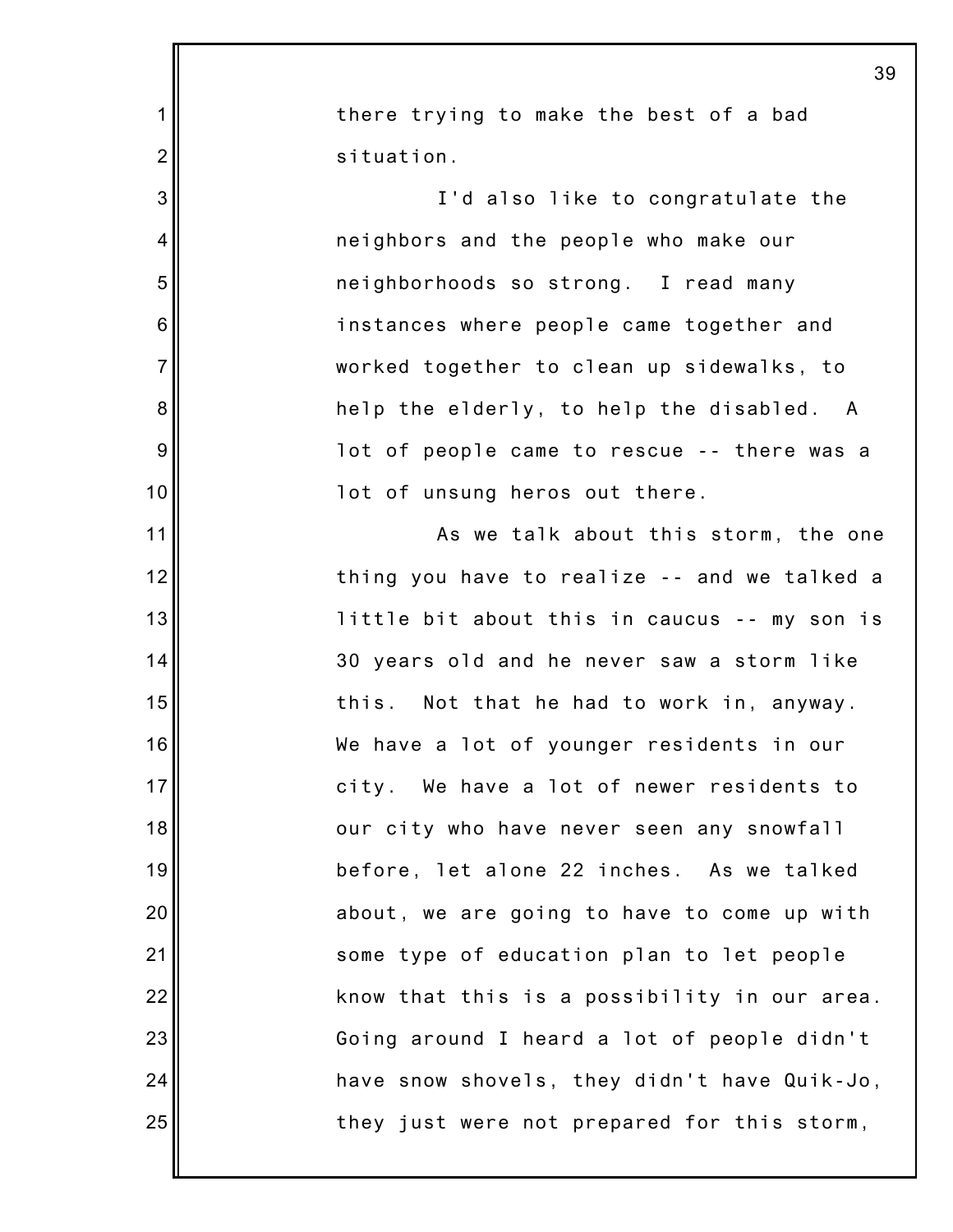and it is something that we are going to have to take a look at. We all heard complaints about one section in the city of Scranton where all the blocks were plowed except one. It makes no sense. It's very, very frustrating for someone to look across the street and see the street was plowed and your street's not plowed. And I can understand that frustration. I can't address it. I don't know why that happened. One thing we have to remember when we talk about equipment, our DPW equipment is used year-round. We have very little

1

2

3

4

5

6

7

8

9

10

11

12

13

14

15

16

17

18

19

20

21

specific snow removal equipment. The smaller pickups are used during the summer at the parks and other things like that. So as we go through this we may want to look at specific -- either renting or contracting out specific snowplowing equipment. It is something that we're going to have to take a look at.

22 23 24 25 When I was a kid we had snow emergency routes posted all over the city. I live on East Mountain, and there always was a sign. But when I was a kid it snowed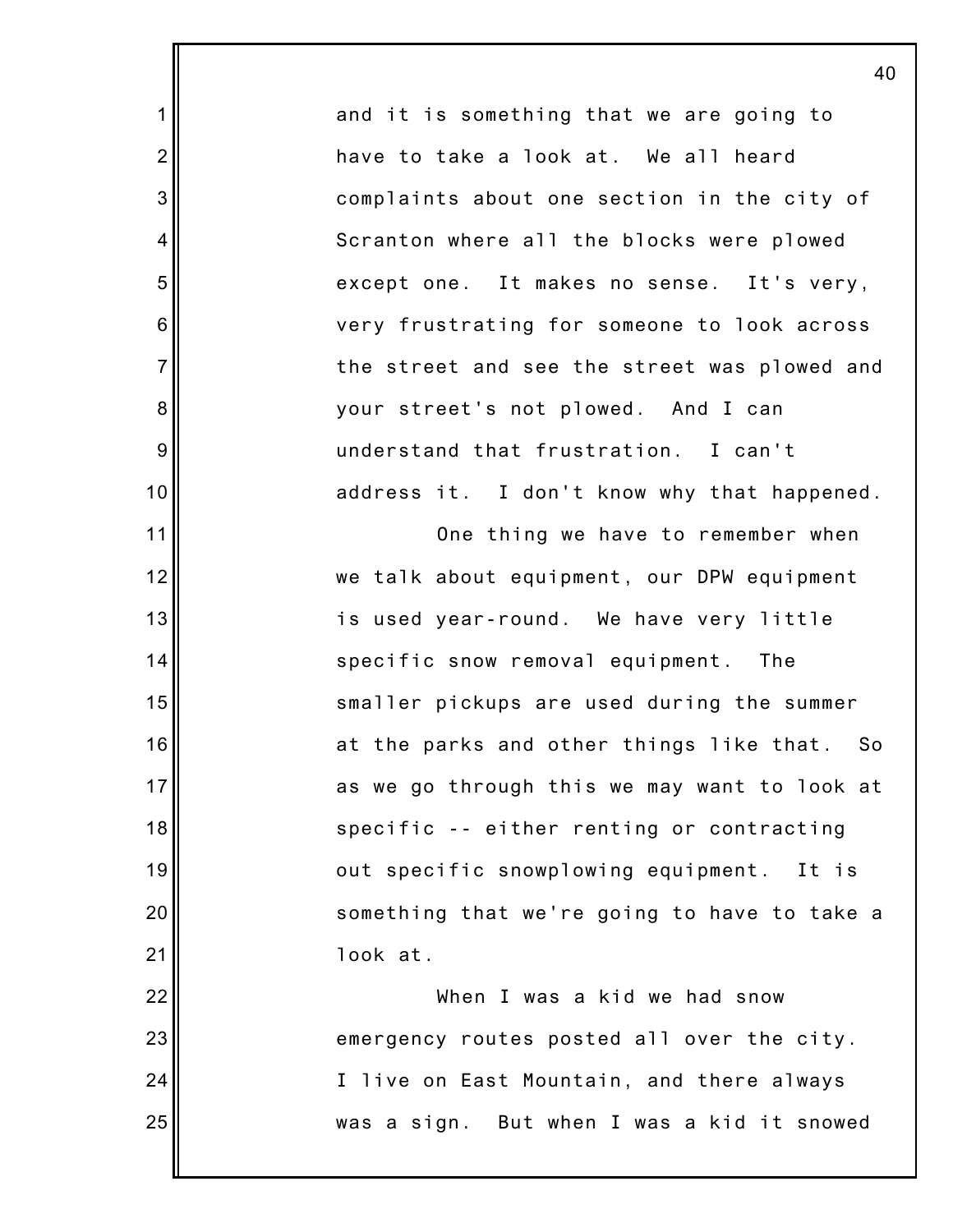all the time. And I sound like I'm a hundred yeas old, but we had snowstorms from November until the end of March, beginning of April. People were more accustomed to dealing with snow back in the '70s. Putting chains on their cars, buying snow tires, having ashes to put out. That's not our society right now. We don't handle snow well. We're not prepared for snow. We don't see it that much. So it is something that we're going to have to address as education, just like we do with a lot of other things in our city. But I do want to congratulate everyone who came out and helped their neighbors, helped their family. My

1

2

3

4

5

6

7

8

9

10

11

12

13

14

15

16

17

18

19

20

21

22

23

24

25

neighbors are awesome. I appreciate what they did for me. It only cost me fruitcake and a kolachi to get the snowplowing done around my house. So that was very good. In regards to the garbage, there will not be any more garbage pick up this week. So there won't be any recycling or any garbage pick up. We're not sure what recycling the DPW is going to start off on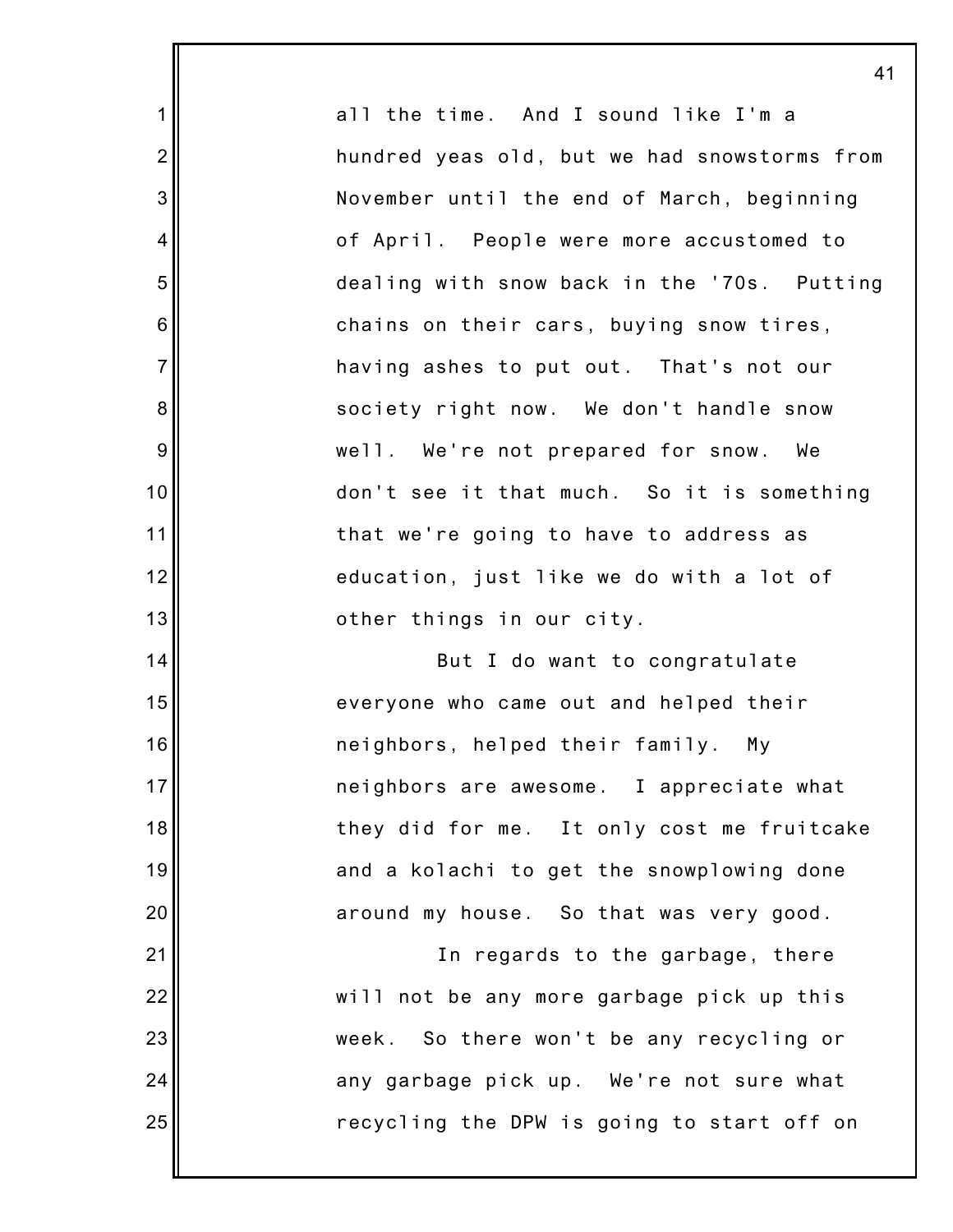Monday. I would suggest that they start off with the blue cans again because that's what everybody had ready and seems what causes the most problems for people in terms of you can hold paper a little longer than you can the plastic recyclables. So we'll ask Mrs. Reed to check with Director Gallagher tomorrow and see what the plan is as far as recycling startup.

1

2

3

4

5

6

7

8

9

10

11

12

13

14

15

16

17

18

19

20

21

22

23

24

25

So if you haven't put your garbage out, don't put your garbage out. It's only going to get blown away. I've seen some cans in the street right now. If you have it out, bring it back in and put it out on your normal day next week.

Just to touch base a little bit on our meeting last week, as everyone said we did get a lot of information, but also as was said, it is just the introduction release of information from the administration and it's something for us to digest. Tonight we were scheduled to hear from attorney Larry Durkin, who is the solicitor for the pension boards, and also from members of the pension boards with some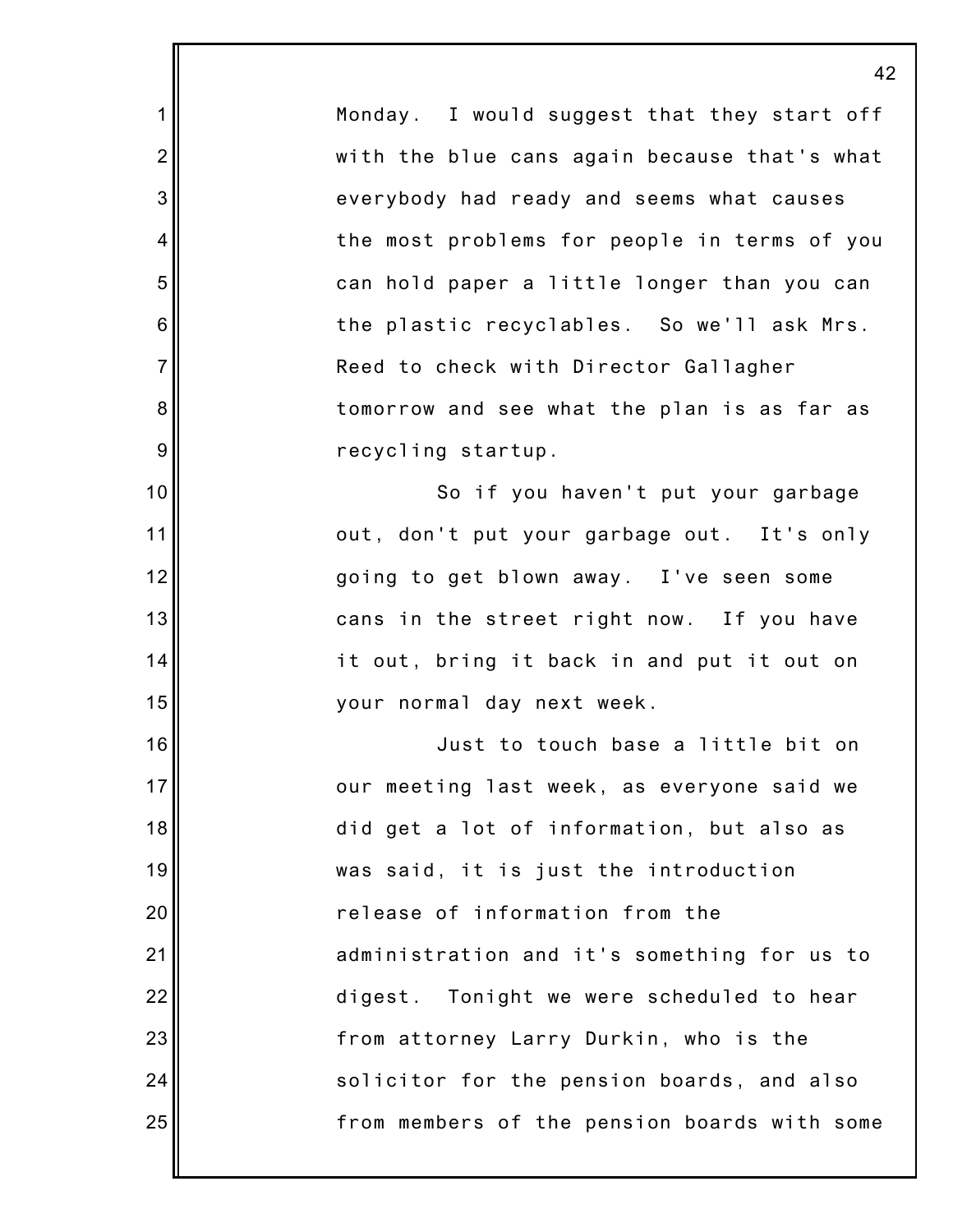|                | 43                                           |
|----------------|----------------------------------------------|
| 1              | ideas on what reforms they would like to     |
| $\overline{2}$ | see. So this is going to have to be a give   |
| 3              | and take amongst all the interested parties. |
| 4              | I think the one thing that we seem           |
| 5              | to be forgetting, though, is that the sale   |
| 6              | of the sewer authority was part of our       |
| $\overline{7}$ | recovery plan, and part of the recovery      |
| 8              | plan, main leg of the recovery plan, was     |
| 9              | funding for pensions, limiting debt and      |
| 10             | funding the pensions.                        |
| 11             | As we talked about before, as we             |
| 12             | look at the money and how it's allotted, the |
| 13             | bottom line is at this time right now before |
| 14             | the escrows come back there's about \$3      |
| 15             | million that are available to do capital     |
| 16             | improvements, economic development and storm |
| 17             | water management studies. So as we talked    |
| 18             | about here, we really only have \$3 million  |
| 19             | to do anything with. So if we put more       |
| 20             | money into storm water, that will either     |
| 21             | have to come out of economic development or  |
| 22             | out of the capital program. That's at this   |
| 23             | time. So we kind of have to massage where    |
| 24             | we want to go with the money. But it is      |
| 25             | very important to remember that the proceeds |
|                |                                              |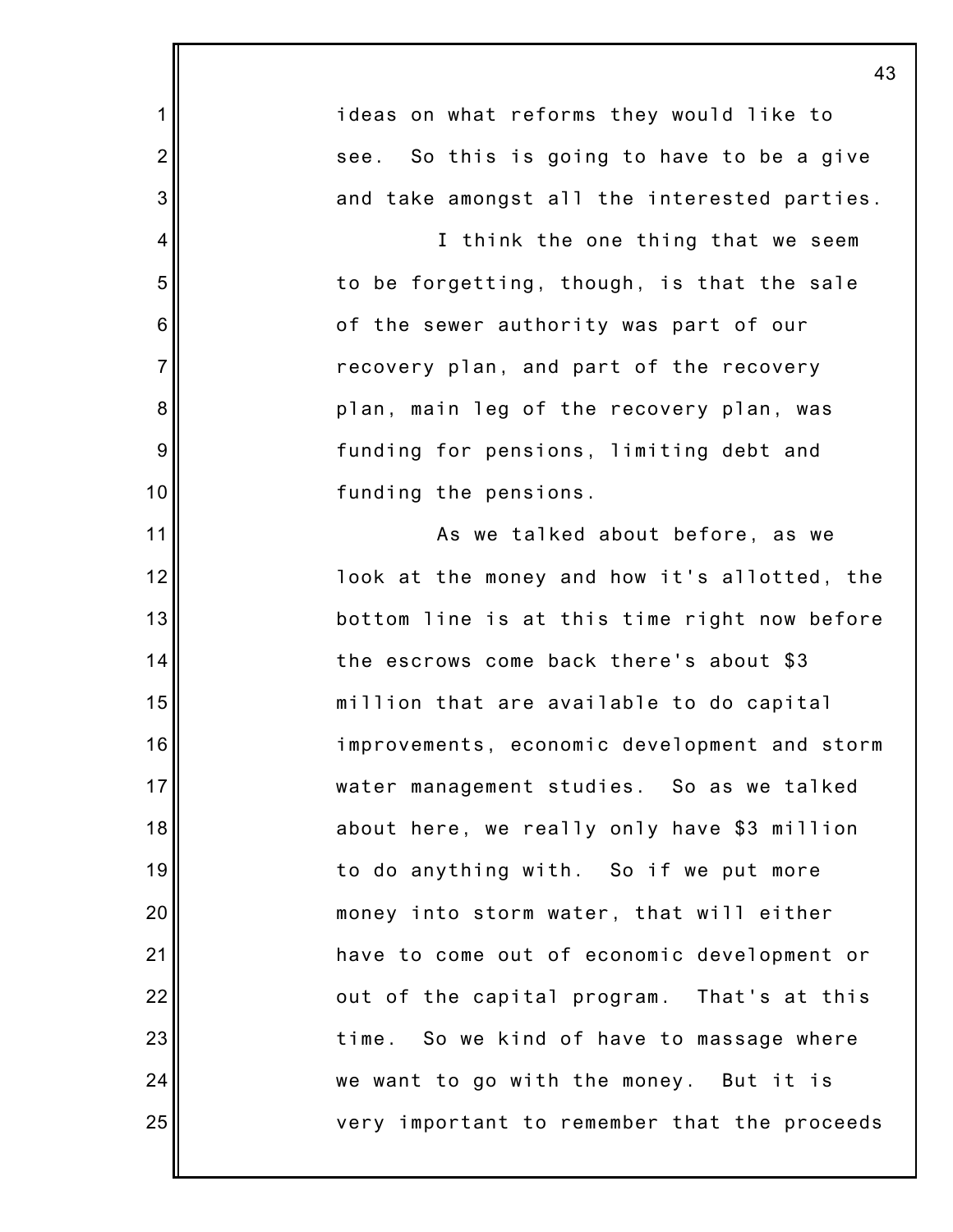from this sale, basically most of it was intended to ease the pension debt. We are going to put some constraints on that and some plans on how to spend the money to make sure that we don't fall back into a bad situation like we are in now, but overall the amount -- how much money we have is kind of set and it's getting narrowed down to where it can go. The question is when can it go there.

1

2

3

4

5

6

7

8

9

10

11

12

13

14

15

16

17

18

19

20

21

22

23

24

25

I do want to congratulate the organizers of the Saint Patrick's Day Parade on Saturday. They could have made it a little warmer. I feel bad. They put so much work into it. But there weren't a lot of people turned out. People really do enjoy the Saint Patrick's Day Parade. It was the fastest that I ever walked it, it was very quick through the city, and I hope they have better luck next year.

I also would like to congratulate the Society of Irish Women, who are having their dinner tomorrow evening. They work very hard and they are going to have Hillary Clinton come to this meeting. If you say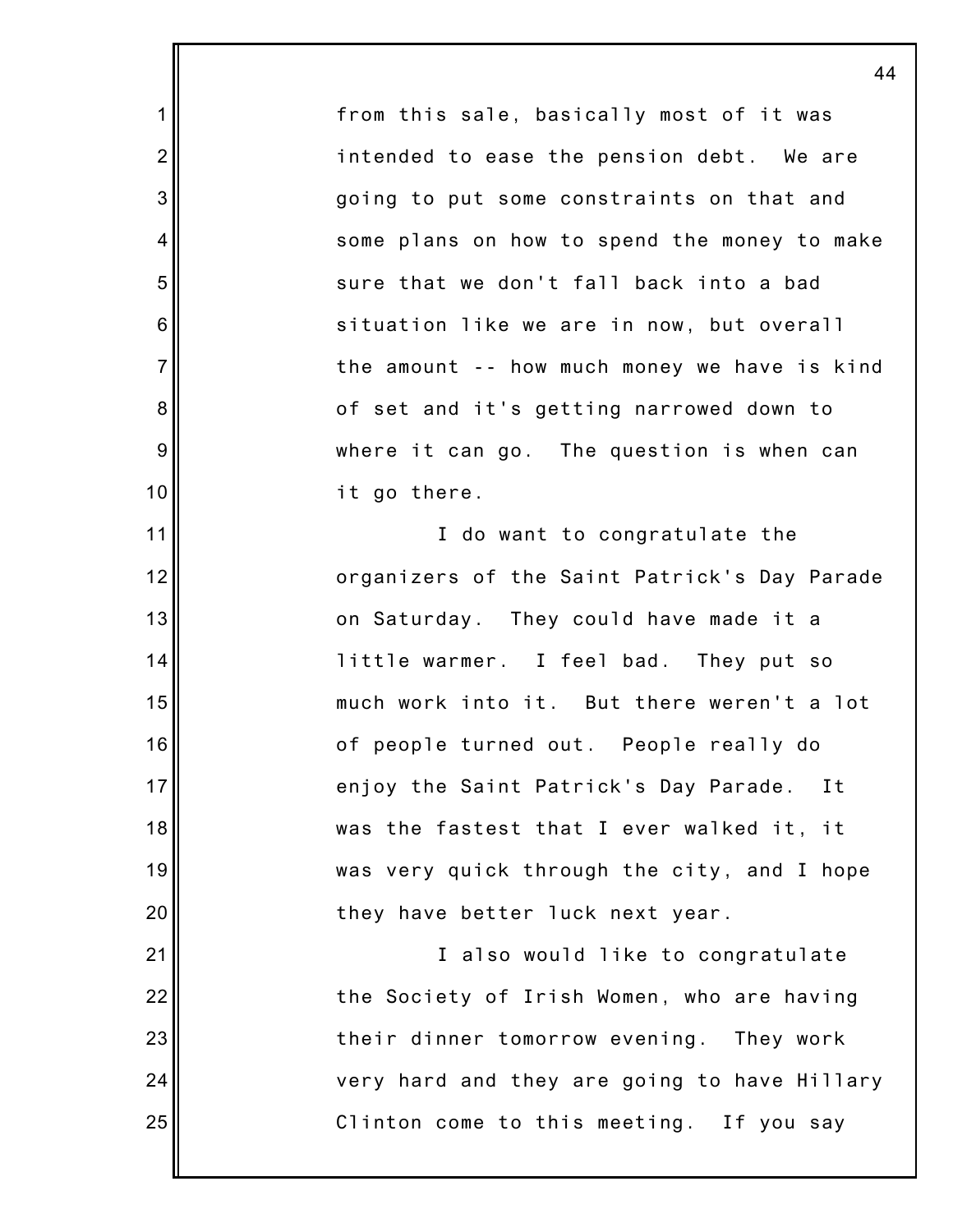|                | 45                                           |
|----------------|----------------------------------------------|
| 1              | anything about Mrs. Clinton, she does get an |
| $\overline{2}$ | opinion out of everyone. We're happy to      |
| 3              | have her here. I congratulate the Society    |
| 4              | of Irish Women for having somebody like that |
| 5              | come to our meeting. That's all I have.      |
| 6              | MS. REED: 5B. FOR INTRODUCTION -             |
| $\overline{7}$ | AN ORDINANCE - AUTHORIZING THE MAYOR AND     |
| 8              | OTHER APPROPRIATE CITY OFFICIALS to          |
| 9              | REALLOCATE A PORTION OF DEBT SERVICES MONEY  |
| 10             | TO BE USED FOR PAVING ONLY AS SAID MONEY HAS |
| 11             | BEEN REFUNDED TO THE CITY AND IS NO LONGER   |
| 12             | NEEDED FOR PAYMENT OF THE MARCH INSTALLMENT  |
| 13             | DUE ON THE 2012 SERIES A AND B BONDS DUE TO  |
| 14             | THE DEFEASANCE OF SAID BONDS WITH SEWER      |
| 15             | PROCEEDS.                                    |
| 16             | MR. WECHSLER: At this time I'll              |
| 17             | entertain a motion item 5B be introduced     |
| 18             | into its proper committee.                   |
| 19             | MR. ROGAN: So moved.                         |
| 20             | MR. EVANS: Second.                           |
| 21             | MR. WECHSLER: On the question?               |
| 22             | MR. GAUGHAN: On the question, just           |
| 23             | as I mentioned in my comments, I'm going to  |
| 24             | ask that we take a closer look at spending   |
| 25             | these funds all on paving. Obviously         |
|                |                                              |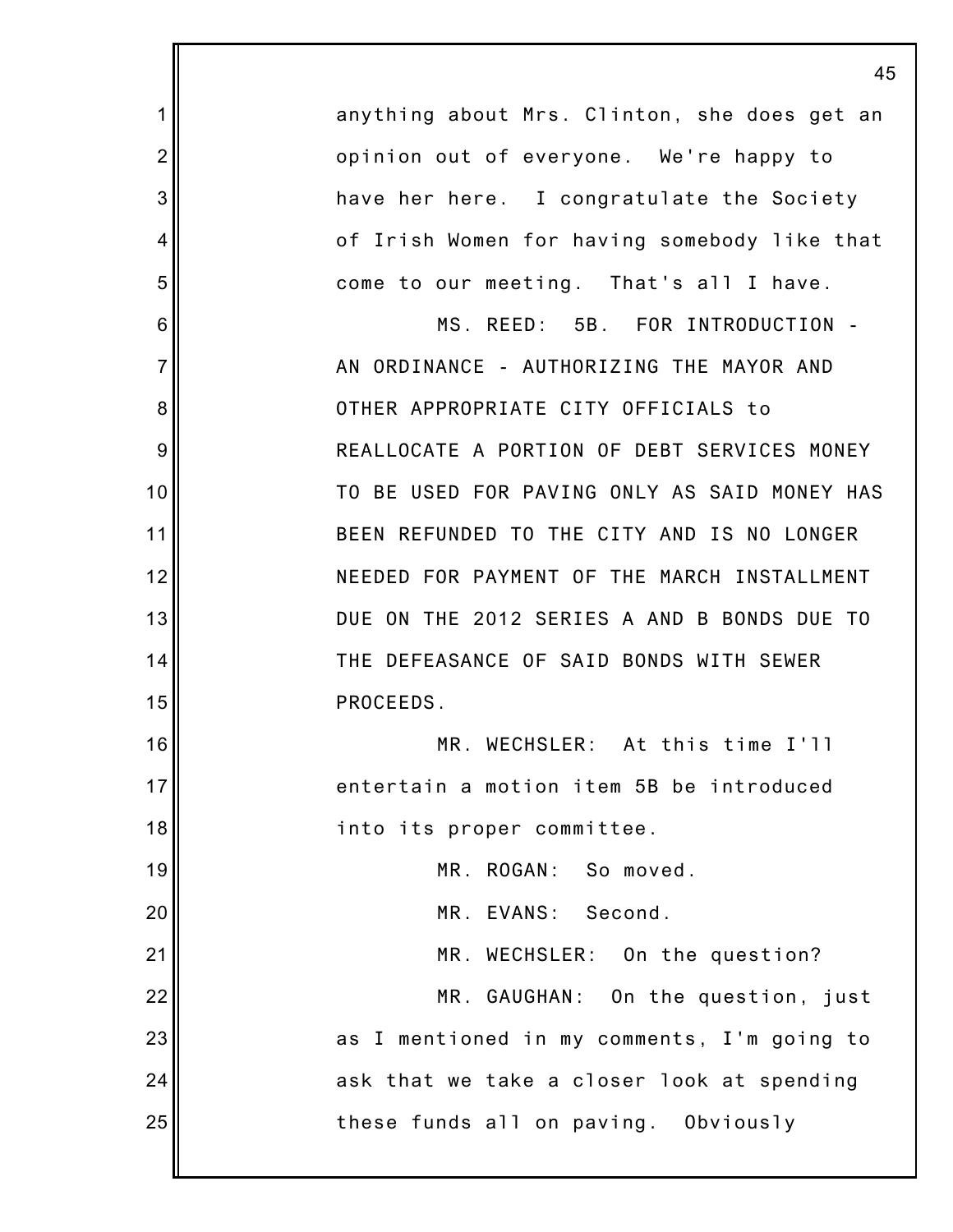everybody knows that we can use millions and millions of dollars in paving. However, I am concerned about storm water management that is coming down the pike very soon. Quite frankly, it is poor planning on the city's part in regards to storm water management. We just got a timeline of the storm water meeting that happened last week and there's a lot of things in here that concern me. The city currently has little capacity to do any storm water system maintenance work. Where putting \$500,000 aside out of 40-some-odd million dollars and we don't know how much it cost. So it just makes no sense to me. So I think we need to take a closer look at this and maybe take a portion of this \$700,000 and put it aside for storm water management.

1

2

3

4

5

6

7

8

9

10

11

12

13

14

15

16

17

18

19

20 21 22 23 24 25 That is all I have. Thank you. MR. EVANS: On the question, as we discussed in caucus, I also believe that there may be funds used for the storm that we just had, and I think that's something we need to discuss. So I think over the next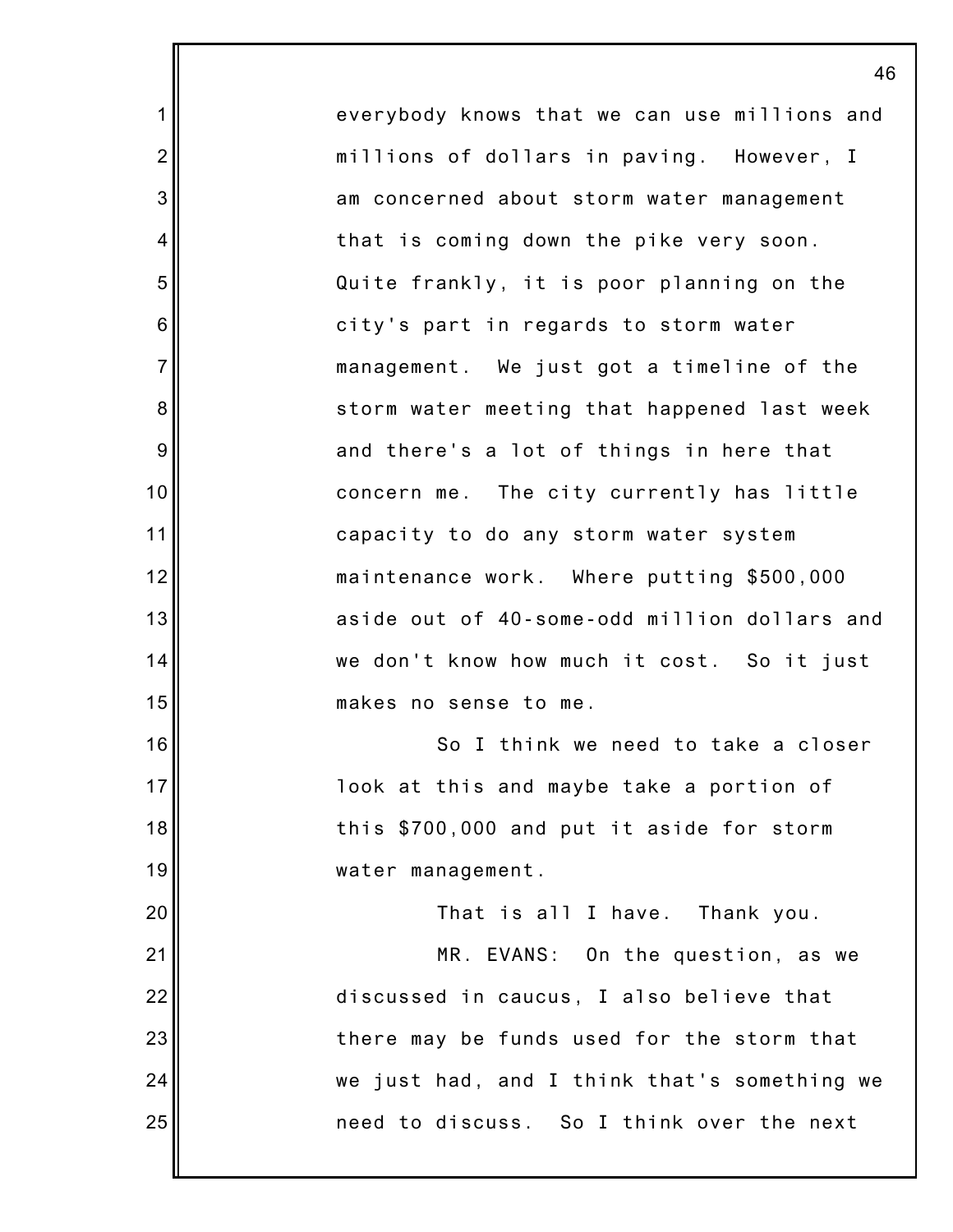three weeks we have an opportunity to talk to the administration, B.A. Bulzoni, to see what his thoughts are, because obviously when this legislation was written the storm that we just had was not part of it and it's going to be very costly to pay for the snow removal and all the plowing that's been done and yet to be done, as well as the storm water issue. I think that obviously always should be top on our list of things we have to deal with.

1

2

3

4

5

6

7

8

9

10

11

12

13

14

15

16

17

So I'm looking forward to a nice conversation with the administration and B.A. Bulzoni and see if we can come to some resolution, see if paving is the right way to go or if there's some other options with this money.

18 19 20 21 22 23 24 25 MR. ROGAN: I would agree with Councilman Evans' point regarding the storm. At this point we still don't know what the total cost of the cleanup is. It's obviously going to be much higher than was budgeted. Nobody expected to get close to 30 inches of snow. So I agree on checking with the business administrator if this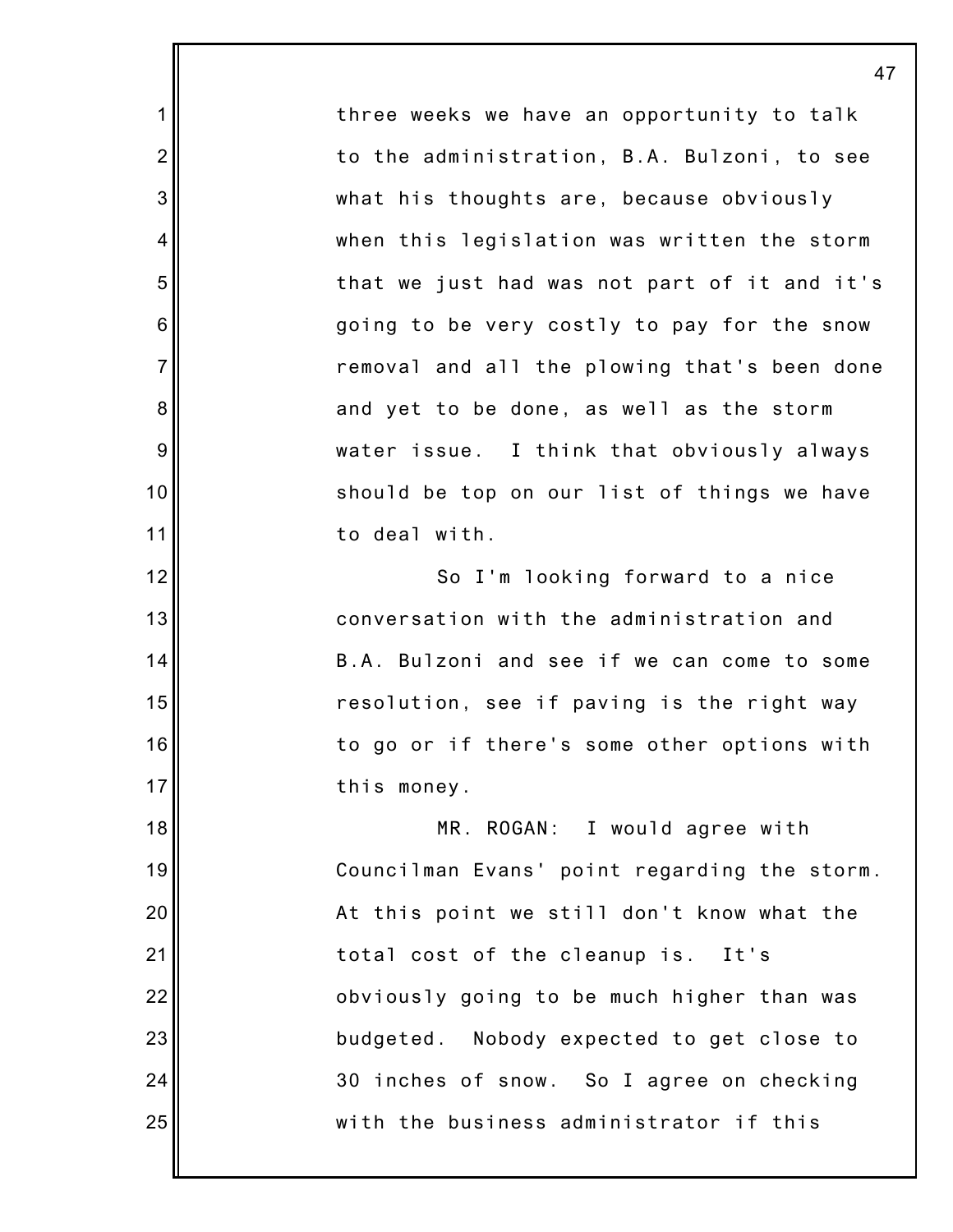money is needed to be held back for the unexpected snow removal. If it is not needed for that, though, I would prefer to leave it in for paving. As I stated earlier, we have a long way to go as far as paving our roads go and, again, this would be another small step in the right direction.

1

2

3

4

5

6

7

8

9

10

11

12

13

14

15

16

17

18

19

20

21

MR. WECHSLER: I have to agree with Councilman Rogan. The beauty of this type of money as applies to paving is it can be used in neighborhoods that aren't normally able to get paving. We saw this last year that we paved streets. For lack of a better word, people who aren't poor neighborhoods. We've been able to pave in those departments and those areas. For me, the timeline of this money in terms of the paving, this might be available to us before we're finished with the storm water management study.

22 23 24 25 As we go through the city we just hear so many people my road hasn't been touched, my road hasn't been paved, and the \$700,000 would go a long way for those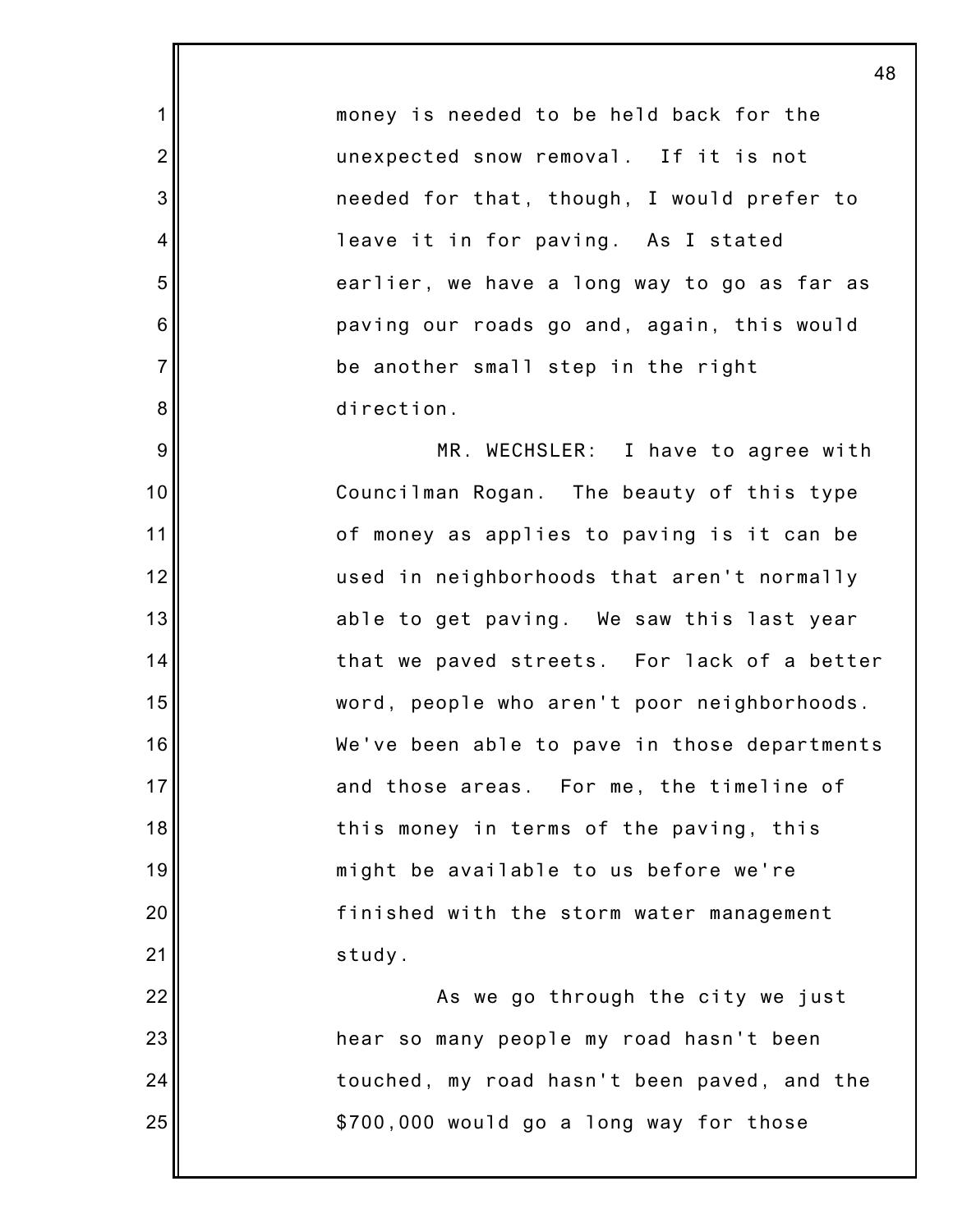people who pay their taxes, pay high taxes, and this would be something that they would get an immediate impact. I know storm water is going to affect everyone, but I think maybe in this instance that would take a look at how the cost of the snow removal is and balance it out with storm water management requirements.

1

2

3

4

5

6

7

8

9

10

11

12

13

14

15

16

17

18

19

20

21

22

23

24

25

But I think this is a quick push, a quick influx of paving to areas that haven't seen it in many, many years.

MR. PERRY: On the question, and as it states, this is just going to be added to money that's already allocated for road paving. So, you know, I do think that we do have to do our due diligence to make sure we don't drain any extra money out of the general fund from this massive storm and this cleanup. I do understand that with the state of emergency that was declared there could be some possible monies coming back to us for costs that we incurred during the storm, but that hasn't been guaranteed yet. So I do think it would be prudent for us just to do our due diligence and research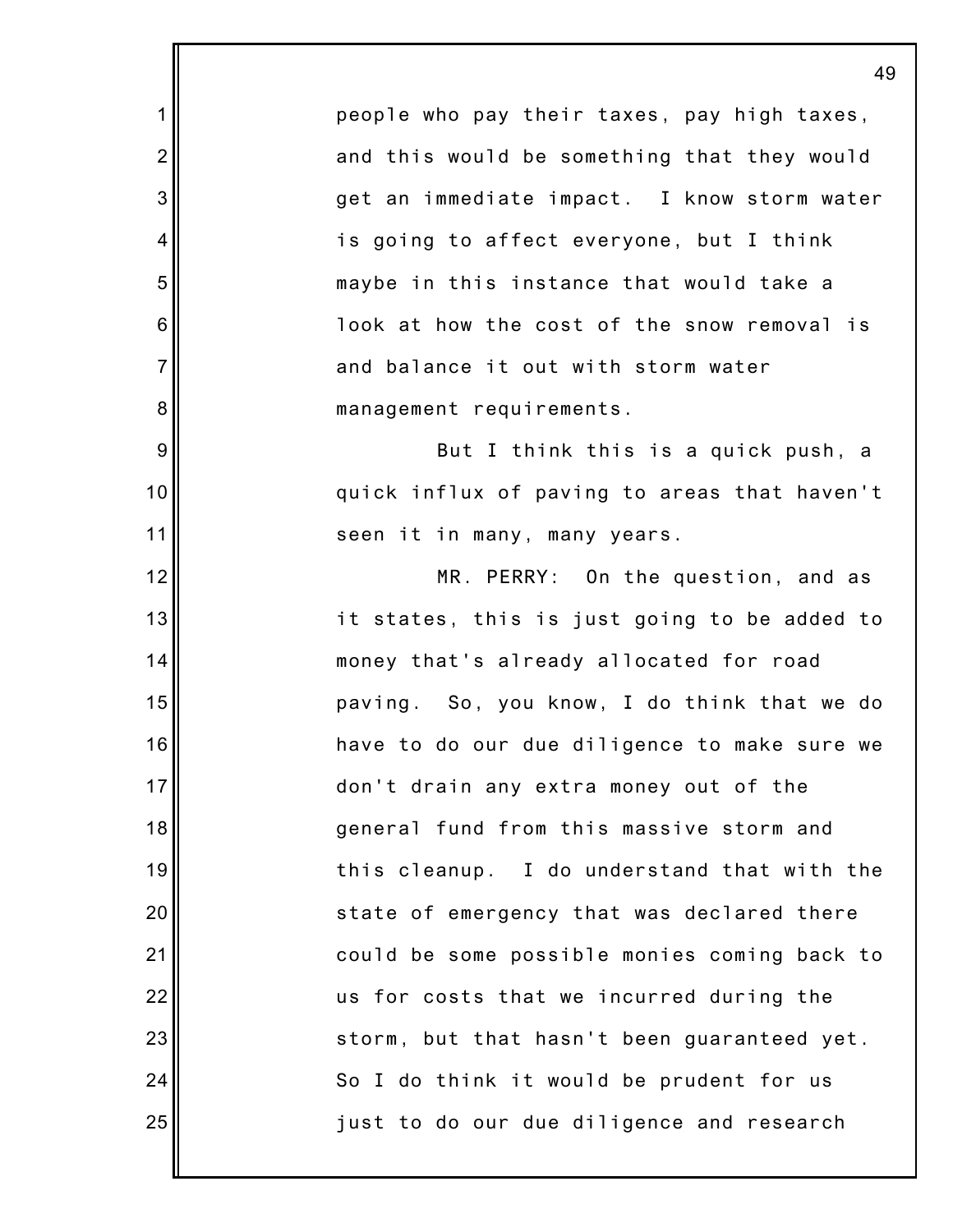|                | 50                                           |
|----------------|----------------------------------------------|
| 1              | this with the business administrator, among  |
| $\overline{2}$ | others, to make sure that this money isn't   |
| 3              | needed for storm cleanup before we go ahead  |
| 4              | and allocate the whole thing to paving,      |
| 5              | because then that's just going to come out   |
| 6              | of our general fund later and do detriment   |
| $\overline{7}$ | to us.                                       |
| 8              | MR. WECHSLER: All those in favor of          |
| 9              | introduction signify by saying aye.          |
| 10             | MR. PERRY: Aye.                              |
| 11             | MR. ROGAN: Aye.                              |
| 12             | MR. GAUGHAN: Aye.                            |
| 13             | MR. EVANS: Aye.                              |
| 14             | MR. WECHSLER: Aye. Opposed? The              |
| 15             | ayes have it. So moved.                      |
| 16             | MS. REED: 5C. FOR INTRODUCTION - A           |
| 17             | RESOLUTION - AUTHORIZING THE MAYOR AND OTHER |
| 18             | APPROPRIATE CITY OFFICIALS TO APPLY FOR AND  |
| 19             | EXECUTE A GRANT APPLICATION AND, IF          |
| 20             | SUCCESSFUL, TO ENTER INTO A GRANT AGREEMENT  |
| 21             | AND ACCEPT FUNDING THROUGH THE KEYSTONE      |
| 22             | HISTORIC PRESERVATION PLANNING GRANT FROM    |
| 23             | THE PENNSYLVANIA HISTORICAL AND MUSEUM       |
| 24             | COMMISSION IN THE AMOUNT OF \$25,000 TO      |
| 25             | COMPLETE A FACILITY ASSESSMENT ON THE        |
|                |                                              |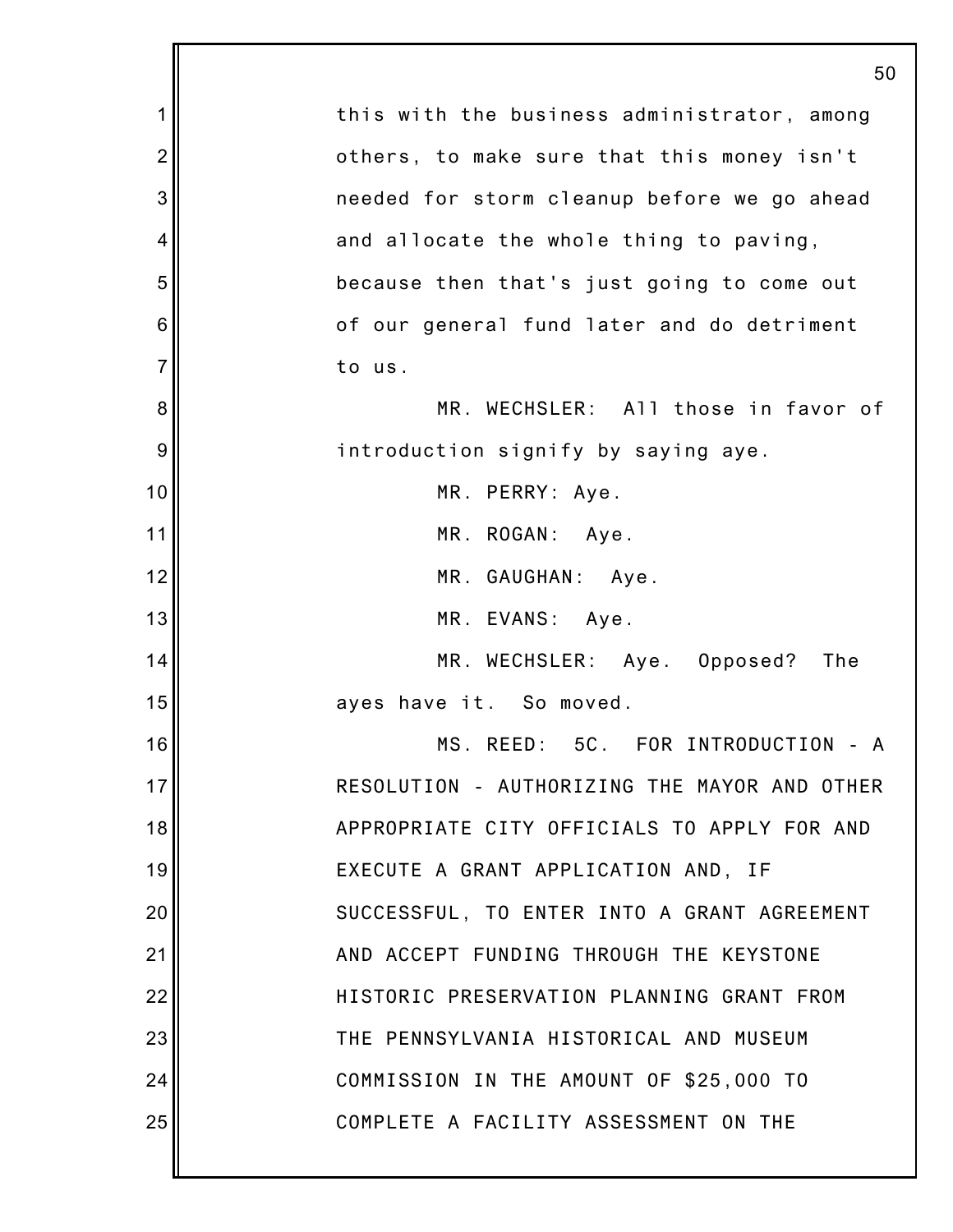|                | 51                                            |
|----------------|-----------------------------------------------|
| 1              | SCRANTON MUNICIPAL BUILDING.                  |
| $\overline{2}$ | MR. WECHSLER: At this time we'll              |
| 3              | entertain a motion that item 5C be            |
| $\overline{4}$ | introduced into its proper committee.         |
| 5              | MR. ROGAN: So moved                           |
| 6              | MR. EVANS: Second.                            |
| $\overline{7}$ | MR. WECHSLER: On the question?                |
| 8              | MR. GAUGHAN: On the question, the             |
| 9              | grant amount for this is \$25,000, and the    |
| 10             | city is going to have to provide a match of   |
| 11             | \$32,000. So, Mrs. Reed, if we can find out   |
| 12             | before next week what line item that \$32,000 |
| 13             | is coming out of. I'm assuming it's capital   |
| 14             | expenditures and the Bureau of Building       |
| 15             | budget, but I just want to double check on    |
| 16             | that.<br>Thank you.                           |
| 17             | MR. WECHSLER: All those in favor of           |
| 18             | introduction signify by saying aye.           |
| 19             | MR. PERRY:<br>Aye.                            |
| 20             | MR. ROGAN: Aye.                               |
| 21             | MR. GAUGHAN: Aye.                             |
| 22             | MR. EVANS: Aye.                               |
| 23             | MR. WECHSLER: Aye. Opposed?<br>The            |
| 24             | ayes have it. So moved.                       |
| 25             | MS. REED: 5D. FOR INTRODUCTION - A            |
|                |                                               |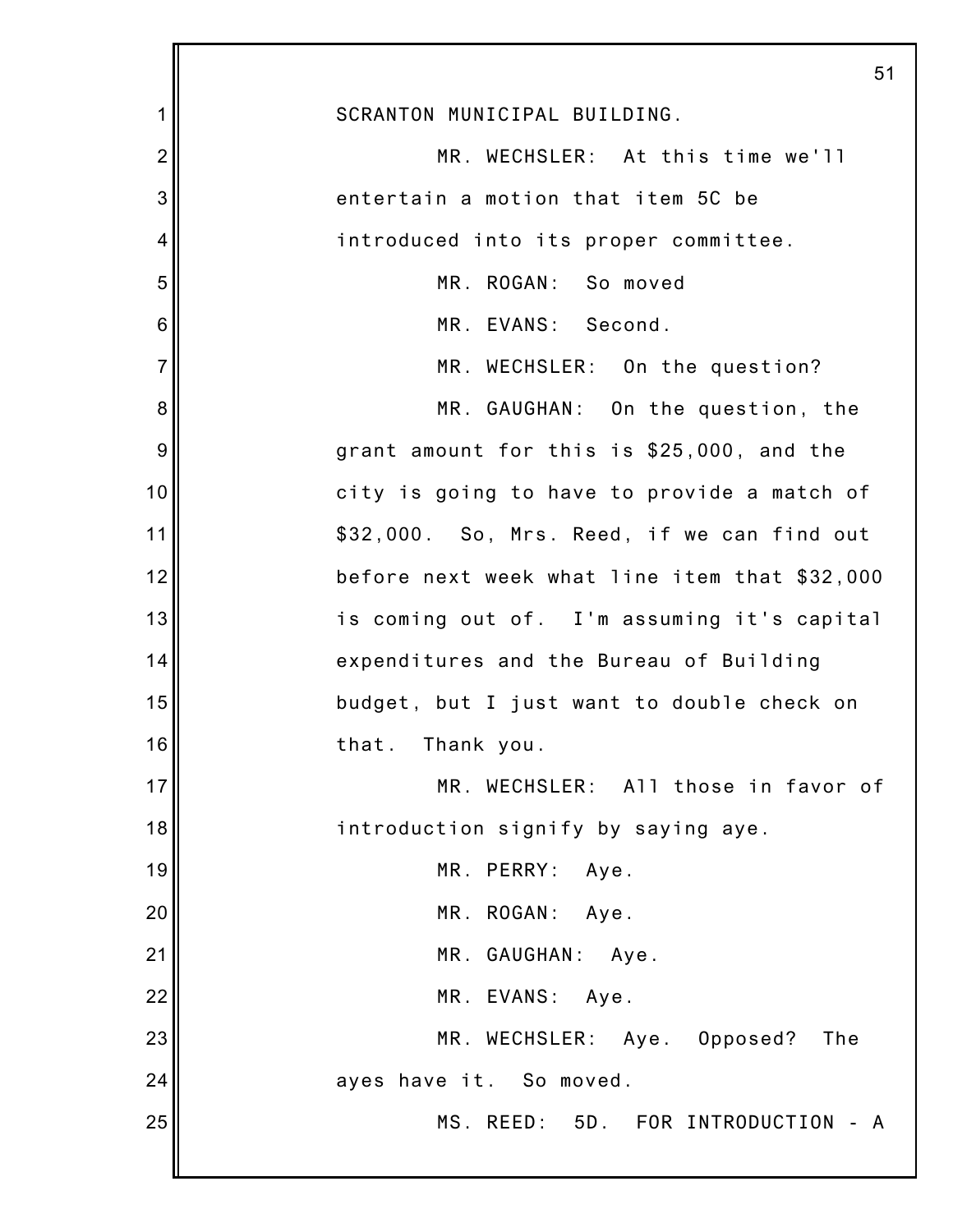1 2 3 4 5 6 7 8 9 10 11 12 13 14 15 16 17 18 19 20 21 22 23 24 25 52 RESOLUTION - AUTHORIZING THE MAYOR AND OTHER APPROPRIATE CITY OFFICIALS TO APPLY FOR AND EXECUTE A GRANT APPLICATION AND, IF SUCCESSFUL, TO ENTER INTO A GRANT AGREEMENT AND ACCEPT THE FUNDING THROUGH THE DEPARTMENT OF ENVIRONMENTAL PROTECTION, LOCAL STORM WATER BMP IMPLEMENTATION PROGRAM AWARDED IN THE AMOUNT OF \$197,325 TO ADDRESS THE WATER QUALITY PROBLEMS ASSOCIATED WITH URBAN STORM WATER RUNOFF IN THE LACKAWANNA RIVER. MR. WECHSLER: At this time I'll entertain a motion that item 5D be introduced into its proper committee. MR. ROGAN: So moved. MR. EVANS: Second. MR. WECHSLER: On the question? All those in favor of introduction signify by saying aye. MR. PERRY: Aye. MR. ROGAN: Aye. MR. GAUGHAN: Aye. MR. EVANS: Aye. MR. WECHSLER: Aye. Opposed? The ayes have it. So moved.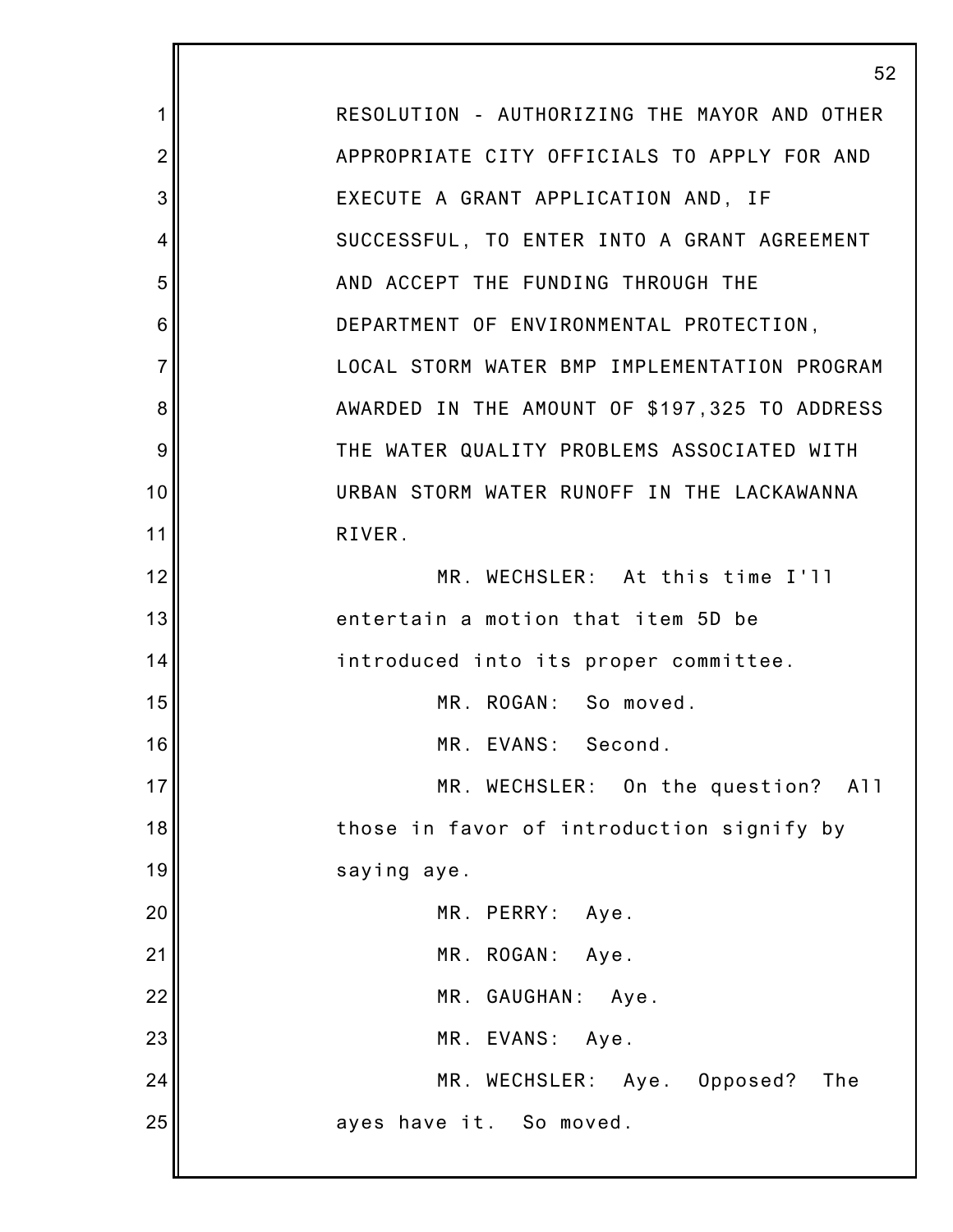1 2 3 4 5 6 7 8 9 10 11 12 13 14 15 16 17 18 19 20 21 22 23 24 25 53 MS. REED: 5E. FOR INTRODUCTION - a RESOLUTION - APPOINTMENT OF ROBERT J. PALMITESSA, 730 NORTH LINCOLN AVENUE, SCRANTON, PENNSYLVANIA 18504 AS A MEMBER OF THE BOARD OF ZONING APPEALS FOR THE CITY OF SCRANTON. MR. PALMITESSA WILL FILL THE UNEXPIRED TERM OF STEVEN KOCHIS, WHO RESIGNED ON FEBRUARY 9, 2017. Mr. PALMITESSA'S TERM WILL EXPIRE ON JULY 15, 2019. MR. WECHSLER: At this time I'll entertain a motion that item 5E be introduced into its proper committee. MR. ROGAN: So move. MR. EVANS: Second. MR. WECHSLER: On the question? MR. ROGAN: I'd just like to say I'm pleased to be able to vote in the affirmative for Mr. Palmitessa. He's a neighbor of mine. He lives about a block and a half away. He's a great guy and he's a great asset to the zoning board. MR. WECHSLER: Actually Mr. Palmitessa really has been serving in this role since the absence of Mr. Kochis and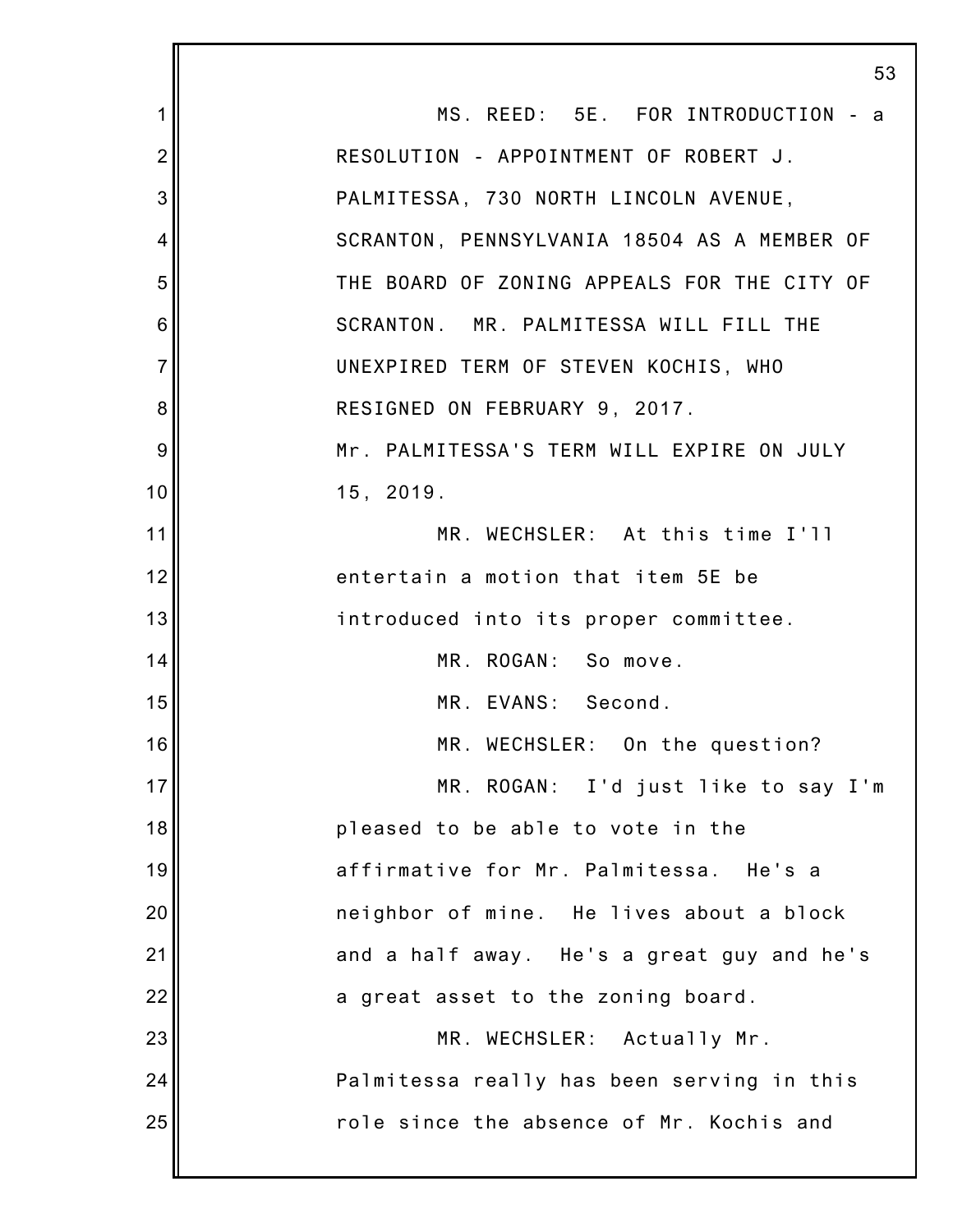|                | 54                                          |
|----------------|---------------------------------------------|
| 1              | he's done a good job there and I            |
| $\overline{2}$ | congratulate him.                           |
| 3              | All those in favor signify by saying        |
| 4              | aye.                                        |
| 5              | MR. PERRY: Aye.                             |
| 6              | MR. ROGAN: Aye.                             |
| $\overline{7}$ | MR. GAUGHAN: Aye.                           |
| 8              | MR. EVANS: Aye.                             |
| 9              | MR. WECHSLER: Aye. Opposed?<br>The          |
| 10             | ayes have it. So moved.                     |
| 11             | MS. REED: Sixth order. 6A -                 |
| 12             | READING BY TITLE - FILE OF COUNCIL NO. 93,  |
| 13             | 2017 - AN ORDINANCE - AUTHORIZING THE MAYOR |
| 14             | AND OTHER APPROPRIATE CITY OFFICIALS TO     |
| 15             | EXECUTE A DEED OF EASEMENT AND RIGHT-OF-WAY |
| 16             | GRANTING TO THE PENNSYLVANIA AMERICAN WATER |
| 17             | COMPANY THE EASEMENT, RIGHT-OF-WAY AND      |
| 18             | RIGHTS AS ARE SET FORTH BELOW WITH RESPECT  |
| 19             | TO THE PROPERTY, WHICH DEED of EASEMENT AND |
| 20             | RIGHT-OF-WAY SHALL BE IN THE FORM AS        |
| 21             | ATTACHED HERETO AS EXHIBIT 1.               |
| 22             | MR. WECHSLER: You've heard reading          |
| 23             | by title of item 6A. What is your pleasure? |
| 24             | MR. ROGAN: I move that item 6A pass         |
| 25             | reading by title.                           |
|                |                                             |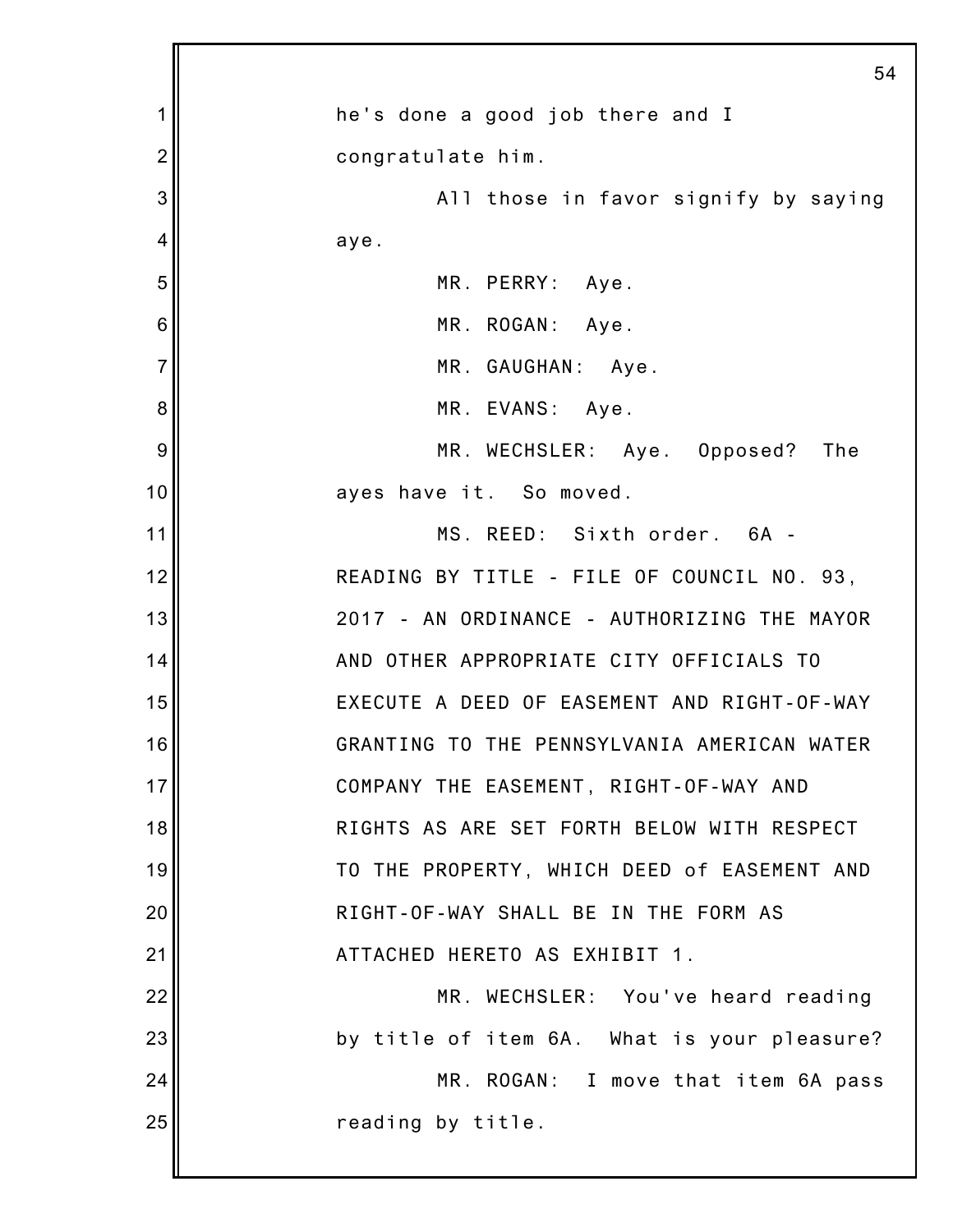|                 | 5                                           |
|-----------------|---------------------------------------------|
| 1               | MR. EVANS: Second.                          |
| $\overline{2}$  | MR. WECHSLER: On the question? All          |
| 3               | those in favor signify by saying aye.       |
| $\overline{4}$  | MR. PERRY: Aye.                             |
| 5               | MR. ROGAN: Aye.                             |
| $6\phantom{1}6$ | MR. GAUGHAN: Aye.                           |
| $\overline{7}$  | MR. EVANS: Aye.                             |
| 8               | MR. WECHSLER: Aye. Opposed? The             |
| 9               | ayes have it. So moved.                     |
| 10              | MS. REED: Seventh order- 7A FOR             |
| 11              | CONSIDERATION BY THE COMMITTEE ON PUBLIC    |
| 12              | SAFETY - FOR ADOPTION - RESOLUTION NO. 124, |
| 13              | 2017 - RATIFYING AND APPROVING THE          |
| 14              | SUBMISSION OF A GRANT APPLICATION by THE    |
| 15              | CITY OF SCRANTON POLICE DEPARTMENT FOR      |
| 16              | FUNDING THROUGH THE DEPARTMENT OF HOMELAND  |
| 17              | SECURITY PROGRAM IN THE AMOUNT OF \$45,000  |
| 18              | AND, IF SUCCESSFUL, ACCEPT AND DISBURSE THE |
| 19              | GRANT FUNDS TO ENABLE THE SCRANTON POLICE   |
| 20              | DEPARTMENT TO PREPARE FOR AND RESPOND TO    |
| 21              | COMPLEX COORDINATED TERRORIST ATTACKS.      |
| 22              | MR. WECHSLER: What is the                   |
| 23              | recommendation of the chairperson for the   |
| 24              | committee on public safety?                 |
| 25              | MR. PERRY: As chairperson for the           |
|                 |                                             |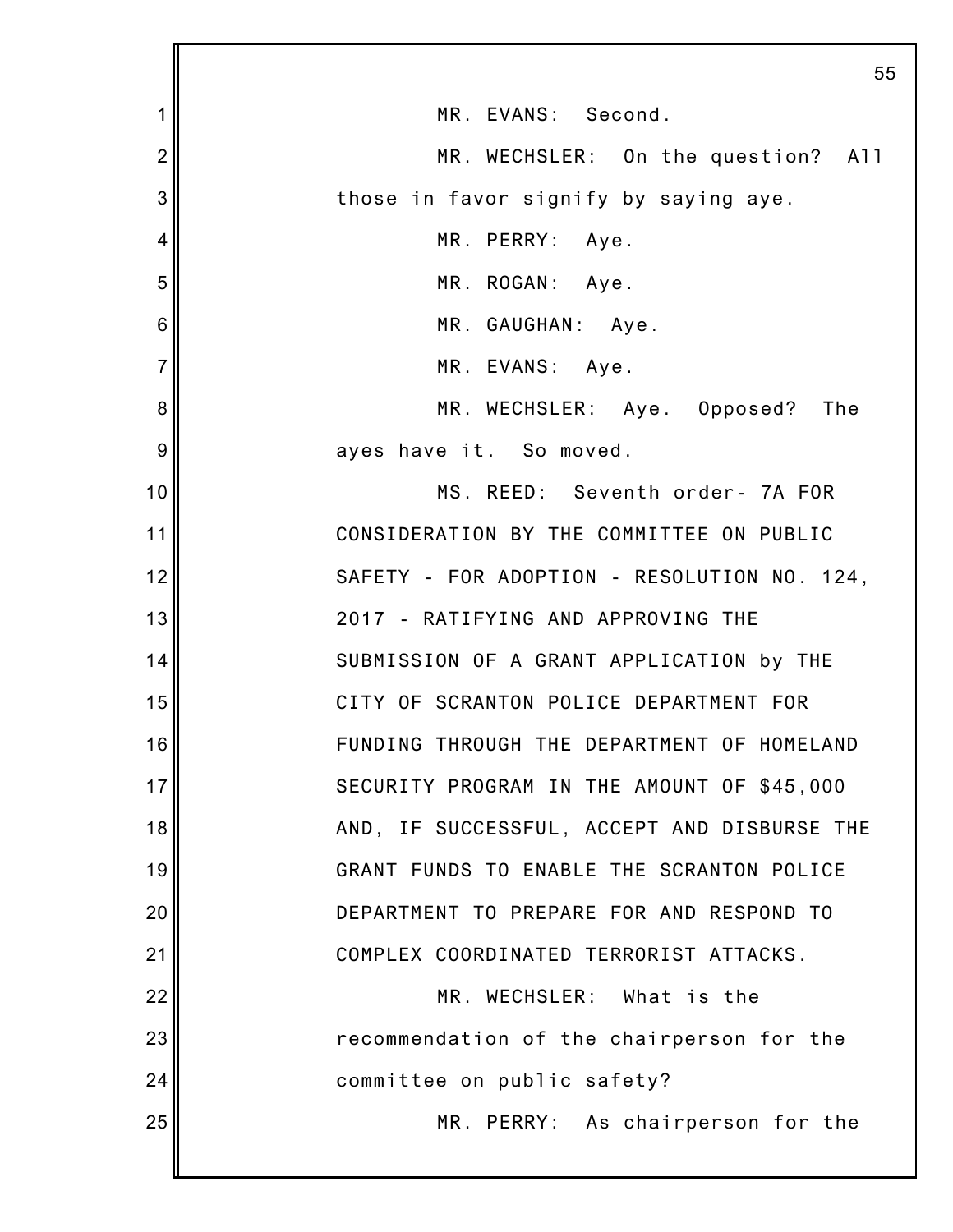|                | 56                                           |
|----------------|----------------------------------------------|
| 1              | committee on public safety I recommend final |
| $\overline{2}$ | passage of item 7A.                          |
| 3              | MR. ROGAN: Second.                           |
| $\overline{4}$ | MR. WECHSLER: On the question?               |
| 5              | Roll call, please.                           |
| 6              | MS. REED: Mr. Perry?                         |
| $\overline{7}$ | MR. PERRY: Yes.                              |
| 8              | MS. REED; Mr. Rogan?                         |
| 9              | MR. ROGAN:<br>Yes.                           |
| 10             | MS. REED: Mr. Evans?                         |
| 11             | MR. EVANS: Yes.                              |
| 12             | MS. REED: Mr. Gaughan?                       |
| 13             | MR. GAUGHAN:<br>Yes.                         |
| 14             | MS. REED: Mr. Wechsler?                      |
| 15             | MR. WECHSLER: Yes. I hereby                  |
| 16             | declare item 7A legally and lawfully         |
| 17             | adopted.                                     |
| 18             | MS. REED: 7B FOR CONSIDERATION BY            |
| 19             | THE COMMITTEE ON COMMUNITY DEVELOPMENT - FOR |
| 20             | ADOPTION - RESOLUTION NO. 125, 2017 -        |
| 21             | AUTHORIZING THE MAYOR AND OTHER APPROPRIATE  |
| 22             | CITY OFFICIALS TO ENTER INTO A LOAN TO GRANT |
| 23             | AGREEMENT AND MAKE A LOAN/GRANT FROM the     |
| 24             | CITY OF SCRANTON BUSINESS AND INDUSTRY       |
| 25             | LOAN/GRANT PROGRAM FOR PROJECT NO. AS NOTED  |
|                |                                              |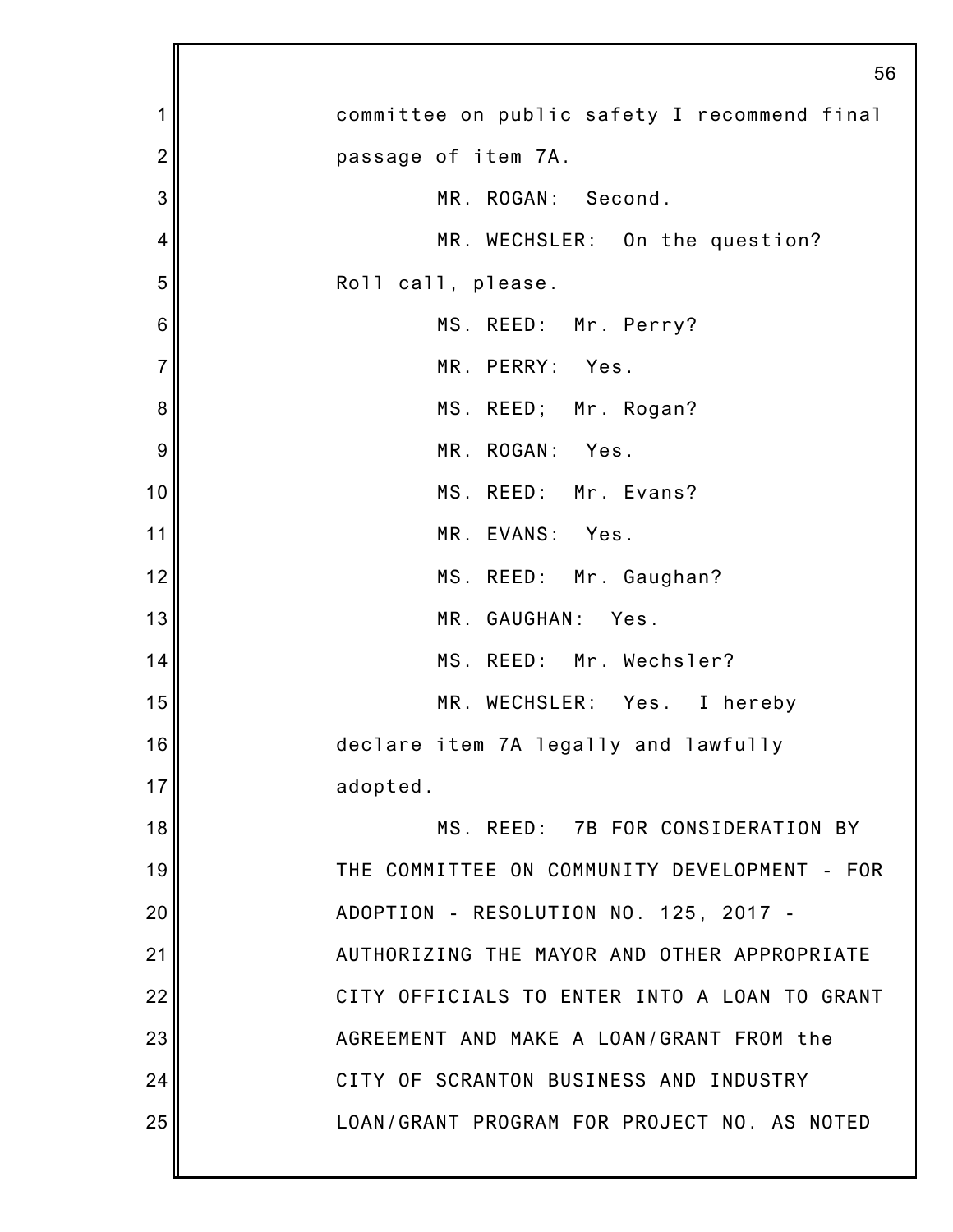|                | 57                                           |
|----------------|----------------------------------------------|
| 1              | IN AN AMOUNT NOT to EXCEED \$40,000 TO       |
| $\overline{2}$ | ANOTHER TIME RESTAURANT, LLC, (DBA AV        |
| 3              | RESTAURANT) TO ASSIST AN ELIGIBLE PROJECT.   |
| 4              | MR. WECHSLER: What is the                    |
| 5              | recommendation of the chairperson of the     |
| 6              | Committee on Community Development?          |
| $\overline{7}$ | MR. ROGAN: As chair for the                  |
| 8              | Committee on Community Development I         |
| 9              | recommend final passage of item 7B.          |
| 10             | MR. EVANS: Second.                           |
| 11             | MR. WECHSLER: On the question?               |
| 12             | MR. EVANS: On the question, I tend           |
| 13             | to chastise our OECD department occasionally |
| 14             | because they don't focus enough, in my       |
| 15             | opinion, on economic development. This is a  |
| 16             | win.<br>This is a great restaurant in Moosic |
| 17             | that's moving to Scranton. They're going to  |
| 18             | be highly successful on Penn Avenue in       |
| 19             | downtown, and this is what -- the type of    |
| 20             | stuff we need to be doing more of.           |
| 21             | MR. WECHSLER: Roll call, please.             |
| 22             | MS. REED: Mr. Perry?                         |
| 23             | MR. PERRY:<br>Yes                            |
| 24             | MS. REED: Mr. Rogan?                         |
| 25             | MR. ROGAN: Yes.                              |
|                |                                              |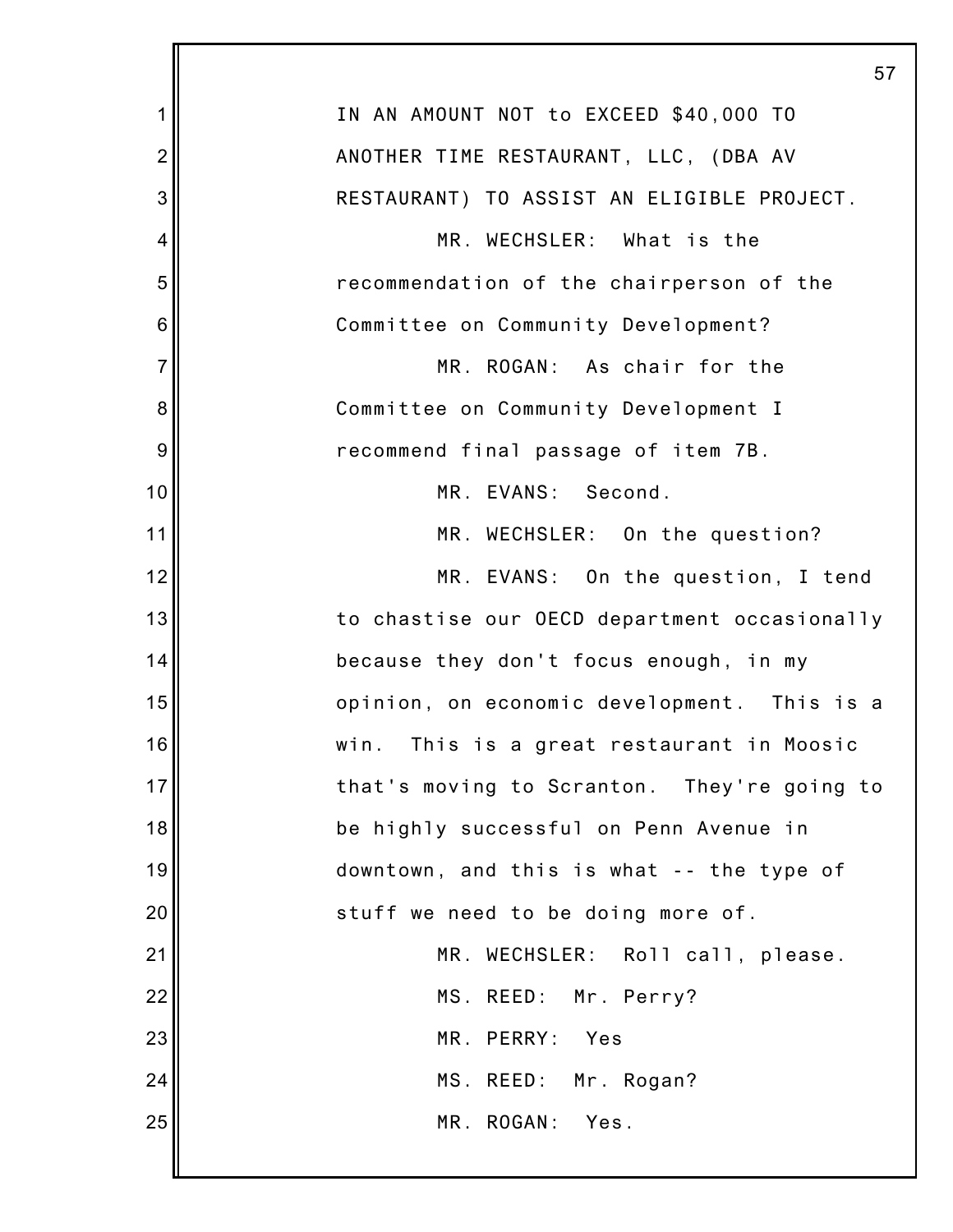|                | 58                                           |
|----------------|----------------------------------------------|
| 1              | MS. REED: Mr. Evans?                         |
| $\overline{2}$ | MR. EVANS: Yes.                              |
| 3              | MS. REED: Mr. Gaughan?                       |
| 4              | MR. GAUGHAN: Yes.                            |
| 5              | MS. REED: Mr. Wechsler?                      |
| 6              | MR. WECHSLER: Yes. I hereby                  |
| $\overline{7}$ | declare item 7B legally and lawfully         |
| 8              | adopted.                                     |
| 9              | MS. REED: 7C FOR CONSIDERATION BY            |
| 10             | THE COMMITTEE ON COMMUNITY DEVELOPMENT - FOR |
| 11             | ADOPTION - RESOLUTION NO. 126, 2017 -        |
| 12             | AUTHORIZING THE MAYOR AND OTHER APPROPRIATE  |
| 13             | CITY OFFICIALS TO APPLY FOR AND EXECUTE A    |
| 14             | GRANT FOR THE REDEVELOPMENT ASSISTANCE       |
| 15             | CAPITAL PROGRAM THROUGH THE COMMONWEALTH OF  |
| 16             | PENNSYLVANIA'S OFFICE OF THE BUDGET IN THE   |
| 17             | AMOUNT OF THREE MILLION (\$3,000,000)        |
| 18             | DOLLARS; ACCEPTING AND DISBURSING THE GRANT  |
| 19             | IF THE APPLICATION IS SUCCESSFUL; AND        |
| 20             | COORDINATE THE USE OF GRANT FUNDS WITH       |
| 21             | LACKAWANNA COLLEGE LOCATED AT 501 VINE       |
| 22             | STREET, SCRANTON, PENNSYLVANIA 18509, FOR    |
| 23             | THE PROJECT TO BE NAMED "COMMONS AT 409"     |
| 24             | LOCATED AT 409 ADAMS AVENUE, SCRANTON,       |
| 25             | PENNSYLVANIA 18510.                          |
|                |                                              |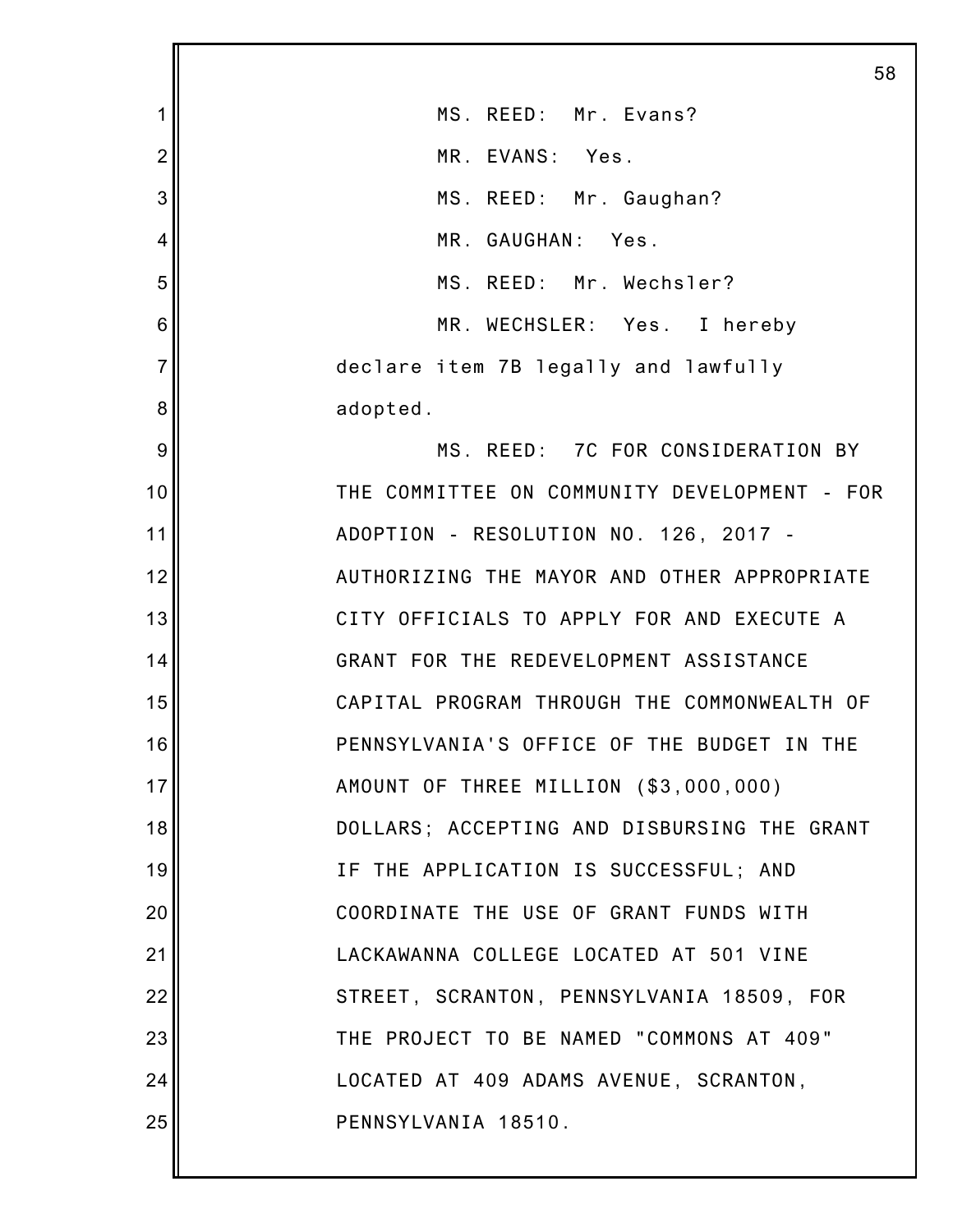|                |                                              | 59 |
|----------------|----------------------------------------------|----|
| 1              | MR. WECHSLER: What is the                    |    |
| $\overline{2}$ | recommendation of the chairperson for the    |    |
| 3              | Committee on Community Development?          |    |
| 4              | MR. ROGAN: As chair for the                  |    |
| 5              | Committee on Community Development I         |    |
| 6              | recommend final passage of item 7C.          |    |
| $\overline{7}$ | MR. EVANS: Second.                           |    |
| 8              | MR. WECHSLER: On the question?               |    |
| 9              | Roll call wall, please.                      |    |
| 10             | MS. REED: Mr. Perry?                         |    |
| 11             | MR. PERRY: Yes.                              |    |
| 12             | MS. REED: Mr. Rogan?                         |    |
| 13             | MR. ROGAN:<br>Yes.                           |    |
| 14             | MS. REED: Mr. Evans?                         |    |
| 15             | MR. EVANS: Yes.                              |    |
| 16             | MS. REED: Mr. Gaughan?                       |    |
| 17             | MR. GAUGHAN:<br>Yes.                         |    |
| 18             | MS. REED: Mr. Wechsler?                      |    |
| 19             | MR. WECHSLER:<br>Yes.<br>I hereby            |    |
| 20             | declare item 7C legally and lawfully         |    |
| 21             | adopted.                                     |    |
| 22             | MS REED: 7D. This item has been              |    |
| 23             | tabled.                                      |    |
| 24             | MR. WECHSLER: If there's no further          |    |
| 25             | business I'll entertain a motion to adjourn. |    |
|                |                                              |    |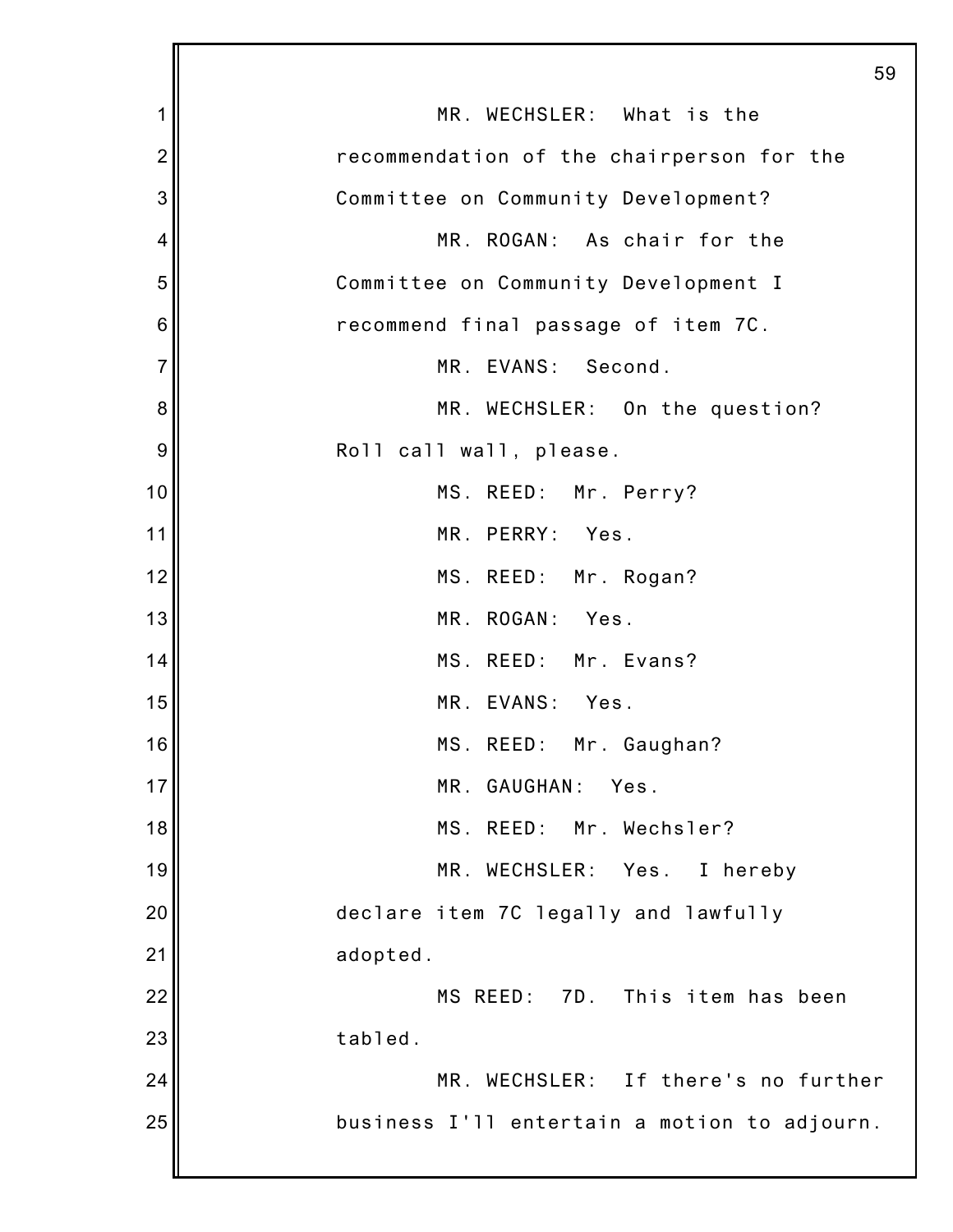|                 |                               | 60 |
|-----------------|-------------------------------|----|
| $\mathbf 1$     | MR. ROGAN: Motion to adjourn. |    |
| $\overline{c}$  | MR. WECHSLER: This meeting is |    |
| 3               | adjourned.                    |    |
| $\overline{4}$  |                               |    |
| $\sqrt{5}$      |                               |    |
| $\,$ 6 $\,$     |                               |    |
| $\overline{7}$  |                               |    |
| $\bf 8$         |                               |    |
| $\overline{9}$  |                               |    |
| 10              |                               |    |
| $11$            |                               |    |
| 12              |                               |    |
| 13              |                               |    |
| 14              |                               |    |
| 15              |                               |    |
| 16              |                               |    |
| $17$            |                               |    |
| 18              |                               |    |
| 19              |                               |    |
| 20              |                               |    |
| $\frac{21}{22}$ |                               |    |
|                 |                               |    |
| 23              |                               |    |
| $\overline{24}$ |                               |    |
| 25              |                               |    |
|                 |                               |    |